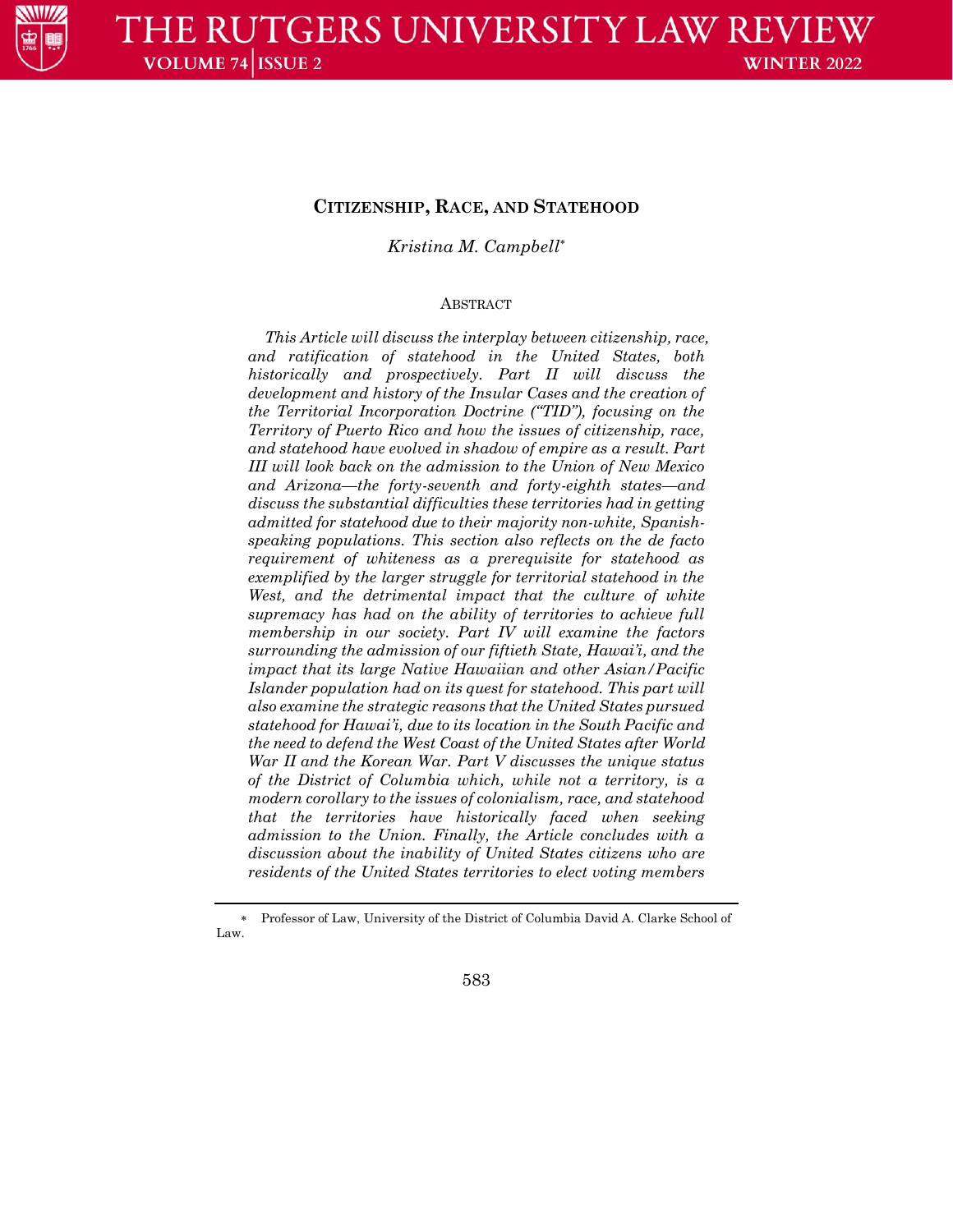*to Congress and reflects on how this disenfranchisement of majority-minority territories has prevented the United States from becoming a truly representative democracy.*

# TABLE OF CONTENTS

| Ι.   |                                                                       |  |
|------|-----------------------------------------------------------------------|--|
| H.   |                                                                       |  |
|      | The Insular Cases: "Political Apartheid" 589<br>A.                    |  |
|      | 1. Downes v. Bidwell and the Territorial Incorporation                |  |
|      |                                                                       |  |
|      | $B_{-}$                                                               |  |
|      |                                                                       |  |
|      | Contemporary Puerto Rico, the Continuing Struggle for<br>С.           |  |
|      |                                                                       |  |
| TIT. | "WHITE BY LAW": THE NEW MEXICO AND ARIZONA TERRITORIES                |  |
|      |                                                                       |  |
|      | A.                                                                    |  |
|      | 1. Whiteness as a De Facto Requirement for Territorial                |  |
|      |                                                                       |  |
|      | a. Indian Territory, White Settler Colonialists, and                  |  |
|      |                                                                       |  |
|      |                                                                       |  |
| IV.  |                                                                       |  |
|      | The Hawai'i Statehood Commission and Anti-Asian<br>$A_{\cdot}$        |  |
|      |                                                                       |  |
|      | Hawaiian Statehood as a Civil Rights Issue 619<br>В.                  |  |
|      | Hawaiians Against Statehood: Campbell v. Stainback 621<br>$C_{\cdot}$ |  |
| V.   | THE DISTRICT OF COLUMBIA: FEDERAL COLONIALISM 625                     |  |
| VI.  |                                                                       |  |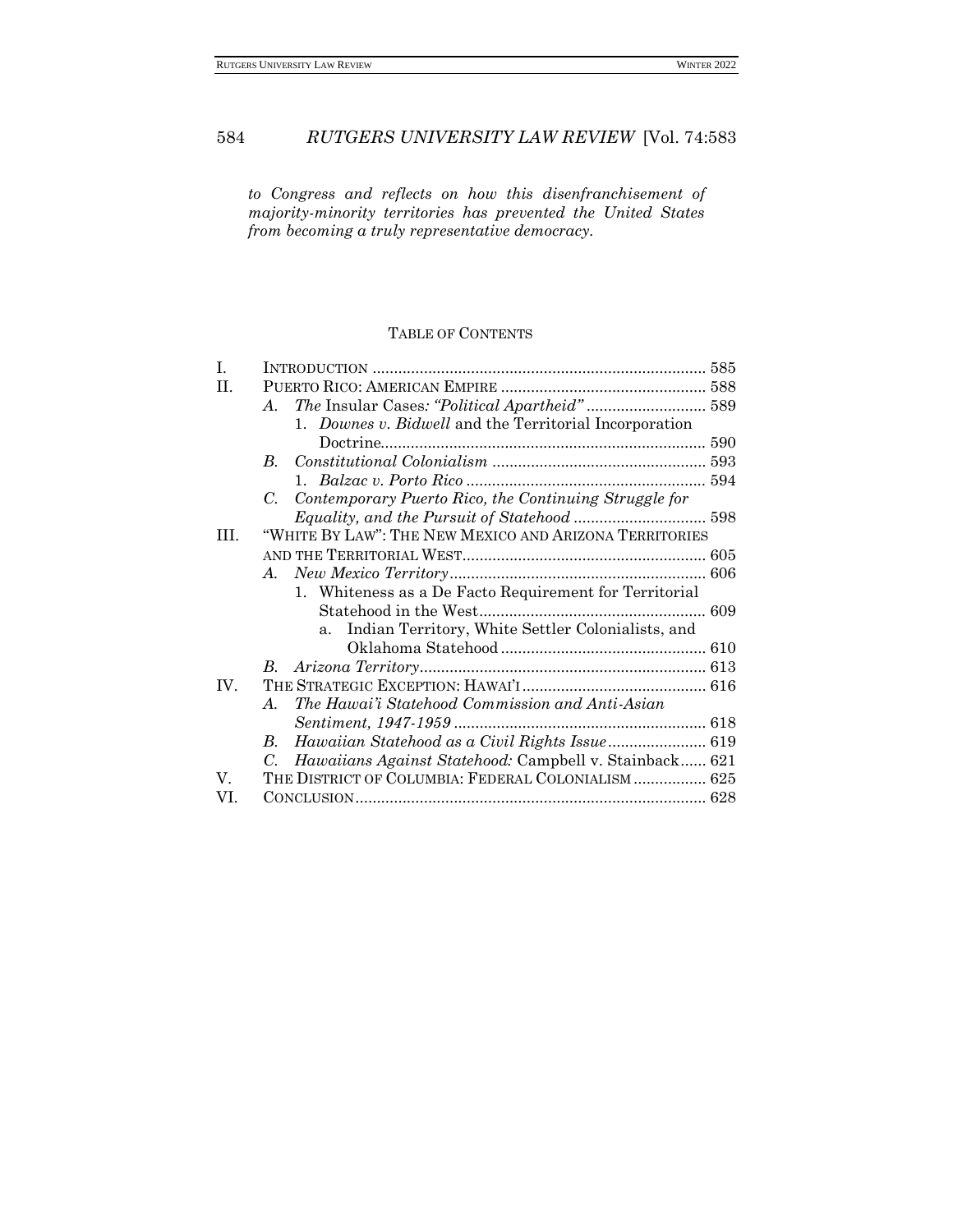#### I. INTRODUCTION

#### "*States are not made, nor patched; they grow.*" 1

<span id="page-2-0"></span>The power to admit new states to the Union is granted to Congress by Article IV of the United States Constitution.<sup>2</sup> It would seem, to a casual observer of American democracy, that territories of the United States would be likely—if not presumptive—candidates for admission to statehood. However, territories of the United States have historically faced a long, difficult road to statehood in Congress. <sup>3</sup> Although the specific reasons for Congressional opposition to territorial statehood are varied, there is a common thread that runs through the travails of the territories in their quest for statehood—the supremacy of whiteness as an implicit prerequisite for full membership in the Union.<sup>4</sup>

At the heart of the question of the rights of territorial residents is their entitlement to full membership in the Union as *jus soli* citizens under the Fourteenth Amendment of the United States Constitution.<sup>5</sup> As in the case of Puerto Rico, the United States government has long maintained that persons born in the United States territories are not constitutionally entitled to United States citizenship.<sup>6</sup> This position is based on the fact that because Puerto Rico became subject to United States sovereignty under the Treaty of Paris of 1898,<sup>7</sup> "the citizenship status of the Puerto Rican people was subject to the will of Congress,

<sup>1.</sup> JOHN MASEFIELD, THE EVERLASTING MERCY 52 (1911).

<sup>2.</sup> U.S. CONST. art. IV, § 3, cl. 1 ("New States may be admitted by the Congress into this Union; but no new State shall be formed or erected within the Jurisdiction of any other State; nor any State be formed by the Junction of two or more States, or Parts of States, without the Consent of the Legislatures of the States concerned as well as of the Congress.").

<sup>3.</sup> *See* Roger J. Bell, *Admission Delayed: The Influence of Sectional and Political Opposition in Congress on Statehood for Hawaii*, 6 HAWAIIAN J. HIST. 45, 45 (1972) ("[F]ew territories were admitted to statehood immediately upon fulfilling these criteria for entry. Most confronted considerable politically-motivated or sectionally-based opposition in Congress to their statehood objectives.").

<sup>4.</sup> *See* Laura E. Gómez, *Off-White in an Age of White Supremacy: Mexican Elites and the Rights of Indians and Blacks in Nineteenth-Century New Mexico*, 25 CHICANO-LATINO L. REV. 9, 18–21 (2005).

<sup>5.</sup> The Citizenship Clause of the Fourteenth Amendment provides that "[a]ll persons born or naturalized in the United States, and subject to the jurisdiction thereof, are citizens of the United States . . . ." *See* U.S. CONST. amend. XIV, § 1.

<sup>6.</sup> *See* Lisa Maria Perez, Note, *Citizenship Denied: The* Insular Cases *and the Fourteenth Amendment*, 94 VA. L. REV. 1029, 1036 (2008).

<sup>7.</sup> Treaty of Peace Between the United States of America and the Kingdom of Spain, Spain-U.S., art. II, Dec. 10, 1898, 30 Stat. 1754 [hereinafter Treaty of Paris of 1898].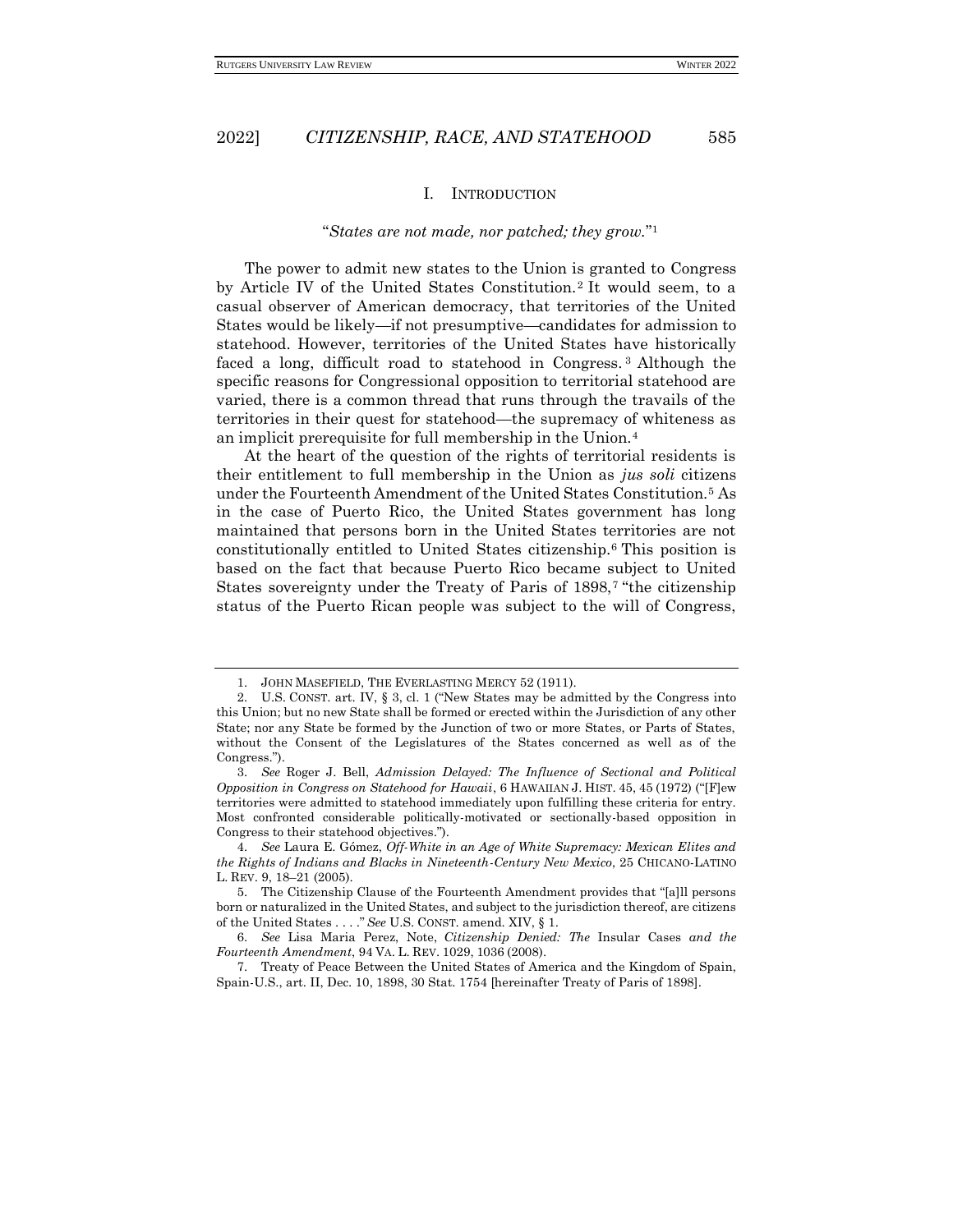pursuant to Article IX of that Treaty." <sup>8</sup> This interpretation of the interplay between the Citizenship Clause of the Fourteenth Amendment and Congressional supremacy over "[t]he civil rights and political status of the native inhabitants of the territories"<sup>9</sup> in fact left the residents of Puerto Rico stateless for a time following the execution of the Treaty of Paris:

Although Puerto Ricans were no longer Spanish citizens, Congress made no pronouncements on the issue of citizenship until the Foraker Act of 1900 established the first civil government for Puerto Rico under U.S. federal rule. Under the Foraker Act, persons born in Puerto Rico were governed almost exclusively by federal decree, yet the Act declared them to be only "citizens of Porto Rico." This was an "anomalous" and essentially meaningless citizenship status that did not convey Puerto Ricans any form of sovereignty and was not recognized by other nations. It was not until the Jones Act of 1917 that all "citizens of Porto Rico" were declared to be citizens of the United States.<sup>10</sup>

In addition, Congress is given the authority under the United States Constitution and the Northwest Ordinance to "dispose of and make all needful Rules and Regulations respecting the Territory or other Property belonging to the United States."<sup>11</sup> The Jones Act of 1917<sup>12</sup> and its impact on Puerto Rican citizenship was discussed in *Balzac v. Porto Rico*, <sup>13</sup> one of the cases that makes up of the body of law known as the *Insular Cases*. <sup>14</sup> *Balzac* is known for its decision reasserting the Supreme Court's opinion in *Downes v. Bidwell*<sup>15</sup> that persons born in Puerto Rico had no constitutional right to United States citizenship. <sup>16</sup> The grant of

<sup>8.</sup> *See* Perez, *supra* note 6, at 1036 n.20 ("Article IX of the treaty provided that '[t]he civil rights and political status of the native inhabitants of the territories hereby ceded to the United States shall be determined by the Congress.'" (alteration in original) (quoting Treaty of Paris of 1898, *supra* note 7, at art. IX)).

<sup>9.</sup> *Id.* (quoting Treaty of Paris of 1898, *supra* note 7, at art. IX).

<sup>10.</sup> *Id.* at 1036–37. Perez further observes that "the grant of citizenship was only derivative, as the Jones Act did not make birth in Puerto Rico the rule for acquisition of U.S. citizenship." *Id.* at 1037.

<sup>11.</sup> ROGER BELL, LAST AMONG EQUALS: HAWAIIAN STATEHOOD AND AMERICAN POLITICS xv (1984) (citing U.S. CONST. art. IV, § 3, cl. 2).

<sup>12.</sup> Jones Act, ch. 145, 39 Stat. 951 (1917) (codified as amended at 8 U.S.C. § 1402).

<sup>13.</sup> 258 U.S. 298, 305–08 (1922).

<sup>14.</sup> *See infra* Part II.A.

<sup>15.</sup> 182 U.S. 244 (1901).

<sup>16.</sup> *See Balzac*, 258 U.S. at 313 ("[W]e find no features in the [Jones] Act of . . . 1917 from which we can infer the purpose of Congress to incorporate Porto Rico into the United States with the consequences which would follow."). In *Downes*, the Supreme Court stated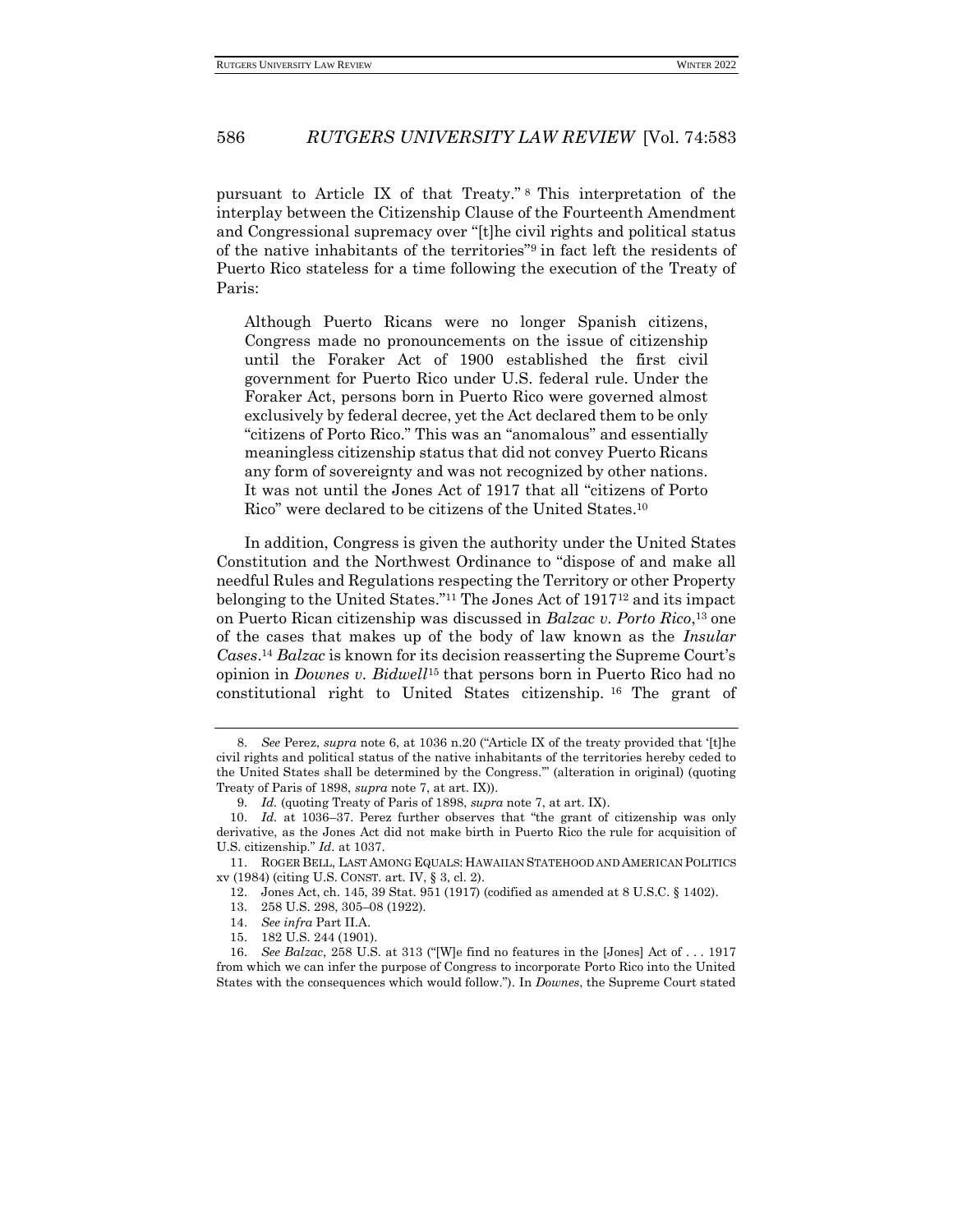citizenship to the residents of a territory was thus held to be indicative of the incorporation of that territory, a practice that became known as the Territorial Incorporation Doctrine ("TID").<sup>17</sup> This understanding of the relationship between Congress and the territories has been characterized "as a matter of Congressional largesse rather than constitutional command."<sup>18</sup>

The TID's combination of constitutional authority and congressional discretion has led to the development of a complicated—and constitutionally suspect<sup>19</sup>—interpretation of the law of citizenship as applied to the territories. Thus, the Supreme Court's decision in the *Balzac* case—perhaps more than any other—exemplifies the jurisprudence that evolved in the *Insular Cases*. Additionally, the treatment of Puerto Rico after its annexation by the United States at the conclusion of the Spanish-American War in 1898 is indicative of how the United States government views the civil rights of territorial residents. Indeed, when viewed through the tripartite lens of citizenship, race, and statehood, it is easy to see how the law of the territories have developed in a manner that virtually guarantees second-class citizenship for individuals born in the United States territories, notwithstanding their statutory grants of United States citizenship at birth.<sup>20</sup>

that "the practical interpretation put by Congress upon the Constitution has been long continued and uniform to the effect that the Constitution is applicable to territories acquired by purchase or conquest, only when and so far as Congress shall so direct." 182 U.S. at 278–79.

<sup>17.</sup> *See infra* Part II.A.1.

<sup>18.</sup> Perez, *supra* note 6, at 1041.

<sup>19.</sup> *See, e.g.*, Carlos R. Soltero, *The Supreme Court Should Overrule the Territorial Incorporation Doctrine and End One Hundred Years of Judicially Condoned Colonialism*, 22 CHICANX-LATINX L. REV. 1, 1 (2001) ("Can the United States' Bill of Rights coexist with colonial rule? Do the guarantees in the Bill of Rights limit what the federal government may do, consistent with the Constitution, in its territories? Is the current state of constitutional law in U.S. territories coherent?").

<sup>20.</sup> *See, e.g.*, Riley Edward Kane, Note, *Straining Territorial Incorporation: Unintended Consequences from Judicially Extending Constitutional Citizenship*, 80 OHIO ST. L.J. 1229, 1231 (2019) ("*Fitisemanu v. United States*, the most recent action involving the national/citizen distinction, is currently underway in the Federal District Court for the District of Utah. John Fitisemanu and his co-plaintiffs currently live in Utah but were born in American Samoa, and as a result, they are U.S. nationals and did not become U.S. citizens at birth. The plaintiffs assert their national status unfairly causes them 'unique obstacles' in obtaining work, accessing government benefits, and sponsoring the immigration of family members, and demeans them as second-class Americans. The plaintiffs seek a decision extending the Fourteenth Amendment's guarantee of citizenship to American Samoans.") (footnotes omitted) (citing Fitisemanu v. United States, 426 F. Supp. 3d. 115 (D. Utah 2019), *rev'd*, 1 F.4th 862 (10th Cir. 2021).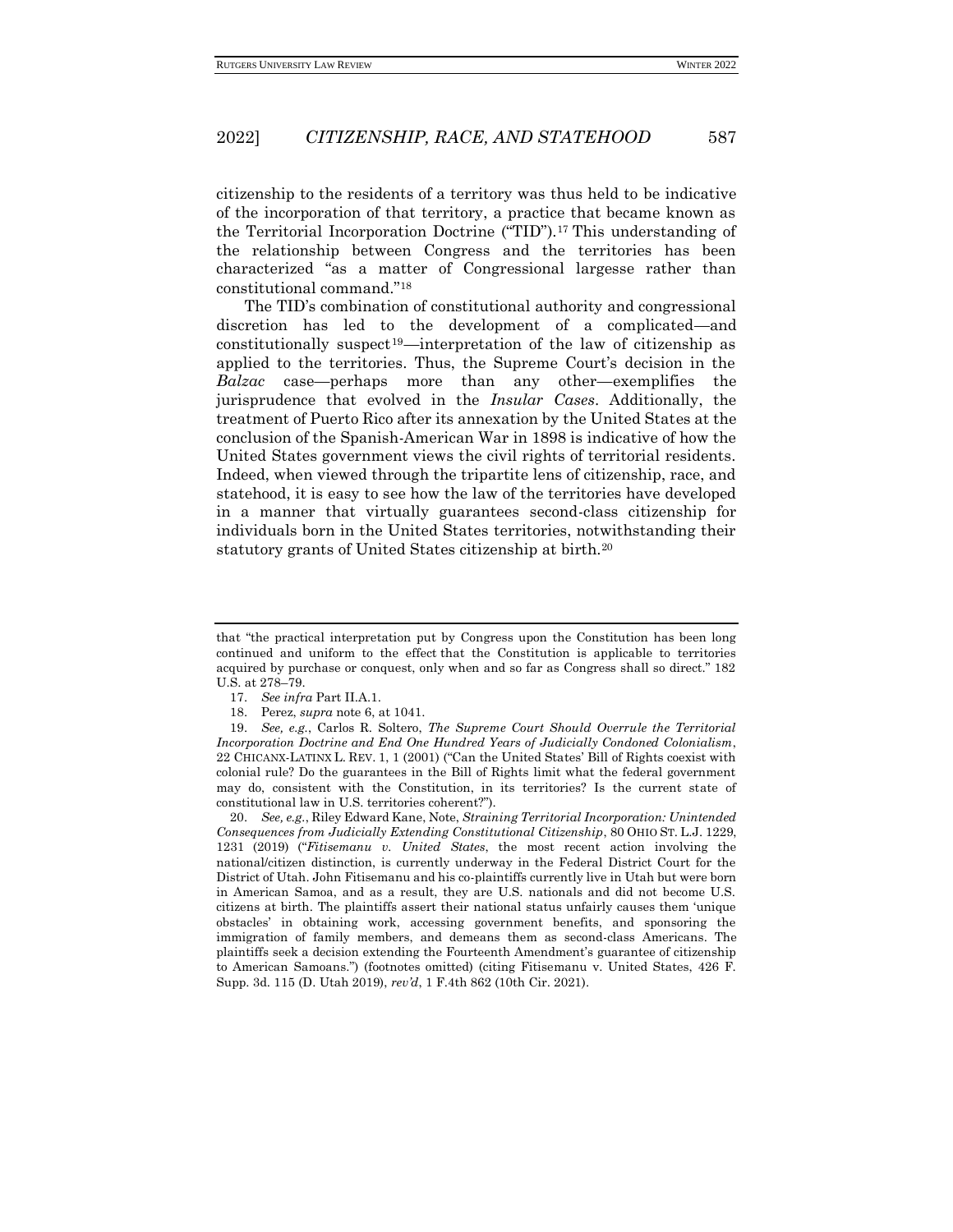#### II. PUERTO RICO: AMERICAN EMPIRE

## <span id="page-5-0"></span>*The power of the Congress of the United States over the territories is "general and plenary."*<sup>21</sup>

### *To the Congress is committed, by the Constitution, the admission of new States into the Union.*<sup>22</sup>

The issue of race and language was always at the forefront of the territorial rights debate. Not only were the newly annexed territories physically separated from the continental mainland of the United States, but they were also "populated by established communities whose inhabitants differed from the dominant stateside societal structure with respect to their race, language, customs, cultures, religions, and even legal systems."<sup>23</sup> Indeed, "[i]n 1898, Spanish was the official language of Puerto Rico and the vernacular of all of its native inhabitants. It was also the official language of the Philippines, with a substantial number of native inhabitants speaking [Spanish] to some degree in their vernacular, particularly in the cities."<sup>24</sup>

United States Circuit Judge Juan R. Torruella has opined that "the obvious belief in racial superiority that supported the 'manifest destiny' policies expressed by the controlling political factions—is crucial to understanding how the *Insular Cases* became the law of the land despite constitutional and historic precedents that augured a different outcome."<sup>25</sup> Judge Torruella has also argued that the decision announced in the *Insular Cases* involving TID "is as invidious a doctrine as that which the same Supreme Court announced in *Plessy v. Ferguson.*" 26

<sup>21.</sup> Late Corp. of the Church of Jesus Christ of Latter-Day Saints v. United States, 136 U.S. 1, 42 (1890); *see also* Simms v. Simms, 175 U.S. 162, 168 (1899); Dorr v. United States, 195 U.S. 138, 140 (1904).

<sup>22.</sup> U.S. CONST. art. IV, § 3, cl. 1.

<sup>23.</sup> Juan R. Torruella, *Ruling America's Colonies: The* Insular Cases, 32 Yale L. & POL'Y REV. 57, 62–63 (2013) [hereinafter *Ruling America's Colonies*] (footnotes omitted). "In 1900, out of a total population of seventy-six million in the United States, 87.9% were white, 11.6% were black, and 0.5% were of other races." *Id.* at 63 n.22 (citing FRANK HOBBS & NICOLE STOOPS, U.S. CENSUS BUREAU, DEMOGRAPHIC TRENDS IN THE 20TH CENTURY 77 figs.3.3 & 3.4 (2002)).

<sup>24.</sup> *Id.* at 63 n.23.

<sup>25.</sup> *Id.* at 64.

<sup>26.</sup> *See* Soltero, *supra* note 19, at 1; *see also* Neil Weare, *Why the* Insular Cases *Must Become the Next* Plessy, HARV. L. REV. BLOG (Mar. 28, 2018), https:// blog.harvardlawreview.org/why-the-insular-cases-must-become-the-next-plessy/ ("[The] comparison between the *Insular Cases* and *Plessy* has force at a number of levels. As a legal matter, *Plessy* invented a legal doctrine of 'separate but equal' which provided constitutional cover for America**'**s system of racial segregation. The *Insular Cases*, fueled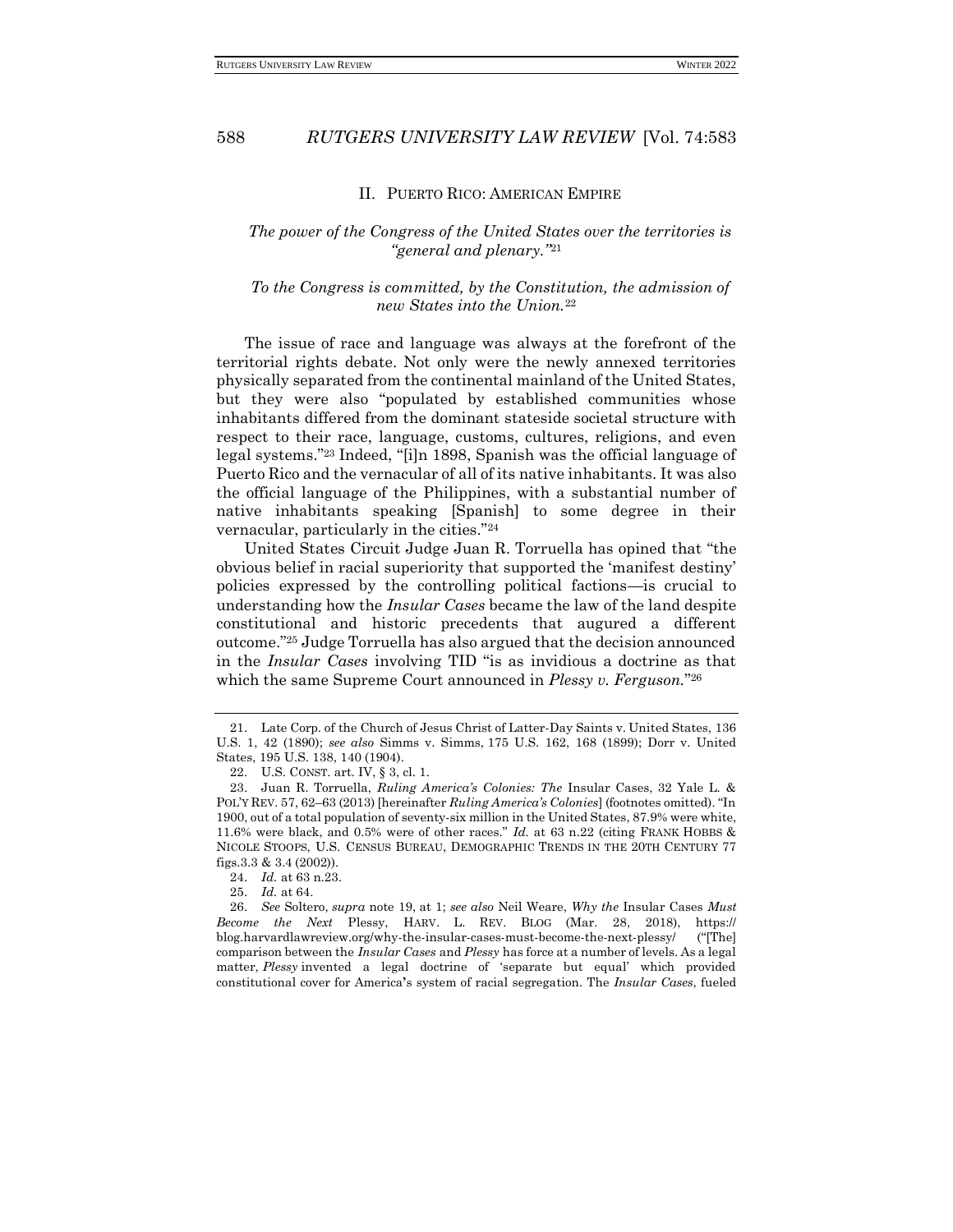#### <span id="page-6-0"></span>*A. The* Insular Cases*: "Political Apartheid"*<sup>27</sup>

The *Insular Cases* are a series of United States Supreme Court cases decided between 1901 and 1922 that interpreted the constitutional status of the insular territories of the United States.<sup>28</sup> In the *Insular Cases*, the United States Supreme Court interpreted the following language of Article IX of the Treaty of Paris ending the Spanish-American War of 1898: "[t]he civil rights and political status of the native inhabitants of the territories . . . ceded to the United States shall be determined by the Congress." <sup>29</sup> The Supreme Court's interpretation of this language answered the fundamental constitutional question concerning the status of the territories: "[D]oes the Constitution follow the flag[?]"<sup>30</sup> And, in the case of Puerto Rico, was it "excluded from the term 'United States' simply because it was a territory rather than a State?"<sup>31</sup>

Because Puerto Rico is an "unincorporated" territory, it is not part of the United States in the Constitutional sense.<sup>32</sup> In addition to Judge

28. Reference to the *Insular Cases* generally includes the following Supreme Court decisions: Balzac v. Porto Rico, 258 U.S. 298 (1922); Ocampo v. United States, 234 U.S. 91 (1914); Ochoa v. Hernandez y Morales, 230 U.S. 139 (1913); Dowdell v. United States, 221 U.S. 325 (1911); New York *ex rel.* Kopel v. Bingham, 211 U.S. 468 (1909); Kent v. Porto Rico, 207 U.S. 113 (1907); Grafton v. United States, 206 U.S. 333 (1907); Trono v. United States, 199 U.S. 521 (1905); Rassmussen v. United States, 197 U.S. 516 (1905), *abrogated by* Williams v. Florida, 399 U.S. 78 (1970); Mendezona y Mendezona v. United States, 195 U.S. 158 (1904); Kepner v. United States, 195 U.S. 100 (1904); Gonzales v. Williams, 192 U.S. 1 (1904); Dorr v. United States, 195 U.S. 138 (1904); Hawai'i v. Mankichi, 190 U.S. 197 (1903); Pepke v. United States (The Diamond Rings), 183 U.S. 176 (1901); Dooley v. United States, 183 U.S. 151 (1901); Goetze v. United States, 182 U.S. 221 (1901); Huus v. N.Y. & P.R. Steamship Co., 182 U.S. 392 (1901); Downes v. Bidwell, 182 U.S. 244 (1901); Dooley v. United States, 182 U.S. 222 (1901); De Lima v. Bidwell, 182 U.S. 1 (1901); Crossman v. United States, 105 F. 608 (C.C.S.D.N.Y. 1900), *rev'd sub nom.* Goetze v. United States, 182 U.S. 221 (1901); and Armstrong v. United States, 182 U.S. 243 (1901). Perez, *supra* note 6, at 1034 n.13 (citing Efrén Rivera Ramos, *Deconstructing Colonialism: The "Unincorporated Territory" as a Category of Domination*, *in* FOREIGN IN A DOMESTIC SENSE: PUERTO RICO, AMERICAN EXPANSION, AND THE CONSTITUTION 104, 105 n.4 (Christina Duffy Burnett & Burke Marshall eds., 2001)).

30. *See Ruling America's Colonies*, *supra* note 23, at 64.

31. *Id.* at 66.

32. Perez, *supra* note 6, at 1029 ("[Pursuant] to the doctrine of territorial incorporation established in the *Insular Cases*, Puerto Rico is an 'unincorporated' territory, and as such, it does not form part of the United States within the meaning of the Constitution. As a

by the same racial impulses as *Plessy*, devised a new category of 'unincorporated' territories, providing a constitutional justification for ruling the populations of overseas territories without regard to traditional constitutional limitations or democratic principles.").

<sup>27.</sup> Juan R. Torruella, *The* Insular Cases: *The Establishment of a Regime of Political Apartheid*, 29 U. PA. J. INT'L L. 283 (2007) [hereinafter *The Establishment of a Regime of Political Apartheid*].

<sup>29.</sup> Treaty of Paris of 1898, *supra* note 7, at art. IX.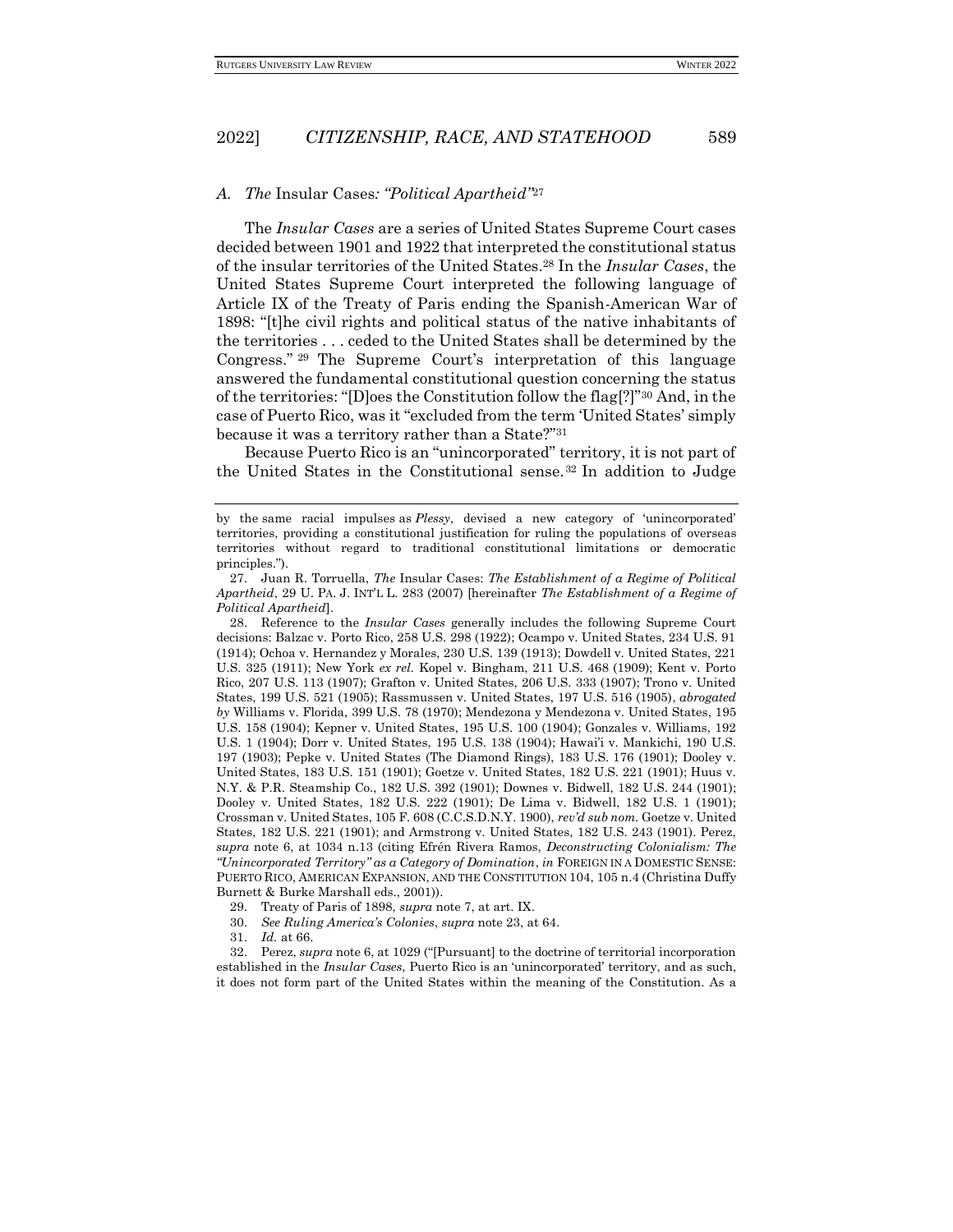Torruella's argument that the decision in the *Insular Cases* is on par with *Plessy* in the annals of bad decisions by the Supreme Court, the TID announced in the *Insular Cases* has also been analogized to the Court's 1857 decision in *Dred Scott v. Sandford*33:

In response to *Dred Scott*, the Fourteenth Amendment constitutionalized the common law doctrine of *jus soli*, which provides that all persons born on U.S. territory and not subject to the jurisdiction of another sovereign are native-born citizens, regardless of race. Pursuant to this interpretation of the Citizenship Clause, persons born in Puerto Rico have been "born in the United States" since the ratification of the Treaty of Paris. By retroactively narrowing the scope of the term "United States," the Supreme Court took advantage of the unique geographical circumstances of the insular territories and prevented their inhabitants from obtaining equal citizenship. *Thus, the doctrine of territorial incorporation reasserts* Dred Scott*'s race-based approach to citizenship and should be overruled.*<sup>34</sup>

So why have the *Insular Cases* been compared to two of the Court's most notoriously racist decisions? At least in the case of Puerto Rico and the other unincorporated United States territories, the answer lies in the Court's creation of the TID.<sup>35</sup>

<span id="page-7-0"></span>1. *Downes v. Bidwell* and the Territorial Incorporation Doctrine

One of the primary holdings in the *Insular Cases* is what has become known as the TID.<sup>36</sup> Legal scholars generally agree that the concept of TID was first announced by Justice White in his concurrence in the Court's 1901 decision in *Downes v. Bidwell.*<sup>37</sup> In *Downes*, Justice White

- 35. *See generally* Coudert, *supra* note 33.
- 36. *See id.* at 802, 806.

result, persons born in Puerto Rico are not 'born in the United States' under the Fourteenth Amendment and are not constitutionally entitled to citizenship. Because they enjoy only statutory citizenship, Congress arguably is able to expatriate most Puerto Ricans if the island is declared independent.").

<sup>33.</sup> 60 U.S. 393 (1857), *superseded by* U.S. CONST. amend. XIV; Frederic R. Coudert, *The Evolution of the Doctrine of Territorial Incorporation*, 60 AM. U.L. REV. 801, 811, 841 (1926).

<sup>34.</sup> Perez, *supra* note 6, at 1029 (emphasis added).

<sup>37.</sup> 182 U.S. 244, 311–21, 339 (1901) (White, J., concurring); *see, e.g.*, Ross Dardani, *Citizenship in Empire: The Legal History of U.S. Citizenship in American Samoa, 1899–1960*, 60 AM. J. LEGAL HIST. 311, 326–27 (2020) ("Justice Edward Douglas White's concurring and precedent-setting opinion in *Downes* 'is still cited in territorial matters as the authoritative answer to the question of the Constitutional status of the territories'"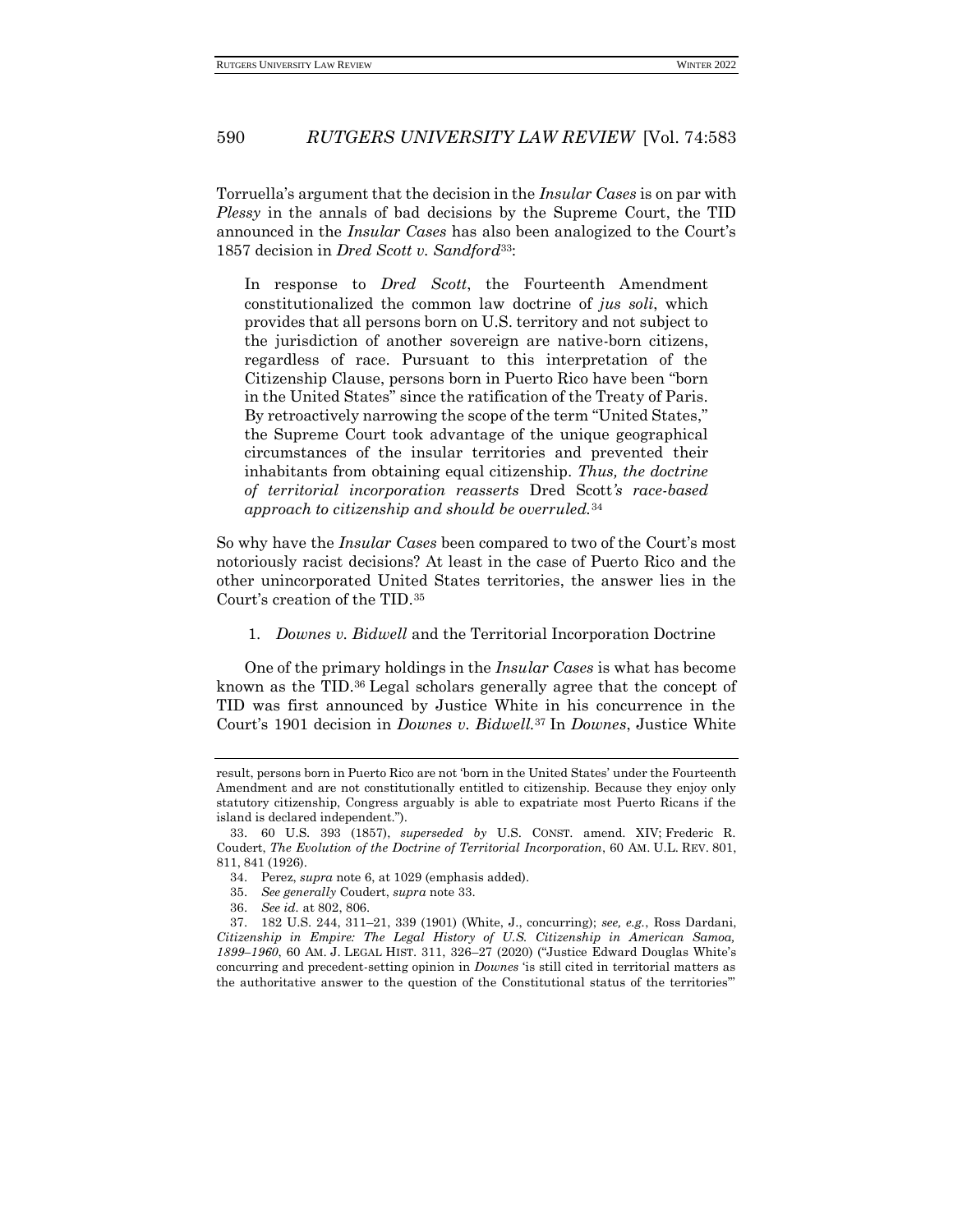argued that there should be a difference in the constitutional status of incorporated and unincorporated United States territories.<sup>38</sup> And such a difference in constitutional treatment of the territories is not insubstantial—because Puerto Rico was not incorporated, the Bill of Rights, among other important constitutional protections, did not apply to its citizens.<sup>39</sup>

Justice White's view, and the TID itself, is an extension of Professor Abbott Lawrence Lowell's interpretation of the constitutional status of United States territories, which argued that while certain territories could be annexed by the United States, other territories could "be so acquired as not to form part of the United States."<sup>40</sup> But how is this distinction made between the various territories, and which factors should be relied upon when applying the TID? Among the most troubling aspects of Justice White's concurrence—in which he conceives the fundamental premise underlying all of the *Insular Cases*—is the prejudiced, colonialist, and white supremacist attitudes toward native residents of the territories.

In justifying the use of the TID, Justice White "premised his adoption of the incorporation test in *Downes* on the right of the American people to determine whether the inhabitants of an acquired territory were sufficiently 'civilized' to allow admission of their native lands as 'component constituents of the Union which composed the United States.'"<sup>41</sup> Using the colonialist language of the day, Justice White thus concluded that Puerto Rico was "foreign to the United States in a domestic sense" because it had not been incorporated by Congress.42The words Justice White chose to use in his concurrence describing the native peoples of the territories, such as "savage" and "uncivilized,"<sup>43</sup> reflect the

<sup>(</sup>quoting ARNOLD H.LEIBOWITZ, DEFINING STATUS: A COMPREHENSIVE ANALYSIS OF UNITED STATES TERRITORIAL RELATIONS 23 (1989))).

<sup>38.</sup> *See Downes*, 182 U.S. at 299 (White, J., concurring).

<sup>39.</sup> *See id.* at 341–42.

<sup>40.</sup> Abbott Lawrence Lowell, *The Status of Our New Possessions—A Third View*, 13 HARV. L. REV. 155, 176 (1899).

<sup>41.</sup> *See* Perez, *supra* note 6, at 1040–41 (first quoting *Downes*, 182 U.S. at 279–80 (Brown, J., majority opinion); and then quoting *Downes*, 182 U.S. at 326 (White, J., concurring)).

<sup>42.</sup> *Downes*, 182 U.S. at 341–42 (White, J., concurring).

<sup>43.</sup> *Id.* at 302, 306. Justice White's concurrence in *Downes* is replete with racially offensive slurs describing the native inhabitants of the territories. *Id.* ("[I]f the conquered are a fierce, savage, and restless people, he may, according to the degree of their indocility, govern them with a tighter rein, so as to curb their 'impetuosity, and to keep them under subjection.' . . . Take a case of discovery. Citizens of the United States discover an unknown island, peopled with an uncivilized race, yet rich in soil, and valuable to the United States for commercial and strategic reasons."). Justice Brown's majority opinion contains similarly offensive language. *Id.* at 287 (Brown, J., majority) ("There seems to be no middle ground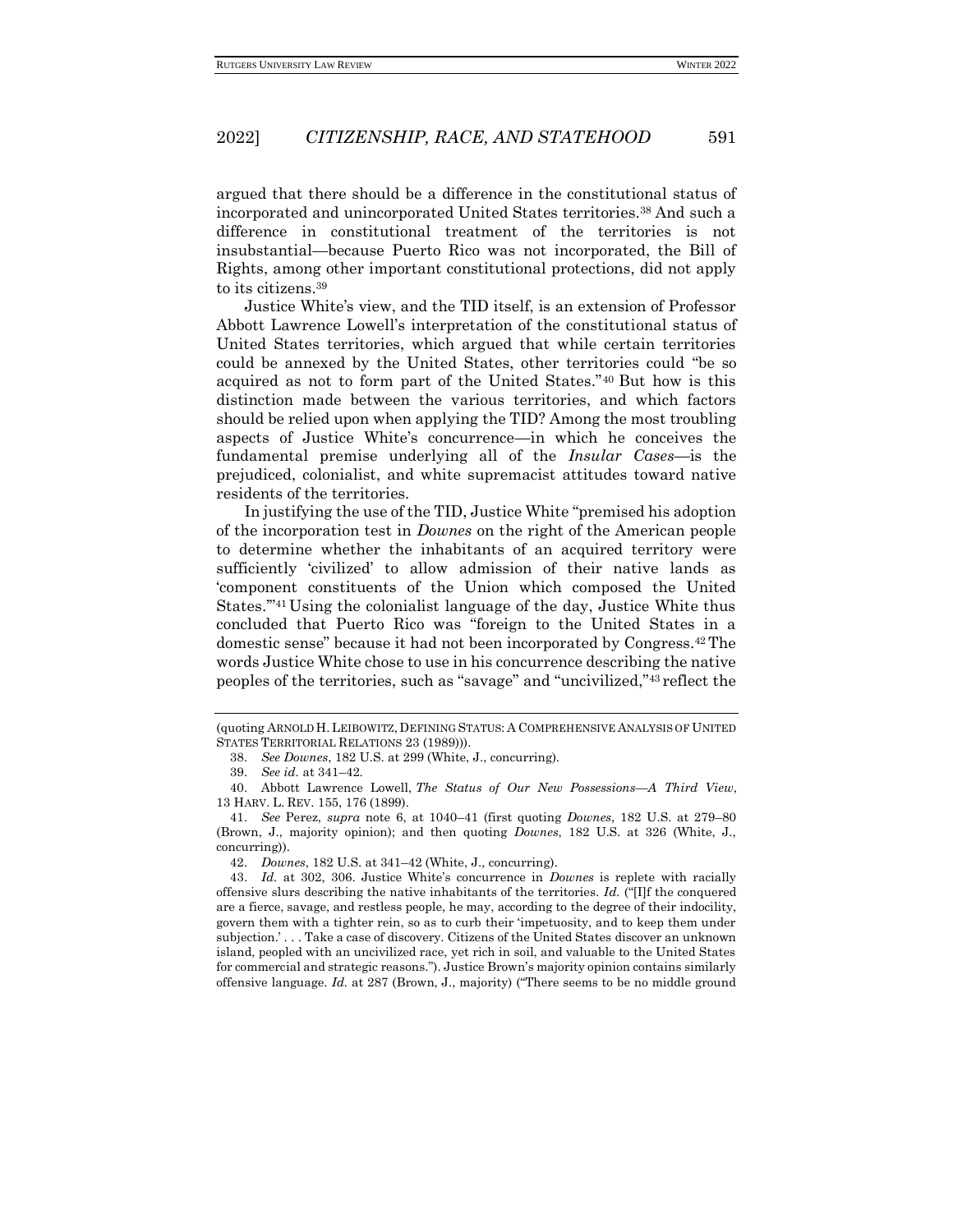racist and discriminatory beliefs underlying his legal doctrine of how and when full constitutional protections must be extended to territorial residents.

The white supremacist jurisprudence in *Downes* is also revealed by Justice Brown's invention of a distinction between those who are "subject to the jurisdiction" of the United States and those who are "*of*" the United States in his majority opinion.<sup>44</sup> This difference, put more plainly, holds that non-white people are not entitled to full membership in our Republic due to the fact that they do not share the same "Anglo-Saxon" race and culture as the British settler colonists who led the American War of Independence:

There are certain principles of natural justice inherent in the Anglo-Saxon character, which need no expression in constitutions or statutes to give them effect . . . . [S]ome cases . . . may bring about conditions which would render the annexation of distant possessions desirable. If those possessions are inhabited by alien races, differing from us in religion, customs, laws, methods of taxation, and modes of thought, the administration of government and justice, according to Anglo-Saxon principles, may for a time be impossible; and the question at once arises whether large concessions ought not to be made for a time, that ultimately our own theories may be carried out, and the blessings of a free government under the Constitution extended to them.<sup>45</sup>

Justice White's concurrence also embraces Justice Brown's view that Anglo-Saxon culture is virtuous in a way that is not shared by other races and cultures, and that native inhabitants of conquered territories may not be deserving of the same sort of rights and liberties as those "*of*" the United States—white settlers.<sup>46</sup>

Thus, the *Downes* case set the stage for the future of the citizens in Puerto Rico as a subject of the American Empire—people that are lessthan full citizens of the United States through a grant of a secondary

between this position and the doctrine that if their inhabitants do not become, immediately upon annexation, citizens of the United States, their children thereafter born, whether savages or civilized, are such, and entitled to all the rights, privileges and immunities of citizens. If such be their status, the consequences will be extremely serious.").

<sup>44.</sup> *Id.* at 278, 282–83 (Brown, J., majority opinion).

<sup>45.</sup> *Id.* at 280, 286–87.

<sup>46.</sup> *See id.* at 306 (White, J., concurring).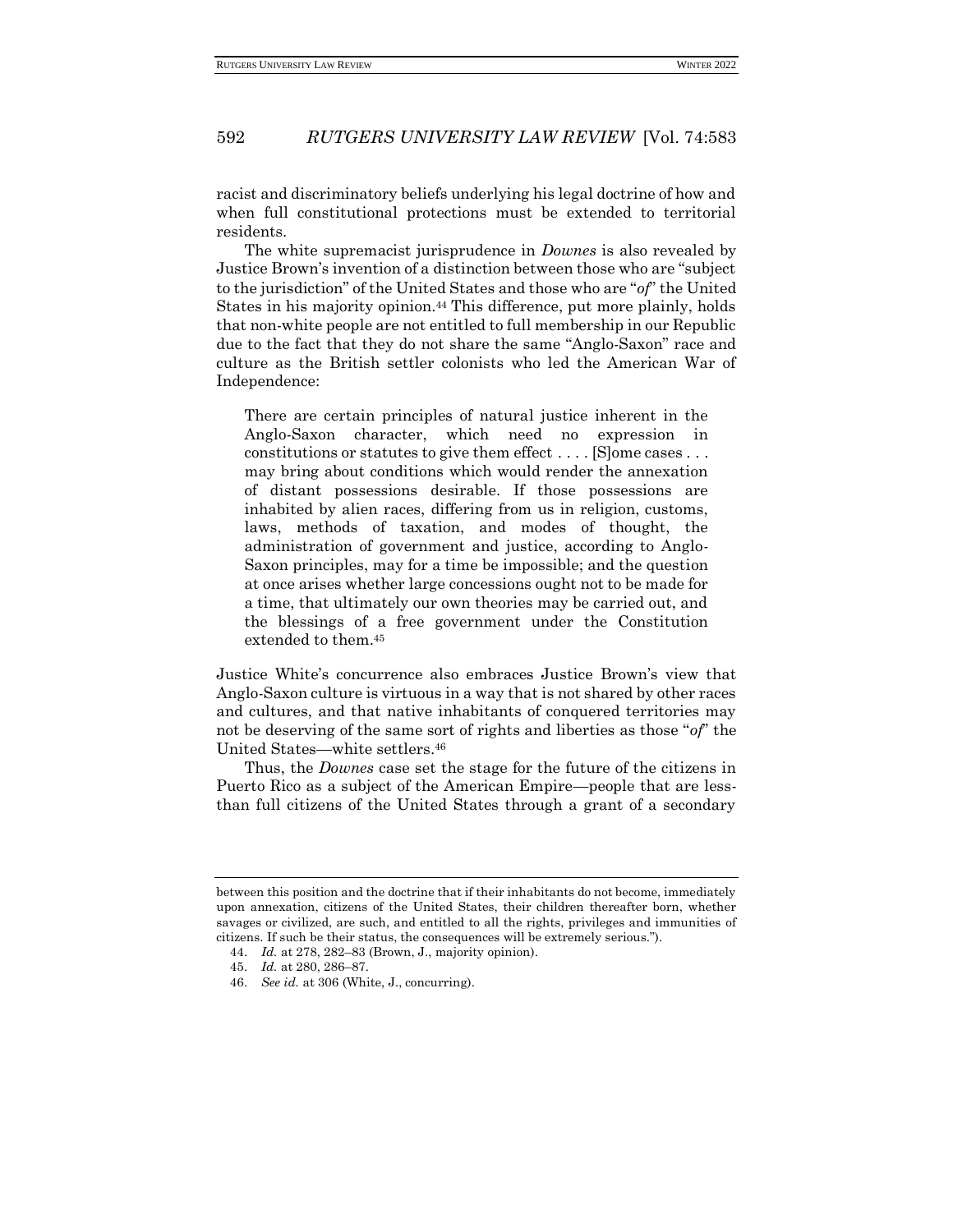form of citizenship by the grace of Congress, $47$  but not afforded the goldstandard form of constitutional citizenship under the Fourteenth Amendment.

#### <span id="page-10-0"></span>*B. Constitutional Colonialism*

After the Court's decision in *Downes*, which has been summarized as holding that "the Constitution [f]ollows the [f]lag. . . but [d]oesn't [q]uite [c]atch [u]p with [i]t"<sup>48</sup> the question posed by Justice White's concurrence in that same decision was whether the territories may be treated differently under the Constitution based on whether they have been incorporated by Congress. <sup>49</sup> In 1904, the Supreme Court embraced Justice White's theory of TID in the *Downes* concurrence with its ruling in *Dorr v. United Sates*. <sup>50</sup> In *Dorr*, Justice Harlan stated that the Constitution was "the supreme law of the land," but the territories were "not part of the 'land.'" <sup>51</sup> Scholar Ross Dardani has described the decisions in the *Insular Cases* as the "[c]onstitutional [l]egitimation of U.S. [e]mpire":

The initial decisions of the *Insular Cases* were decided at the turn of the twentieth century. They materialized in a society in which white supremacy was a[s]cendant [sic] and Jim Crow's "separate but equal" policy had been deemed constitutional by the Supreme Court, yet they remain the seminal decisions informing U.S.

<sup>47.</sup> *See* Charles R. Venator-Santiago, *The Law that Made Puerto Ricans U.S. Citizens, yet Not Fully American*, ZÓCALO PUB. SQUARE (Mar. 6, 2018), https:// www.zocalopublicsquare.org/2018/03/06/law-made-puerto-ricans-u-s-citizens-yet-not-fullyamerican/ideas/essay/ ("Congress replaced the Jones Act with the Nationality Act of 1940. It extended a statutory form of birthright or *jus soli* citizenship to Puerto Rico that was anchored in the Citizenship Clause of the Fourteenth Amendment. According to the Nationality Act of 1940, birth in Puerto Rico was now tantamount to birth in the United States. Since 1940, Congress has enacted several laws that affirm the Nationality Act's citizenship provisions for Puerto Rico and grant all persons born in the island U.S. nativeborn citizenship status.").

<sup>48.</sup> Pedro A. Malavet, *"The Constitution Follows the Flag . . . but Doesn't Quite Catch Up with It": The Story of* Downes v. Bidwell, *in* RACE LAW STORIES 111, 111 n.1 (Rachel F. Moran & Devon W. Carbado eds., 2008) ("This is the quoted response of then Secretary of War Elihu Root when—after hearing a reading of the five opinions of the Supreme Court in the *Downes* case—confused reporters asked how the Justices had replied to the question 'Does the constitution follow the flag?'").

<sup>49.</sup> *See Downes*, 182 U.S. at 287–88 (White, J., concurring).

<sup>50.</sup> 195 U.S. 138, 142–43 (1904).

<sup>51.</sup> *Id.* at 155 (Harlan, J., dissenting).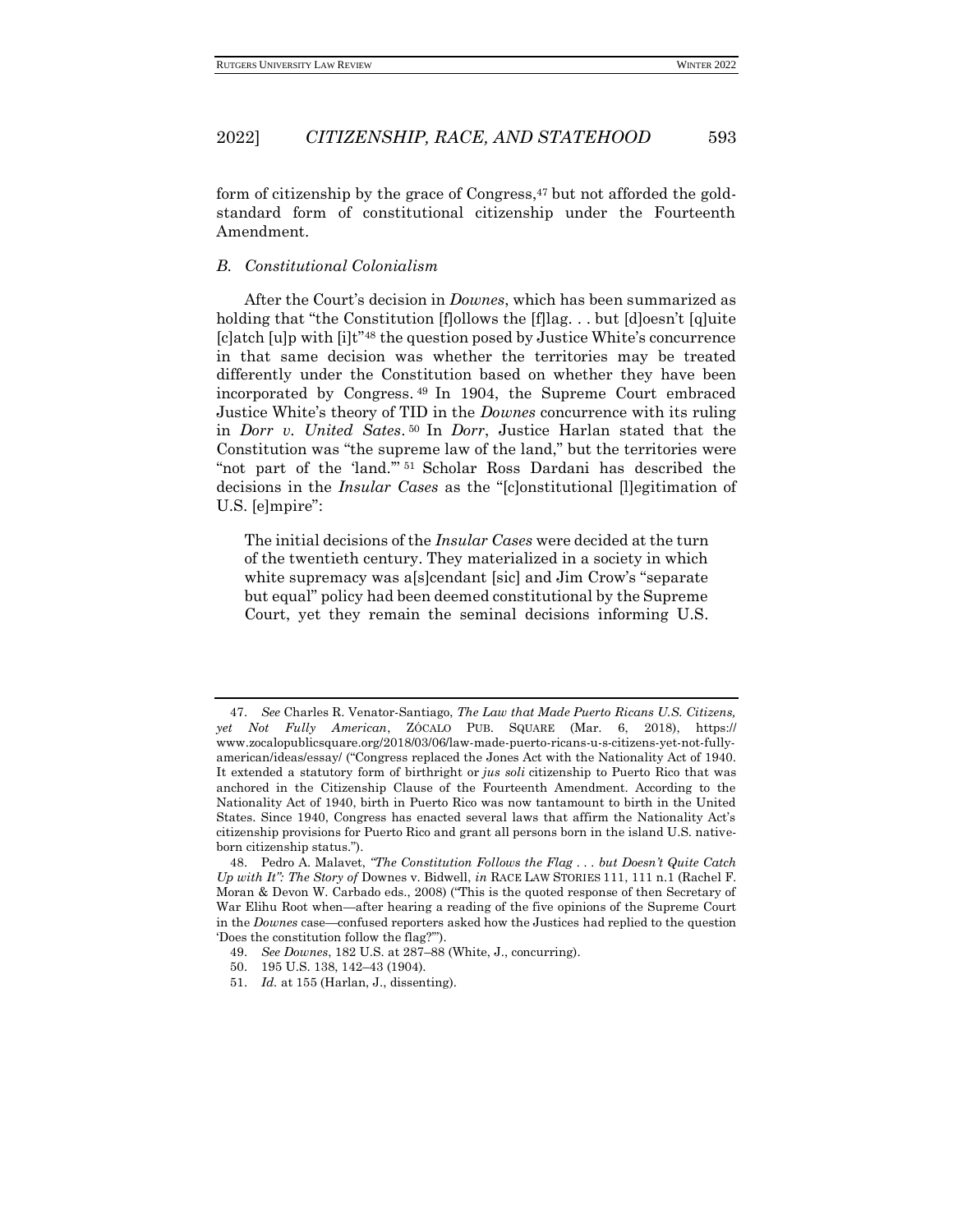territorial doctrine both in the unincorporated areas and beyond.<sup>52</sup>

From the outset, the constitutional treatment of United States territories was akin to the way the British Empire harvested and maintained its colonial regime.<sup>53</sup> Dardani argues that after 1898, the *Insular Cases* created "a new form of U.S. territorial policy" by combining traditional elements of both British colonialism and imperialism.<sup>54</sup>

#### <span id="page-11-0"></span>1. *Balzac v. Porto Rico*<sup>55</sup>

The Court's 1922 decision in *Bal*z*ac v. Porto Rico* presents a very significant limitation to the constitutional rights of territorial citizens. In a unanimous decision, the Court held that because Puerto Rico is not *of* the United States, it is outside of the protection of certain portions of the Constitution, including the Sixth Amendment.<sup>56</sup> With this decision, the Supreme Court reaffirmed TID in a way that had repercussions not just for the residents of Puerto Rico, but for all inhabitants of the various United States territories.

The decision in *Bal*z*ac v. Porto Rico* is important in the *Insular Cases*  jurisprudence because the Supreme Court held that Puerto Rican citizenship was "a matter of Congressional largesse rather than constitutional command."<sup>57</sup> The Court rejected the plaintiff's claim in *Balzac* that because section 5 of the Jones Act declared "citizens of Porto

<sup>52.</sup> Dardani, *supra* note 37, at 323 (footnotes omitted).

<sup>53.</sup> *Id.* at 318–20, 324 ("The main strategy of this new territorial policy would be for the United States to shift 'from absorbing new territories into the domestic space of the nation to acquiring foreign colonies and protectorates abroad.'" (quoting AMY KAPLAN, THE ANARCHY OF EMPIRE IN THE MAKING OF U.S. CULTURE 2 (2002))).

<sup>54.</sup> *Id.* at 324 ("The main difference between U.S. colonialism and imperialism before 1898 was the intent the United States had for the territory in question. U.S. colonialism was premised on acquiring territory that was understood to be on a path toward statehood, while U.S. imperialism was based on temporary occupation of a territory, which establishes U.S. sovereignty over an area but with no intention of having that territory become a state." (emphasis omitted)).

<sup>55.</sup> 258 U.S. 298 (1922).

<sup>56.</sup> *Id.* at 304–05 ("We have now to inquire whether that part of the Sixth Amendment to the Constitution, which requires that in all criminal prosecutions, the accused shall enjoy the right to a speedy and public trial, by an impartial jury of the state and district wherein the crime shall have been committed, which district shall have been previously ascertained by law, applies to Porto Rico. . . . It is well settled that these provisions for jury trial in criminal and civil cases apply to the Territories of the United States. . . . But it is just as clearly settled that they do not apply to territory belonging to the United States which has not been incorporated into the Union.").

<sup>57.</sup> Perez, *supra* note 6, at 1041.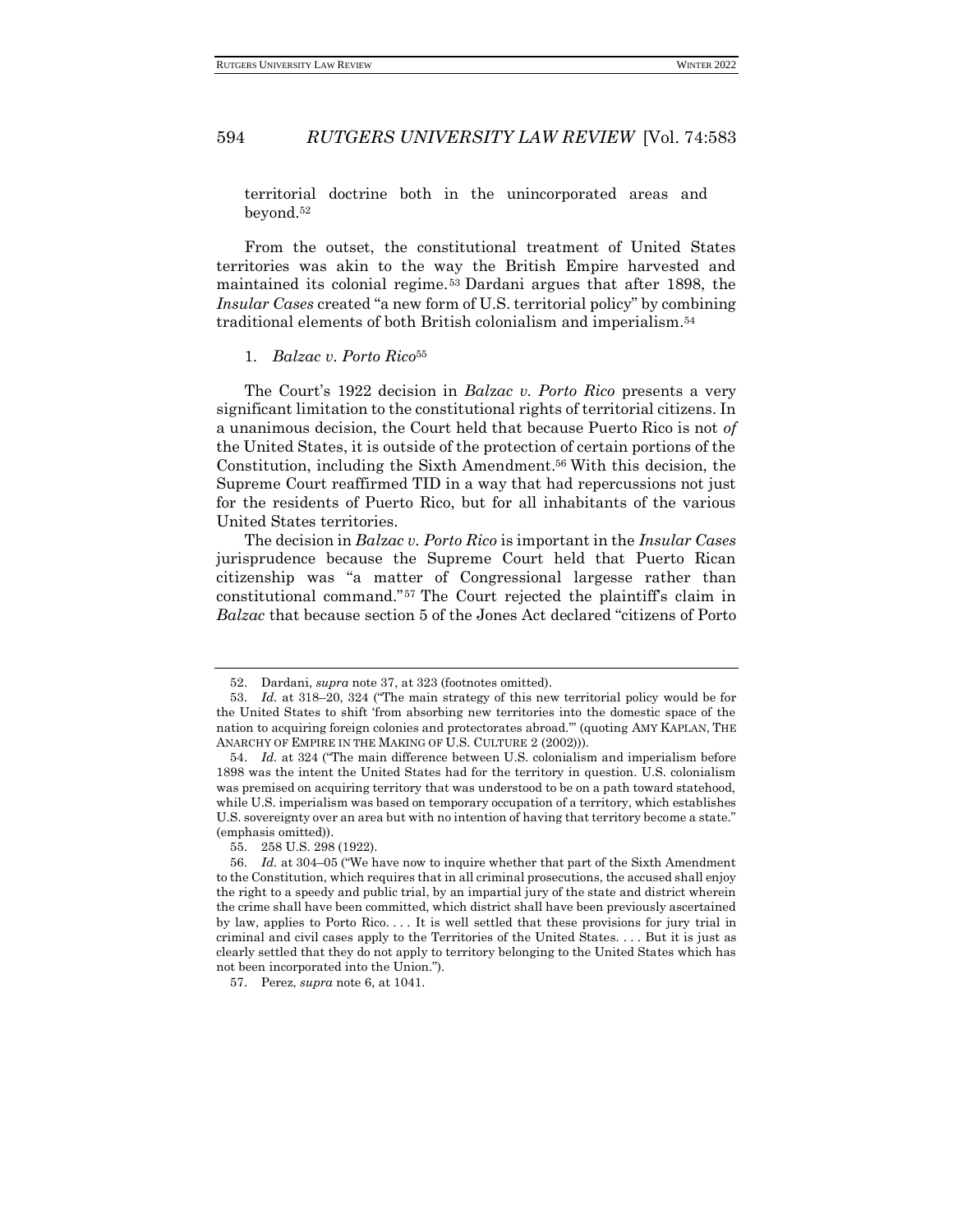Rico" to be United States citizens, the Territory of Puerto Rico had thus been incorporated into the United States<sup>58</sup>:

The *Insular Cases* revealed much diversity of opinion in this Court as to the constitutional status of the territory acquired by the Treaty of Paris ending the Spanish War, but the *Dorr* case shows that the opinion of Mr. Justice White of the majority, in *Downes v. Bidwell*, has become the settled law of the [C]ourt. . . . The question before us, therefore, is: Has Congress, since the Foraker Act of April 12, 1900 (31 Stat. 77), enacted legislation incorporating Porto Rico into the Union? Counsel for the plaintiff in error give, in their brief, an extended list of acts, to which we shall refer later, which they urge as indicating a purpose to make the island a part of the United States, but they chiefly rely on the Organic Act of Porto Rico of March 2, 1917 (38 Stat. 951 [Comp. St. §§ 3803a–3803z]), known as the Jones Act . . . The act is entitled "An act to provide a civil government for Porto Rico and for other purposes." It does not indicate by its title that it has a purpose to incorporate the island into the Union. It does not contain any clause which declares such purpose or effect. While this is not conclusive, it strongly tends to show that Congress did not have such an intention.<sup>59</sup>

In determining that Puerto Rico had not been incorporated into the United States through the Jones Act, the Court once again relied on the alleged supremacy of individuals of "Anglo-Saxon origin" and the supposed inherent differences of the native people of the territories:

Congress has thought that a people like the Filipinos, or the Porto Ricans, trained to a complete judicial system which knows no juries, living in compact and ancient communities, with definitely formed customs and political conceptions, should be permitted themselves to determine how far they wish to adopt this institution of Anglo-Saxon origin, and when.<sup>60</sup>

The racist and patronizing language of the *Balzac* decision, in which the citizens of the Philippines and Puerto Rico are described as living in

<sup>58.</sup> *Balzac*, 258 U.S. at 307 ("The section of the Jones Act which counsel press on us is section 5. This in effect declares that all persons who under the Foraker Act were made citizens of Porto Rico and certain other residents shall become citizens of the United States, unless they prefer not to become such.").

<sup>59.</sup> *Id.* at 305–06.

<sup>60.</sup> *Id.* at 310.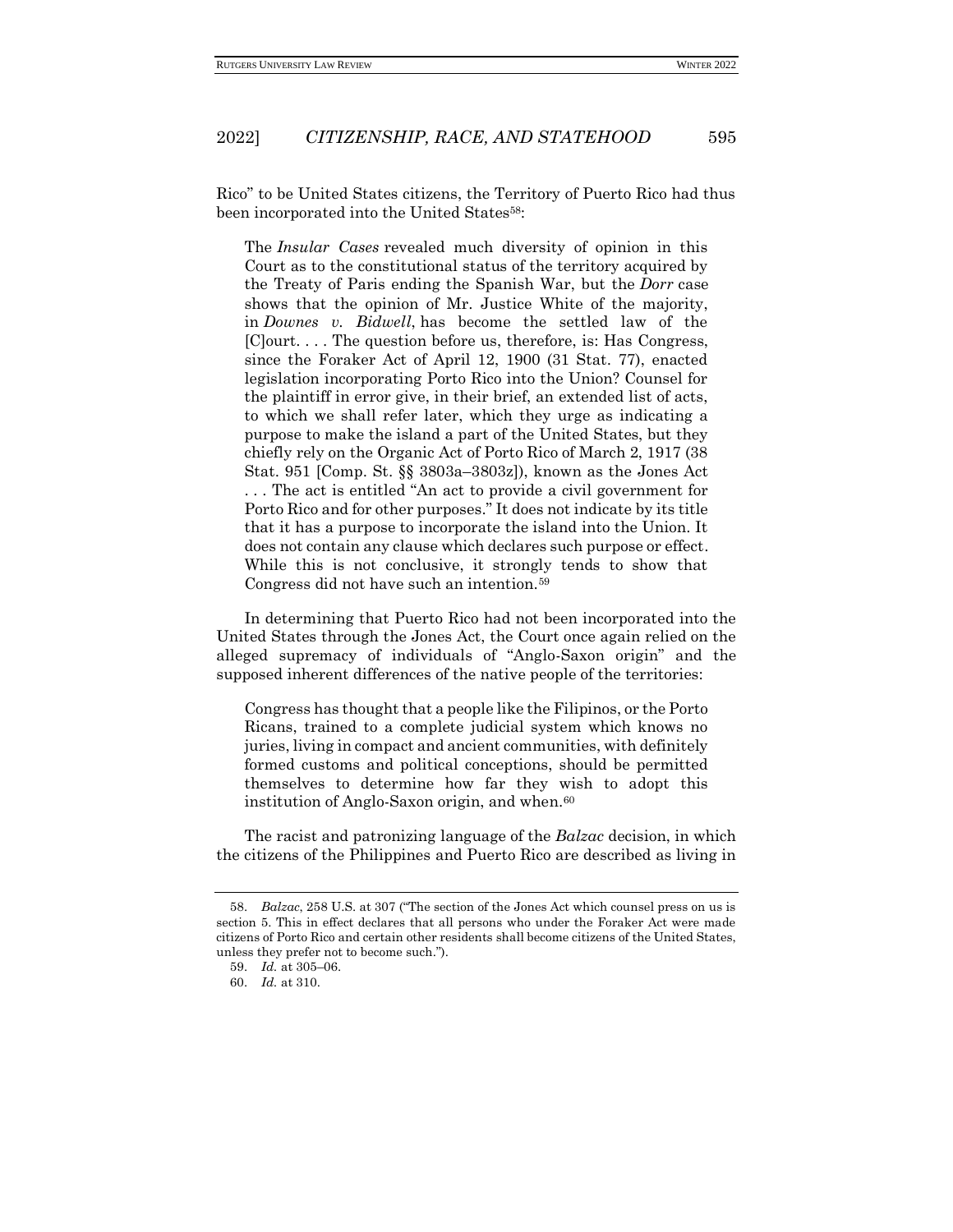"compact and ancient communities,"<sup>61</sup> underscores the argument that the decisions in the *Insular Cases* create an unequal and lesser form of membership in our Union for territorial citizens that is based on racial stereotypes. On the issue of territorial citizenship, the application of these biases is not just hurtful—it is harmful and serves to justify the denial of civil rights to the citizens of Puerto Rico. The Court in *Balzac*  referred to the territories as "distant ocean communities"<sup>62</sup> and used the physical distance of the territories from the continental mainland of the United States to justify the limited application of the Federal Constitution to the territories.<sup>63</sup>

Indeed, in denying territorial citizens the full protection of the Constitution, the Court in *Balzac* purported to be respecting the cultural norms and traditions of the territorial citizens. But again, relying on its previous decision in *Dorr*, the colonialist language used by the Court belies its assertions:

[I]f the United States shall acquire by treaty the cession of territory having an established system of jurisprudence, where jury trials are unknown, but a method of fair and orderly trial prevails under an acceptable and long-established code, the preference of the people must be disregarded, their established customs ignored, and they themselves coerced to accept, in advance of incorporation into the United States, a system of trial unknown to them and unsuited to their needs. We do not think it

It became a yearning of the Porto Ricans to be American citizens, therefore, and this act gave them the boon. What additional rights did it give them? It enabled them to move into the continental United States and becoming residents of any state there to enjoy every right of any other citizen of the United States, civil, social and political.

*Id.* at 308. For a skeptical criticism of this assertion, see *The Establishment of a Regime of Political Apartheid*, *supra* note 27, at 327 ("Last but not least is the absurdity of the *Balzac*  ruling when one considers Taft's conclusion that upon moving to the U.S. mainland, Puerto Ricans ipso facto acquired the full rights of U.S. citizens, including 'the responsibilities of jurors' and participation in 'popular government,' yet in that same opinion Taft considered that these same activities were beyond their comprehension while in Puerto Rico. One cannot but ponder as to how this magical transformation was accomplished.").

<sup>61.</sup> *Id.*

<sup>62.</sup> *Id.* at 311.

<sup>63.</sup> *Id.* at 308–09. The majority decision in *Balzac* takes pains to emphasize that if territorial residents wanted to avail themselves of the full protection of the United States Constitution, they are free to move and subject themselves to the jurisdiction of the continental United States: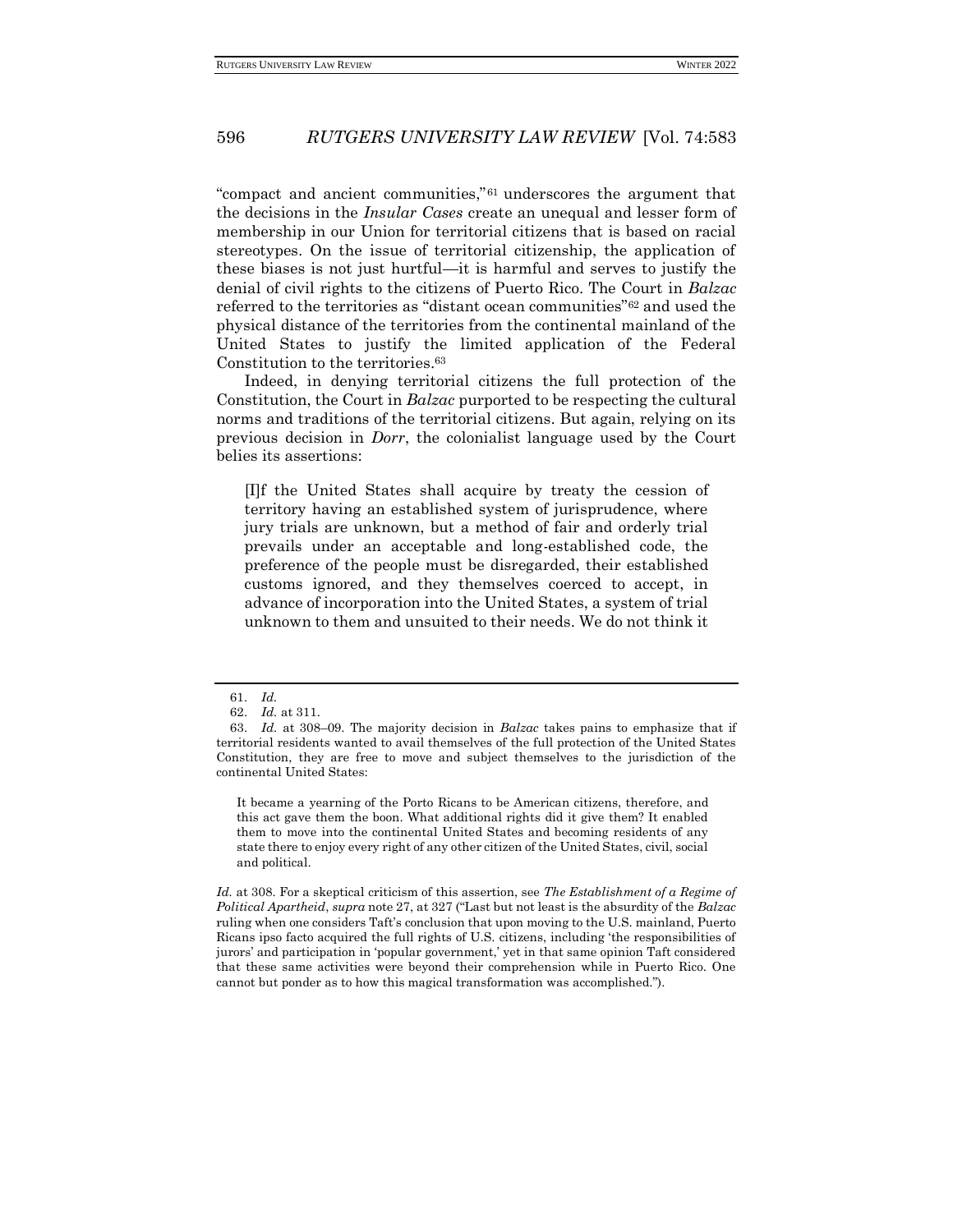was intended, in giving power to Congress to make regulations for the territories, to hamper its exercise with this condition.<sup>64</sup>

The argument in *Balzac* that the citizens of the territories would be "coerced to accept . . . a system of trial unknown to them and unsuited to their needs" <sup>65</sup> is not only protectionist, but also, as Judge Torruella argues, "without any basis in the record or the facts," and asserts that the decision in the case was "a predetermined outcome" due to Justice Taft's racial and political biases.<sup>66</sup>

As Justice Black said in *Reid v. Covert*, "neither the [decisions in the *Insular Cases*] nor their reasoning should be given any further expansion."<sup>67</sup> He continued:

The concept that the Bill of Rights and other constitutional protections against arbitrary government are inoperative when they become inconvenient or when expediency dictates otherwise is a very dangerous doctrine and if allowed to flourish would destroy the benefit of a written Constitution and undermine the basis of our government. *If our foreign commitments become of such nature that the Government can no longer satisfactorily operate within the bounds laid down by the Constitution, that instrument can be amended by the method which it prescribes. But we have no authority, or inclination, to read exceptions into it which are not there.*<sup>68</sup>

Unfortunately, Justice Black's warning about the *Insular Cases* was not heeded. As such, Puerto Ricans and other territorial citizens are left with the system of constitutional colonialism that this jurisprudence created in the early twentieth century. As the people of Puerto Rico look forward to the future and contemplate their rights as territorial citizens, an additional unresolved issue looms on the horizon—the pursuit of statehood.

<sup>64.</sup> *Balzac*, 258 U.S. at 310 (quoting Dorr v. United States*,* 195 U.S. 138, 148 (1904)).

<sup>65.</sup> *Id.*

<sup>66.</sup> *The Establishment of a Regime of Political Apartheid*, *supra* note 27, at 326.

<sup>67.</sup> 354 U.S. 1, 14 (1957).

<sup>68.</sup> *Id.* (emphasis added) (footnotes omitted).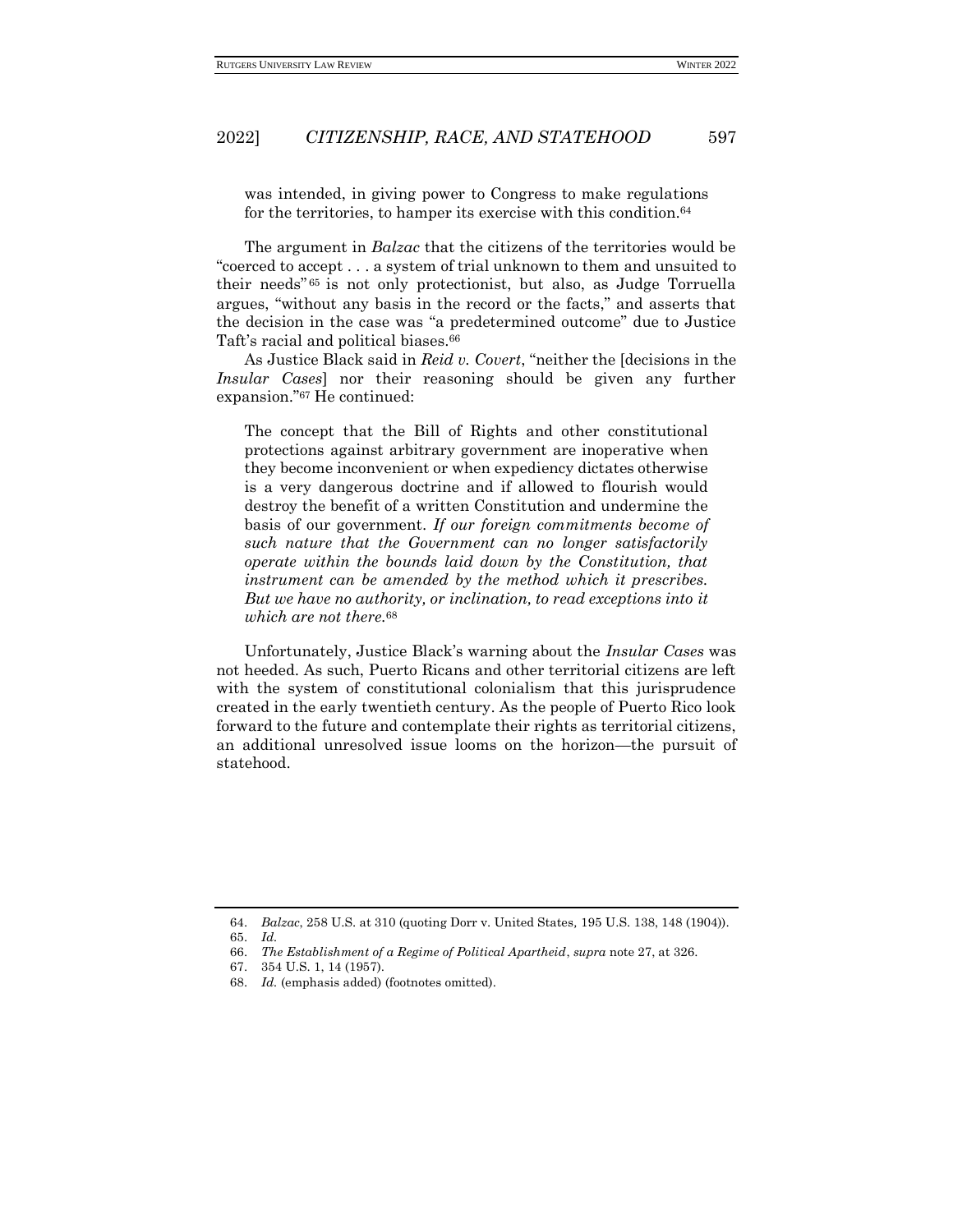### <span id="page-15-0"></span>*C. Contemporary Puerto Rico, the Continuing Struggle for Equality, and the Pursuit of Statehood*

*"It hurts to say [Puerto Rico] is a colony because we know that colonies are violent and do not prosper . . . [b]ut it is our reality . . . it is the only reality I have ever known."*<sup>69</sup>

In recent years, Puerto Rico has faced unprecedented challenges. The biggest of these challenges was Hurricane Maria, which devastated the island when it made landfall on September 20, 2017.<sup>70</sup> The catastrophic damage wrought on Puerto Rico by Hurricane Maria—which was the deadliest hurricane in Puerto Rican history since 1899,<sup>71</sup> and "the third costliest hurricane" ever in the United States<sup>72</sup> —was made worse by the United States government's dereliction of duty in providing for the safety and recovery of the Puerto Rican people.<sup>73</sup> It is estimated that 2,975 people were killed as a result of the hurricane, many of those due to government negligence and mismanagement of the aftermath of the disaster.<sup>74</sup> Indeed, the callous attitude toward the suffering and pleas for

<sup>69.</sup> Christina Colón, *Will Puerto Rico Become the 51st State?*, SOJOURNERS (Aug. 2021), https://sojo.net/magazine/august-2021/will-puerto-rico-become-51st-state (first alteration in original) (quoting Ishbel Cora Rodríguez, a student at the University of Puerto Rico in San Juan)**Error! Hyperlink reference not valid.**.

<sup>70.</sup> *E.g.*, Alexa Lardieri*, Hurricane Maria Makes Landfall in Puerto Rico*, U.S. NEWS & WORLD REP. (Sept. 20, 2017), https://www.usnews.com/news/national-news/articles/2017- 09-20/hurricane-maria-makes-landfall-in-puerto-rico.

<sup>71.</sup> *See Puerto Rico: A Tale of Two Hurricanes*, DAILY WORLD (Sept. 22, 2018), https:// www.thedailyworld.com/opinion/puerto-rico-a-tale-of-two-hurricanes/ ("The 120-year epic tragedy of Puerto Rico can be told as a tale of two hurricanes. The one fresh in our memory is Maria, which reached Puerto Rico a year ago. The other was Hurricane San Ciriaco in 1899, which devastated the island just after it became part of the United States.").

<sup>72.</sup> *See* Nicole Acevedo, *Puerto Rico Sees More Pain and Little Progress Three Years After Hurricane Maria*, NBC NEWS (Sept. 20, 2020), https://www.nbcnews.com/news/latino/ puerto-rico-sees-more-pain-little-progress-three-years-after-n1240513 ("Hurricane Maria resulted in about \$90 billion in damage, making it the third costliest hurricane in U.S. history.").

<sup>73.</sup> *See id.* ("Three years later, there's frustration that crises have only compounded there have been a series of destructive earthquakes and, more recently, the coronavirus pandemic—while the Trump administration and island officials haven't made any real progress updating the island's antiquated electrical grid and rebuilding destroyed houses. 'If you put somebody in power, here in Puerto Rico or in the U.S., that's not prepared to lead, it's going to cost you lives, and it's going to cost you progress,' said Miguel Soto-Class, founder and president of the Center for a New Economy, a nonpartisan think tank. 'I don't think it's an exaggeration to talk about this as a life-or-death issue, because that's exactly what we're seeing.'").

<sup>74.</sup> *See* Ray Sanchez, *How Puerto Rico's Death Toll Climbed from 64 to 2,975 in Hurricane Maria*, CNN (Aug. 29, 2018, 2:56 PM), https://www.cnn.com/2018/08/29/us/ puerto-rico-growing-death-toll/index.html ("The island government raised the official death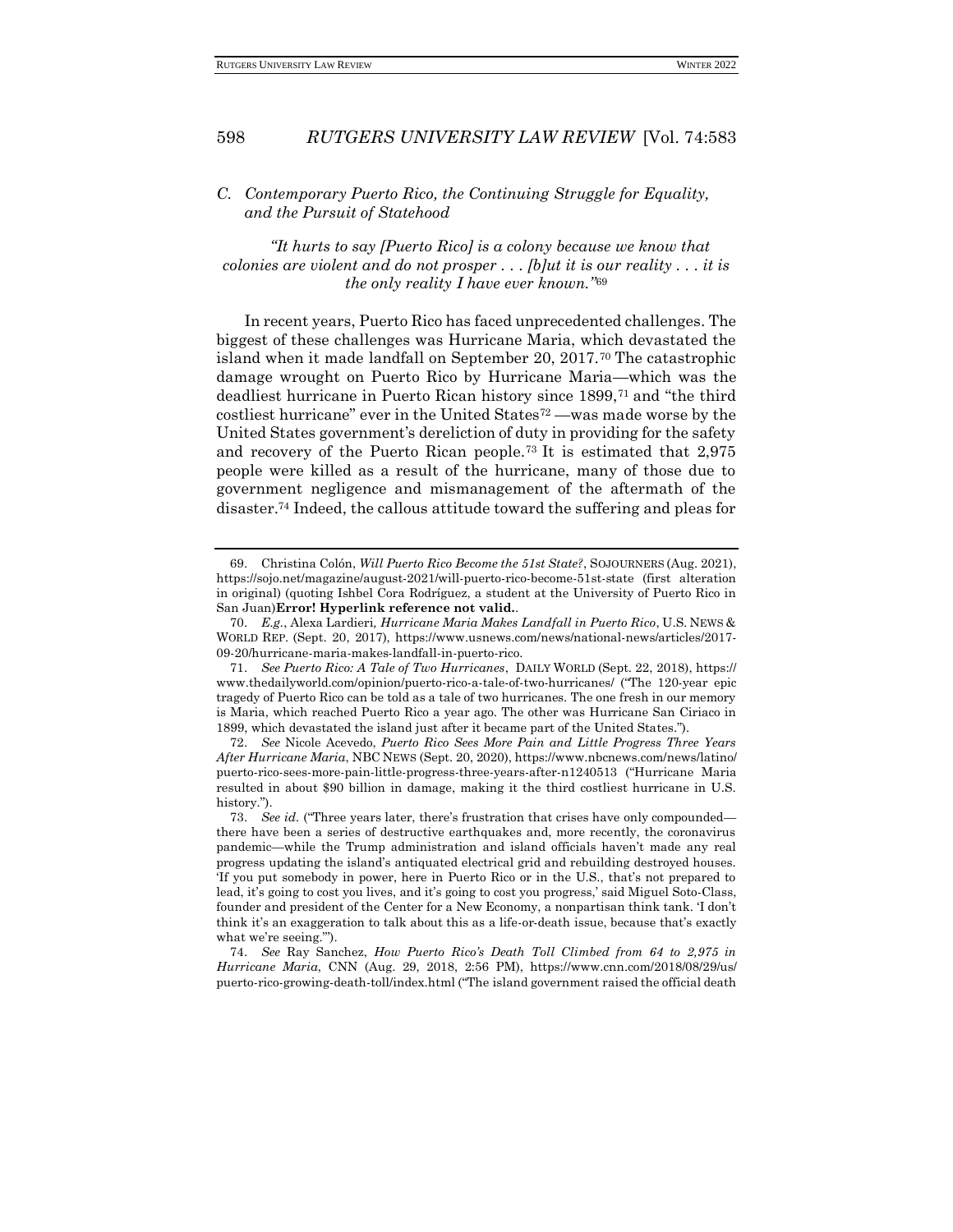assistance of Puerto Ricans by then-President Donald J. Trump was epitomized when he threw paper towels to a church crowd begging for help in San Juan in October 2017, which he later falsely defended as welcomed and celebrated by the Puerto Rican people.<sup>75</sup>

As a result of Puerto Rican citizens being treated "like second-class citizens" in the federal government's response to Hurricane Maria,<sup>76</sup> a renewed push for Puerto Rican statehood began to gather steam.<sup>77</sup> Of course, the statehood debate for Puerto Rico has been occurring since it became a United States territory in 1898.<sup>78</sup> And since the beginning, the issue of race and culture of the territories has been at the forefront of the considerations for whether or not to grant Puerto Rico statehood:

As legal scholar José A. Cabranes explains, white American legislators thought granting statehood to Puerto Rico would force the United States to admit the Philippines, which was another U.S. territory at the time, as well as [] endanger the interests of white laborers and farmers, and increase racial mixing within

n808861 ("President Donald Trump defended throwing paper towels into a crowd of Puerto Ricans at a relief center in the hurricane-ravaged territory earlier this week and lauded federal relief efforts. 'They had these beautiful, soft towels. Very good towels,' Trump told Mike Huckabee during an interview Saturday with Christian network Trinity Broadcasting . . . 'And I came in and there was a crowd of a lot of people. And they were screaming and they were loving everything. I was having fun, they were having fun,' he added. 'They said, "Throw 'em to me! Throw 'em to me Mr. President!" . . . Trump previously sad [sic] he received nothing but 'thank yous' after his visit to Puerto Rico on Tuesday.").

76. Brett Samuels, *Ocasio-Cortez: Hurricane Maria Response Shows Puerto Ricans are 'Treated Like Second-Class Citizens'*, HILL (Sept. 16, 2018, 09:27 AM), https://thehill.com/ homenews/sunday-talk-shows/406892-ocasio-cortez-hurricane-maria-response-showspuerto-ricans-are ("Democratic congressional candidate Alexandria Ocasio-Cortez (N.Y.) said Sunday that the Trump administration's response to Hurricane Maria last year shows that Puerto Ricans are treated 'like second-class citizens.' 'What we saw in Puerto Rico was a mass death of 3,000 people. It was the worst humanitarian crisis in modern American history and many, many people impacted by this storm point to government inaction as the cause of death,' Ocasio-Cortez, a self-identified democratic socialist, said on CNN's 'State of the Union.'").

77. *See* Alexia Fernández Campbell, *Puerto Rico is Asking for Statehood. Congress Should Listen.*, VOX (Aug. 31, 2018, 3:20 PM), https://www.vox.com/2018/8/31/17793362/ hurricane-maria-puerto-rico-statehood.

78. *See* Erin Blakemore, *Why Puerto Rico has Debated U.S. Statehood Since its Colonization*, NAT'L GEOGRAPHIC (July 24, 2020), https://www.nationalgeographic.com/ history/article/puerto-rico-debated-statehood-since-colonization?cmpid=int\_org=ngp::int\_ mc=website::int\_src=ngp::int\_cmp=amp::int\_add=amp\_readtherest.

toll to 2,975 on Tuesday after maintaining for months that 64 people had died as a result of the storm.").

<sup>75.</sup> *See* Daniella Silva, *Trump Defends Throwing Paper Towels to Hurricane Survivors in Puerto Rico*, NBC NEWS (Oct. 8, 2017, 4:16 PM), https://www.nbcnews.com/politics/ politics-news/trump-defends-throwing-paper-towels-hurricane-survivors-puerto-rico-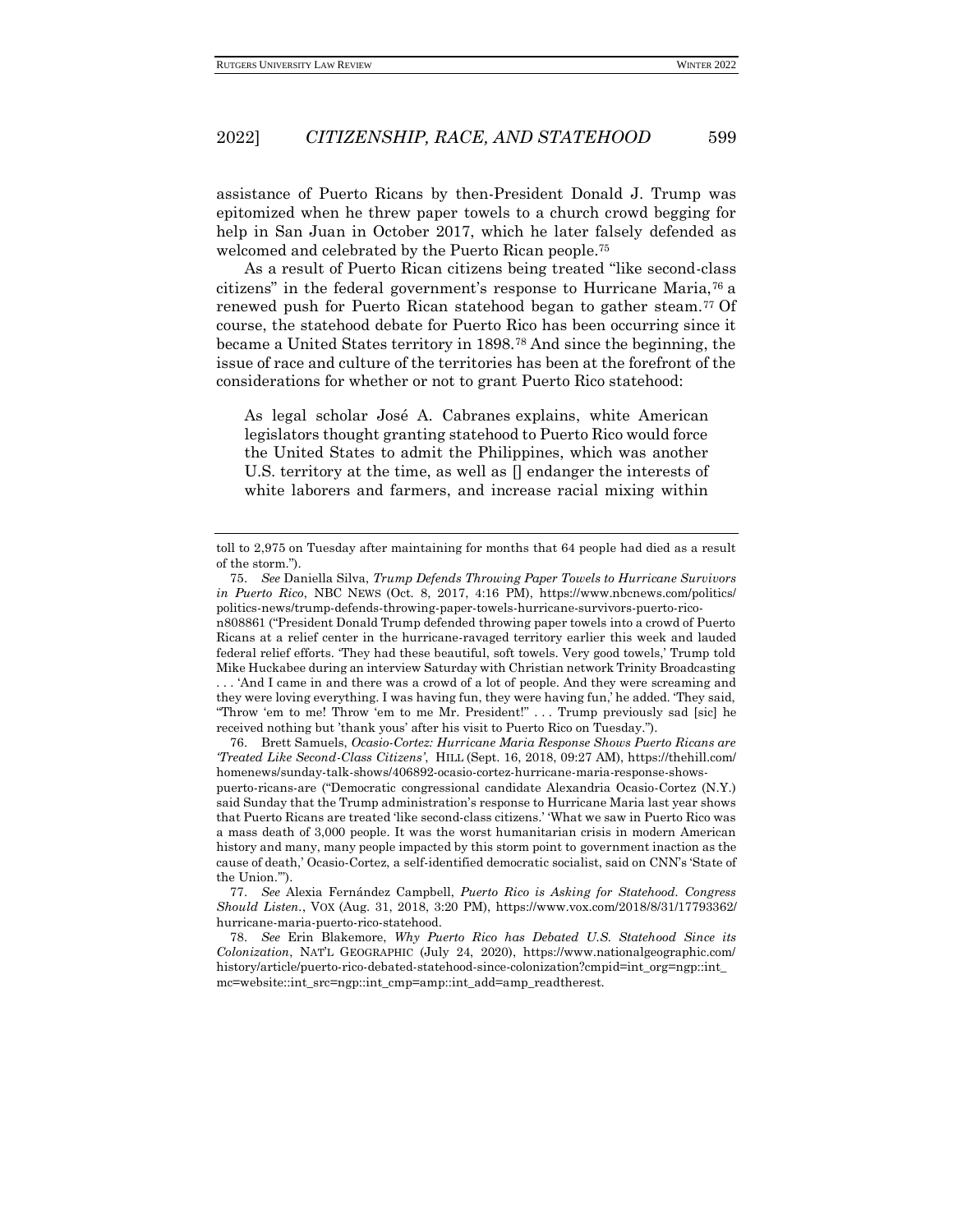the U.S. Instead, they granted Puerto Rico "unorganized territory" status and offered Puerto Ricans limited selfgovernance without U.S. citizenship.<sup>79</sup>

In the twentieth century, white legislators' concern about how territorial statehood would detrimentally affect "the interests of white laborers and farmers" and cause "racial mixing within the U.S." was a common refrain in Congress when considering the statehood of U.S. territories.<sup>80</sup> And, once again, the racist depiction of territorial natives as "uncivilized" hindered the ability of territories like Puerto Rico and the Philippines to pursue statehood:

Race, civilization, distance, and economic considerations formed the basis for the distinction made in Congress between Puerto Rico and the Philippines. Expressions of concern about the annexation of Oriental peoples were commonplace. The statement by Representative Dalzell that he was unwilling "to see the wage-earner of the United States, the farmer of the United States, put upon a level and brought into competition with the cheap half-slave labor, savage labor, of the Philippine Archipelago" was greeted by loud applause in the House. Other congressmen echoed his sentiments.<sup>81</sup>

Like the Arizona and New Mexico Territories' bids for statehood, 82 whether a majority of the population of Puerto Rico was non-white was a critical issue in Congress' statehood deliberations.<sup>83</sup> The debate over the

<sup>79.</sup> *Id.*

<sup>80.</sup> *Id.*; *see also* José A. Cabranes, *Citizenship and the American Empire*, 127 U. PA. L. REV. 391, 420 (1978) ("Representative Newlands of Nevada, who had dissented in Committee, noted, the Republican majority feared 'the establishment of a precedent which [would] be invoked to control our action regarding the Philippines later on; such action embracing not simply one island near our coast, easily governed, its people friendly and peaceful [*i.e.*, Puerto Rico], but embracing an archipelago of seventeen hundred islands 7,000 miles distant, of diverse races, speaking different languages, having different customs, and ranging all the way from absolute barbarism to semicivilization.'" (alterations in original)).

<sup>81.</sup> Cabranes, *supra* note 80, at 421 (footnotes omitted).

<sup>82.</sup> *See infra* Part III.

<sup>83.</sup> *See* Cabranes, *supra* note 80, at 422 ("The relatively tender treatment accorded to the Puerto Ricans may be partially explained by the representations made in Congress concerning the racial composition of the island. For example, Representative Payne readily accepted questionable census reports showing that whites—'generally full-blooded white people, descendants of the Spaniards, possibly mixed with some Indian blood, but none of them [of] negro extraction'—outnumbered by nearly two to one the combined total of Negroes and mulattoes." (alteration in original) (footnote omitted)).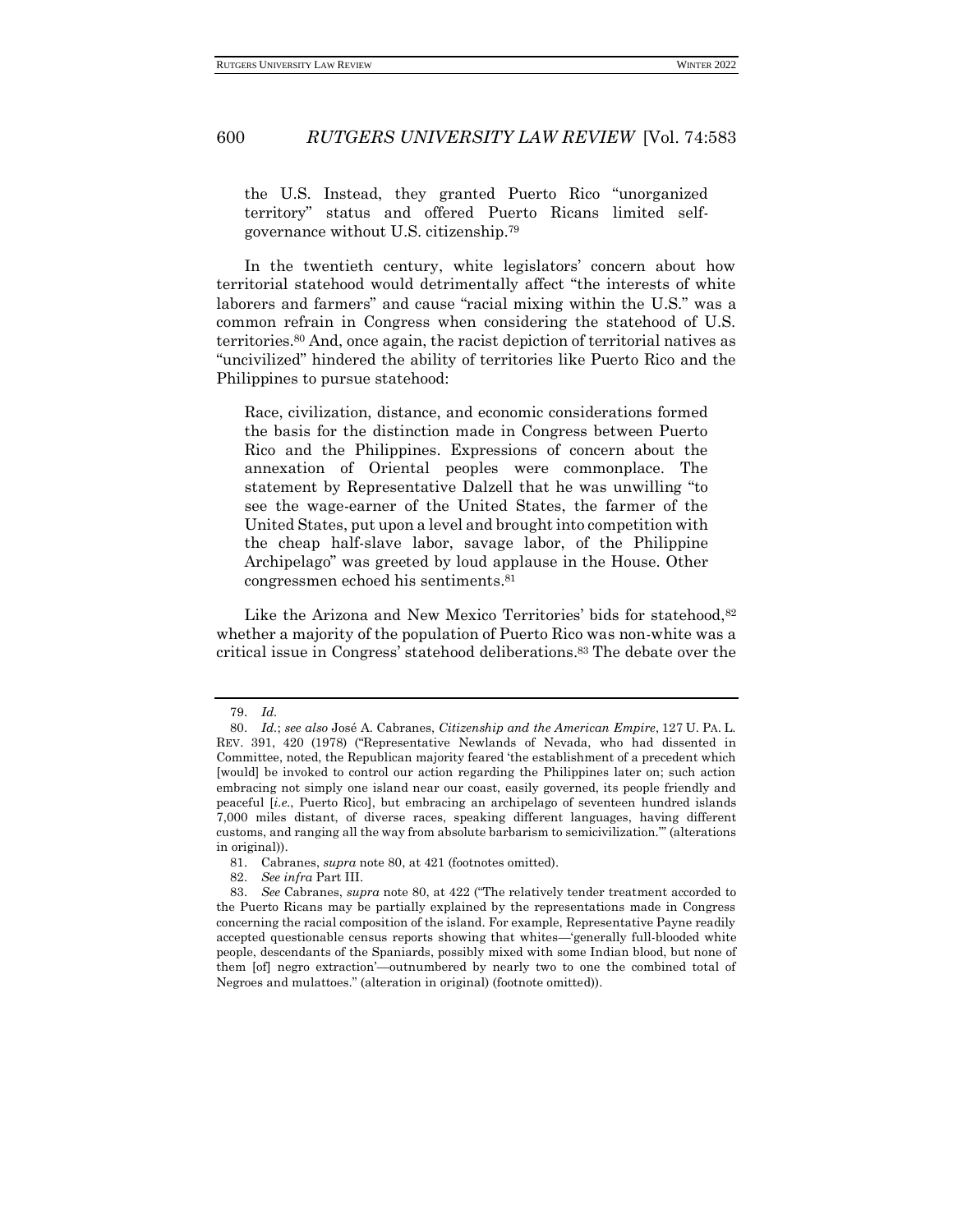racial composition of the citizens of Puerto Rico was hotly debated and contrasted with the alleged heritage of the citizens of other United States territories like the Philippines:

Its people are, in the main, of Caucasian blood, knowing and appreciating the benefits of civilization, and are desirous of casting their lot with us.... How different the case of the Philippine Islands, 10,000 miles away . . . . The inhabitants are of wholly different races of people from ours—Asiatics, Malays, negroes and mixed blood. They have nothing in common with us and centuries can not assimilate them. . . . They can never be clothed with the rights of American citizenship nor their territory admitted as a State of the American Union . . . . 84

Thus, while current Congressional opposition to Puerto Rican statehood is not quite as nakedly racist as it was in the twentieth century,<sup>85</sup> the issues of race and language remain at the forefront of Puerto Rico's bid for statehood.

Despite this continuing division in Congress, shortly after the inauguration of President Biden in early 2021, United States Senator Robert Menendez of New Jersey and United States Representative Nydia Velázquez of New York introduced the Puerto Rico Self-Determination Act of 2021 in the Senate and House, respectively.<sup>86</sup> The purpose of the Act is described as: "[t]o recognize the right of the People of Puerto Rico to call a status convention through which the people would exercise their natural right to self-determination, and to establish a mechanism for congressional consideration of such decision, and for other purposes."<sup>87</sup>

<sup>84.</sup> *Id.* at 424–25. The racist sentiment in Congress against the Filipino people, in particular, is startling. *See, e.g.*, 33 CONG. REC. 3613, 3616 (1900) (statement of Sen. Bate) (stating that some Filipinos were "physical[] weaklings of low stature, with black skin, closely curling hair, flat noses, thick lips, and large, clumsy feet," and further stated, "[l]et us not take the Philippines in our embrace to keep them simply because we are able to do so. I fear it would prove a serpent in our bosom. Let us beware of those mongrels of the East, with breath of pestilence and touch of leprosy. Do not let them become a part of us with their idolatry, polygamous creeds, and harem habits.").

<sup>85.</sup> 33 CONG. REC. 2172 (1900) (statement of Rep. Gilbert) (cautioning against "open[ing] wide the door by which these negroes and Asiatics can pour like the locusts of Egypt into this country").

<sup>86.</sup> Puerto Rico Self-Determination Act of 2021, S. 865, 117th Cong. (2021), https:// www.congress.gov/bill/117th-congress/senate-bill/865; Puerto Rico Self-Determination Act of 2021, H.R. 2070, 117th Cong. (2021), https://www.congress.gov/bill/117th-congress/ house-bill/2070.

<sup>87.</sup> Puerto Rico Self-Determination Act of 2021, S. 865. The Bill contains the following findings by Congress: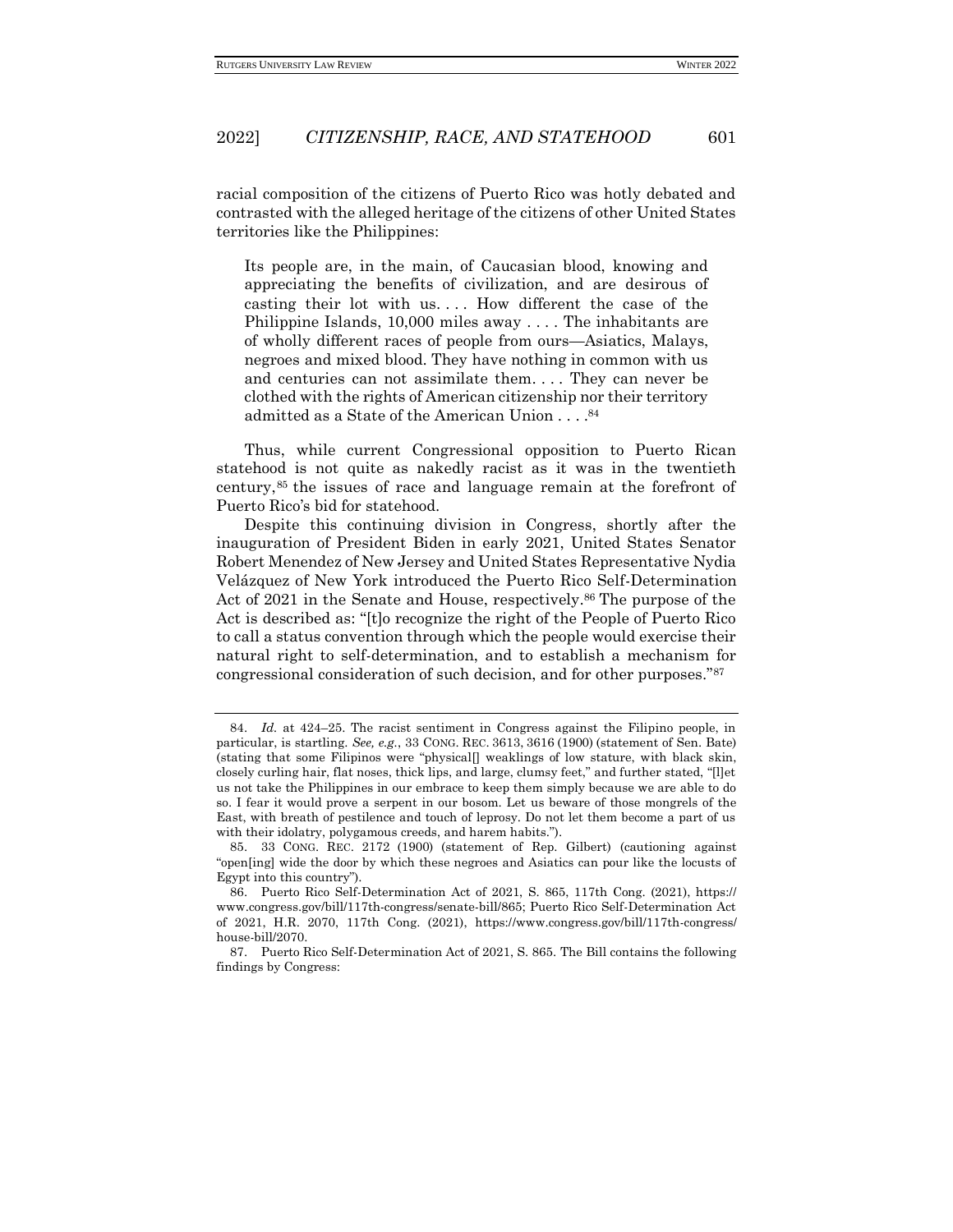The Puerto Rican Self-Determination Act was immediately the subject of controversy and criticism.<sup>88</sup> Academics immediately criticized the Bill, arguing in a letter to members of Congress that the proposed convention process was inadequate:

In a letter sent Monday to a group of bipartisan congressional leaders, the academics, led by Columbia Law School's Christina Ponsa-Kraus, said the Puerto Rico Self-Determination Act, which was introduced by Rep. Nydia Velázquez (D-N.Y.), "disserves its

#### *Id.* § 2.

88. *See* Rafael Bernal, *Top Academics Slam Puerto Rico Self-Determination Act*, HILL (Apr. 12, 2021, 5:47 PM), https://thehill.com/homenews/house/547790-top-academics-slampuerto-rico-self-determination-act.

<sup>(1)</sup> In 1898, the United States defeated the Spanish Kingdom in the Spanish-American War and acquired by conquest Puerto Rico, Guam, and the Philippines pursuant to the Treaty of Paris.

<sup>(2)</sup> In 1900, Congress established a civilian government on the island through the Foraker Act. Among other points, that Act established an "executive council" consisting of various department heads and a presidentially appointed civilian governor.

<sup>(3)</sup> The Foraker Act also established the Resident Commissioner position to represent island interests in Congress. These duties came to include nonvoting service in the House of Representatives.

<sup>(4)</sup> In 1901, the Supreme Court's decisions in Downes v. Bidwell and its progeny held that for purposes of the Constitution's Uniformity Clause, Puerto Rico was not part of the United States and subject to the plenary powers of Congress, which in turn established a colonial relationship. Justice White, in concurrence, opined that Congress has discretion to decide whether and when to incorporate a territory into the United States.

<sup>(5)</sup> Congress recognized Puerto Rico's authority over matters of internal governance in 1950 with the passage of the Puerto Rico Federal Relations Act of 1950 (Public Law 81–600), providing for a constitutional government for the island which was adopted by Congress as a compact for the people of Puerto Rico and the subsequent ratification of the island's constitution in July 1952.

<sup>(6)</sup> On November 18, 1953, the United Nations recognized Puerto Rico as a selfgoverning political entity under the United Nations General Assembly Resolution 748.

<sup>(7)</sup> The political status of Puerto Rico is of significant interest to communities both on and off the island, including diaspora groups that continue having strong cultural ties and socioeconomic ties to Puerto Rico.

<sup>(8)</sup> The United States has a legal duty to comply with Article 1 of the International Covenant on Civil and Political Rights, which establishes that all peoples have the right to self-determination and "by virtue of that right they freely determine their political status and freely pursue their economic, social and cultural development". (9) The status convention provides a deliberative, comprehensive, and uninterrupted space of dialogue that can define the future of Puerto Rico.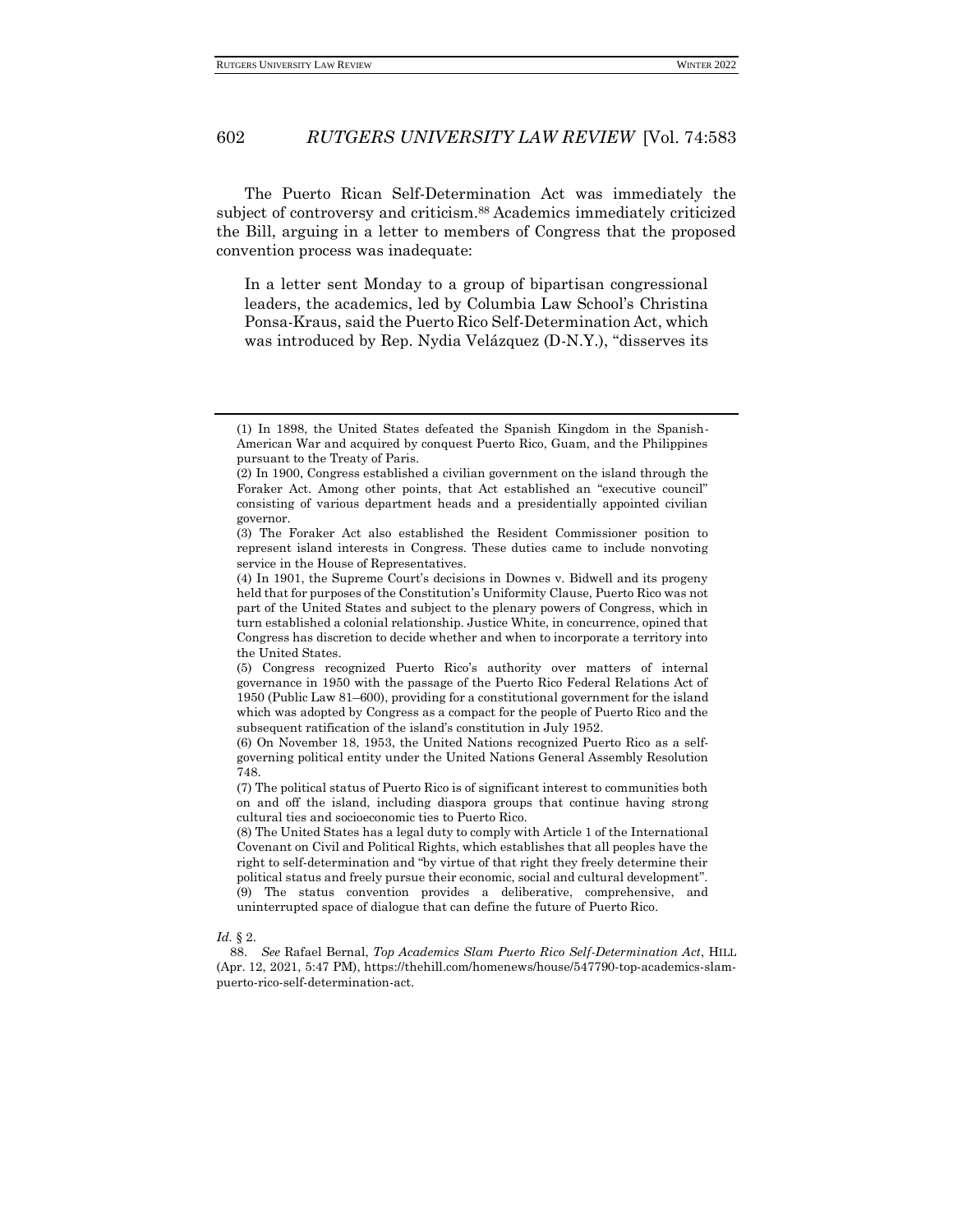purported goal perpetuating the pernicious myth that [multiple sovereignty] options exist. They do not."

"There are two, and only two, real self-determination options for Puerto Rico: statehood and independence. Yet the Puerto Rico Self-Determination Act defies constitutional reality by calling upon Puerto Ricans to define other non-territorial options. There are no other non-territorial options," reads the letter, which also was signed by professors at Harvard Law School.<sup>89</sup>

A competing statehood bill, the Puerto Rico Statehood Admission Act, was introduced in Congress by Florida Representative Darren Soto and Puerto Rico Resident Commissioner Jenniffer González-Colón on March 2, 2021.<sup>90</sup> The Bill is described as one that "establishes a process for the admission of Puerto Rico into the union as a state, on an equal footing with all other states, based on a majority vote of the people of Puerto Rico."<sup>91</sup> If passed, the Act "would require Congress to vote whether to admit Puerto Rico as a state and on passage order one final plebiscite of Puerto Rican voters to accept or decline Congress's offer of statehood."<sup>92</sup>

The academics who wrote to Congress in support of the Puerto Rico Statehood Admission Act argued that:

In the 123 years since the United States annexed Puerto Rico, Congress has never offered Puerto Ricans the choice to become a state. Instead, the United States has allowed Puerto Rico to languish indefinitely as a U.S. territory, subjecting its residents to U.S. laws while denying them voting representation in the government that makes those laws.<sup>93</sup>

<sup>89.</sup> *Id.* The signatories argue that the limited options for Puerto Rico going forward do not include the kind of convention process proposed in the Self-Determination Act. *Id.* ("'The U.S. Constitution provides three options for Puerto Rico: statehood, territory or independence. Neither a convention nor act of Congress can change that basic fact. Only a constitutional amendment can do that,' said Rep. Darren Soto (D-Fla.), who authored a statehood bill that's also up for consideration in Congress.").

<sup>90.</sup> Puerto Rico Statehood Admission Act, H.R. 1522, 117th Cong. (2021), https:// www.congress.gov/bill/117th-congress/house-bill/1522; Bernal, *supra* note 88 ("[The] bill was introduced by Sen. Martin Heinrich (D-N.M.) in the Senate.").

<sup>91.</sup> CONG. RSCH. SER., *Summary: H.R. 1522–Puerto Rico Statehood Admission Act*, CONGRESS.GOV, https://www.congress.gov/bill/117th-congress/house-bill/1522 (last accessed Jan. 3, 2022).

<sup>92.</sup> Bernal, *supra* note 88.

<sup>93.</sup> *Id.*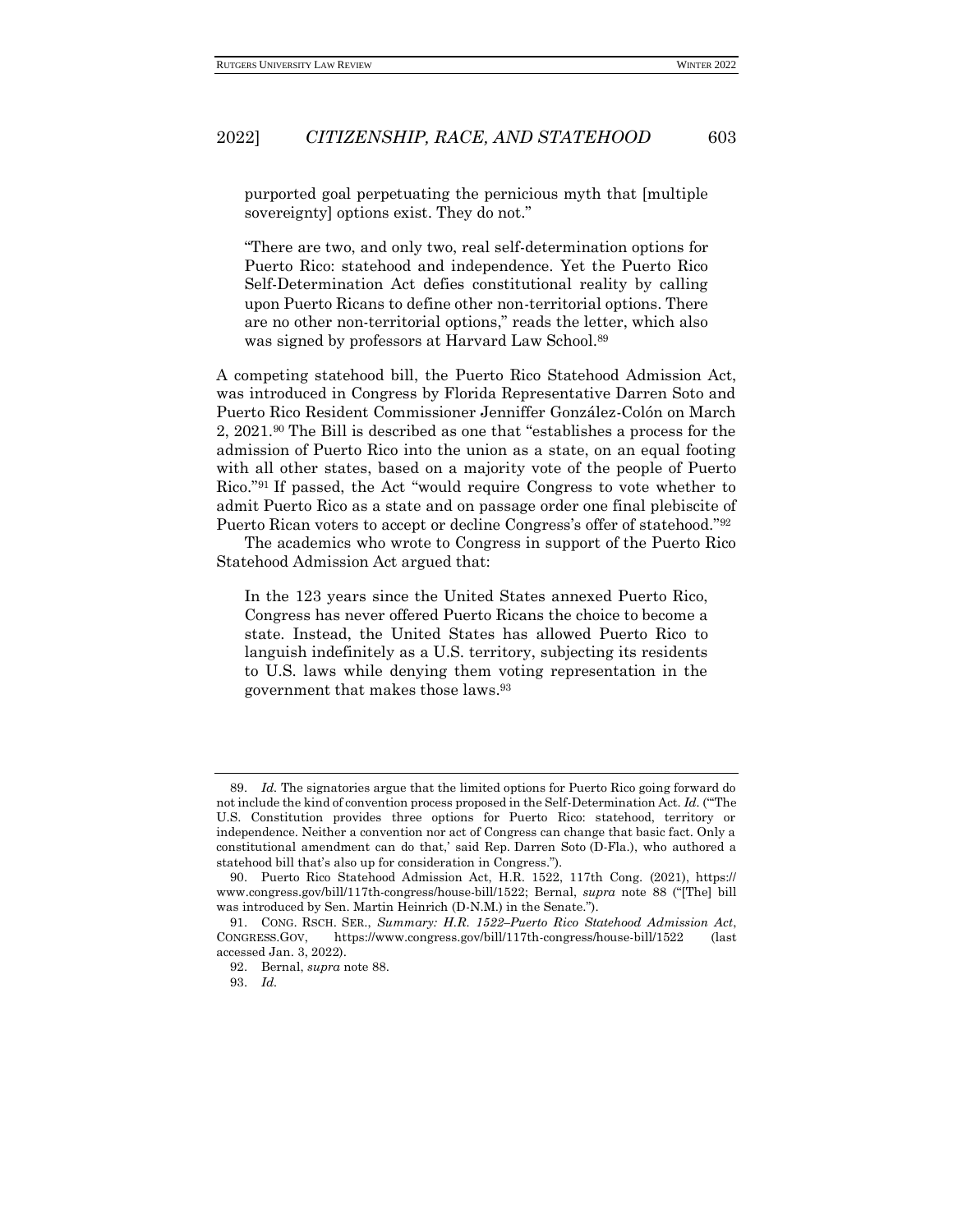Despite this, President Biden and leaders in Congress have continued to be reluctant to take a firm stand in support of Puerto Rican statehood.<sup>94</sup>

Unfortunately, the issue of Puerto Rican statehood not only remains controversial in the United States Congress—it is a divisive issue in Puerto Rico itself. When the possibility of statehood for Puerto Rico was raised in 2020 by a yes-or-no referendum in the territory, more than half of the Puerto Ricans who voted supported statehood.<sup>95</sup> But, as At-Large Puerto Rican Representative José Bernardo Márquez explains, the issue of statehood is one that also divides the people of Puerto Rico:

Members of the pro-statehood New Progressive Party (NPP), including Puerto Rico's governor and resident commissioner (its non-voting representative in Congress), argue that vote should settle Puerto Rico's status dilemma. That's why they are pushing for Congress to approve an admission bill that would make Puerto Rico a state. But the reality is far more complex, as the recent congressional hearing on Puerto Rico's status showed. Their position obscures the failings of the multiple plebiscites legislated by the NPP in recent years, not one of which has garnered democratic consensus as a fair and open process for Puerto Rico's self-determination . . . As an American, I believe that equality for Puerto Rico and all the territories makes us a more perfect Union. Statehood for predominantly brown, Spanish-speaking Puerto Rico would be a victory for a United States of America rooted in true democratic constitutionalism, and not on historically exclusionary racial and cultural politics.<sup>96</sup>

Unfortunately, Representative Márquez's belief that "[s]tatehood for predominantly brown, Spanish-speaking Puerto Rico would be a victory for a United States of America" is not shared by a segment of our current Congress. <sup>97</sup> Although this is a critical moment for Puerto Rican

<sup>94.</sup> *Id.* ("Many Democrats, including [Senate Majority Leader Charles] Schumer and President Biden, have in the past spoken in favor of statehood, only to backtrack later as a nod to progressives, who generally support more sovereignty for the island rather than permanent union with the United States.").

<sup>95.</sup> *See* José Bernardo Márquez, *A One-Sided Statehood Bill for Puerto Rico is Anything but Democratic*, NEWSWEEK (June 25, 2021, 7:30 AM), https://www.newsweek.com/onesided-statehood-bill-puerto-rico-anything-democratic-opinion-1603918 ("In a yes-or-no referendum on statehood held last November, 52.5 percent of Puerto Ricans supported making Puerto Rico a state.").

<sup>96.</sup> *Id.*

<sup>97.</sup> *Id.*; Jonathan Chait, *The Senate is America's Most Structurally Racist Institution*, INTELLIGENCER (Aug. 10, 2020), https://nymag.com/intelligencer/2020/08/senate-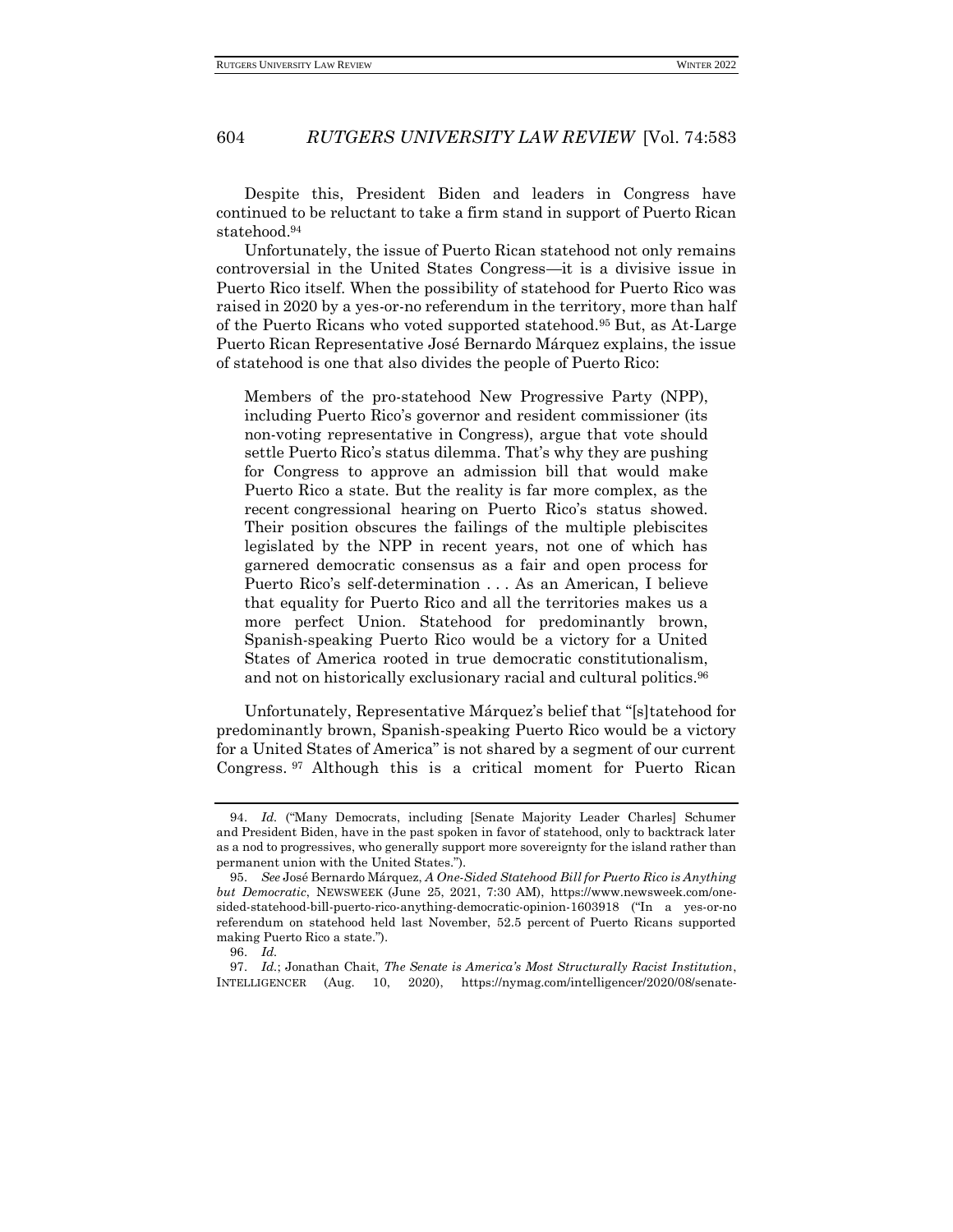statehood, the same issues of race, language, and culture remain obstacles in the twenty-first century. <sup>98</sup> Only time will tell whether members of Congress will ultimately decide to move beyond the old tropes of white supremacy concerning territorial statehood from the twentieth century, or continue to embrace the antiquated and racist colonial ideals that have kept Puerto Rico and other non-continental territories in the stranglehold of the United States empire.

### <span id="page-22-0"></span>III. "WHITE BY LAW" <sup>99</sup>: THE NEW MEXICO AND ARIZONA TERRITORIES AND THE TERRITORIAL WEST

*"It is an extraordinary fact about the United States that its western territories became states, parts of the union on an equal footing with older states. But that fact can overshadow the territorial purgatory that future states occupied for long periods."*<sup>100</sup>

In January 1912 and February 1912, respectively, the New Mexico Territory and the Arizona Territory were admitted to statehood as the forty-seventh and forty-eighth states in the Union. <sup>101</sup> The Treaty of Guadalupe Hidalgo, ending the war between the United States and Mexico, was signed on February 2, 1848.<sup>102</sup> As a result of the Treaty,

washington-dc-puerto-rico-statehood-filibuster-obama-biden-racist.html ("[I]t is not just conservatives who believe that states must always be admitted in partisan pairs. Two years ago, Rhode Island senator Sheldon Whitehouse, a Democrat, confessed not to care at all about D.C. statehood: 'I don't have a particular interest in that issue. If we got one onehundredth in Rhode Island of what D.C. gets in federal jobs and activity, I'd be thrilled.' And, he said, while he sympathized with Puerto Rico's case, he opposed it *because it would help his party*. 'Puerto Rico is actually a better case because they have a big population that qualifies as U.S. and they are not, as D.C. is, an enclave designed to support the federal government,' Whitehouse said. 'The problem of Puerto Rico is it does throw off the balance so you get concerns like, who do [Republicans] find, where they can get an offsetting addition to the states.'" (alteration in original)).

<sup>98.</sup> *See* Chait, *supra* note 97 ("The Senate is affirmative action for white people. If we had to design political institutions from scratch, nobody—not even Republicans—would be able to defend a system that massively overrepresented whites. And yet, while we are yanking old *30 Rock* episodes and holding *White Fragility* struggle sessions in boardrooms, a massive source of institutionalized racial bias is sitting in plain sight.").

<sup>99.</sup> *See* IAN HANEY LÓPEZ,WHITE BY LAW:THE LEGAL CONSTRUCTION OF RACE (Richard Delgado & Jean Stefancic eds., 10th ed. 2006).

<sup>100.</sup> Daniel Immerwahr, *The Greater United States: Territory and Empire in U.S. History*, 40 DIPLOMATIC HIST*.* 373, 384 (2016).

<sup>101.</sup> *Territories to Statehood, the Southwest: Topics in Chronicling America*, LIBR. OF CONG., https://guides.loc.gov/chronicling-america-southwest-territories (last visited Jan. 3, 2022).

<sup>102.</sup> THE UNITED STATES AND MEXICO AT WAR: NINETEENTH–CENTURY EXPANSIONISM AND CONFLICT 437 (Donald S. Frazier ed., 1998).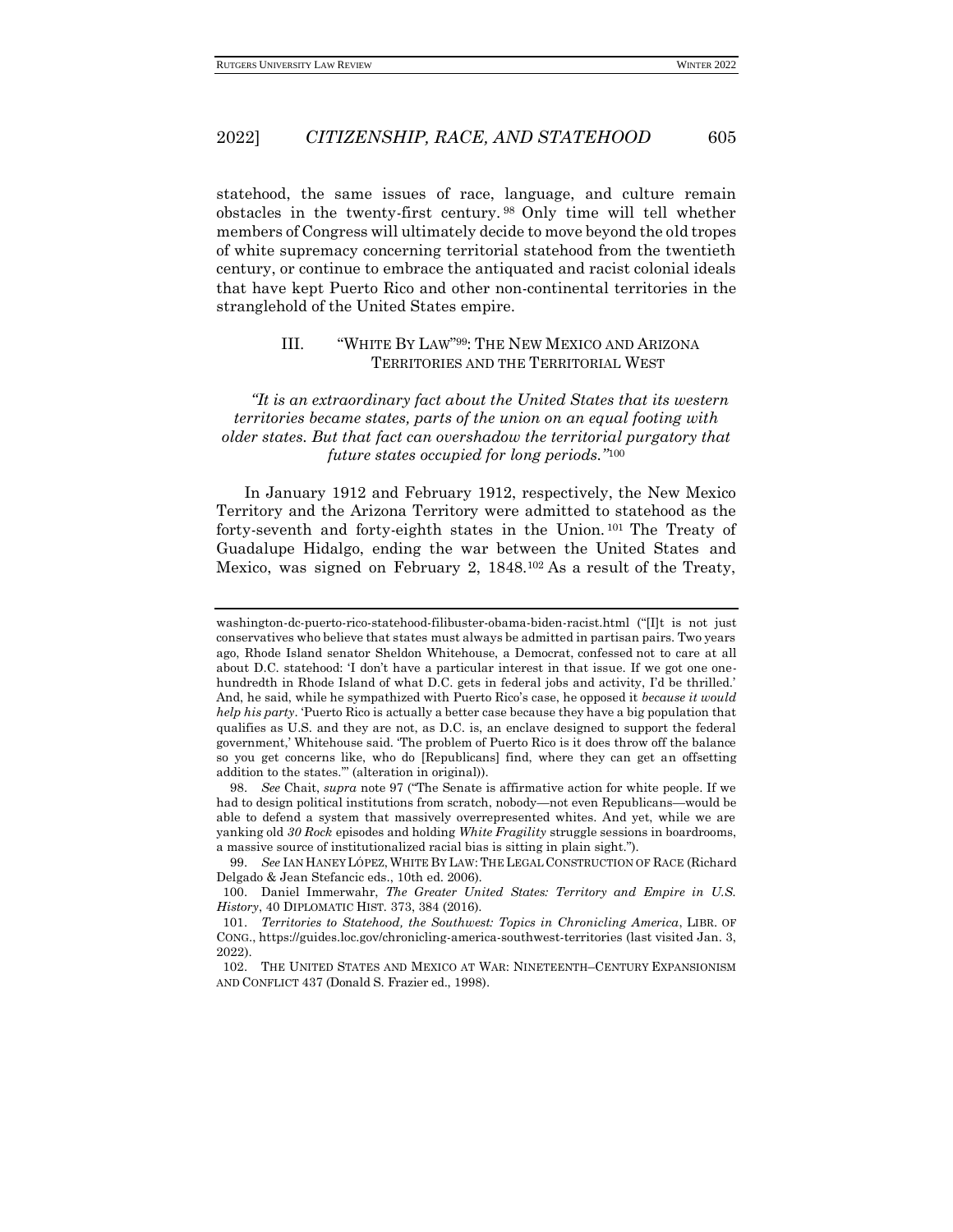Mexico ceded the majority of the modern American Southwest, and most of California, to the United States.<sup>103</sup> The Mexican Cession also included most of modern-day Arizona, Nevada, and New Mexico.<sup>104</sup>

Although the New Mexico Territory had been part of the Union since the end of the Mexican-American War in 1848, the bid for territorial statehood was long and slow. This was due in large part to the fact that native Mexicans and American Indians vastly outnumbered the white settlers in the territory.<sup>105</sup> "Because the Gadsden Treaty and the Treaty of Guadalupe Hidalgo guaranteed United States citizenship to Mexican citizens in the acquired territories, all Mexicans who acquired citizenship as a result of the treaties were considered white under United States law, and could therefore vote in the . . . Territory."<sup>106</sup> However, the Anglo settlers in the territory did not view the darker-skinned mestizo residents of the territory to be white.<sup>107</sup> This led the territory to confront a troubling question in its quest for statehood: How to get members of Congress to agree to admit a territory with a large—if not majority108 non-white population?

#### <span id="page-23-0"></span>*A. New Mexico Territory*

It is beyond dispute that the long delay between the end of the Mexican-American War in 1848 and statehood for New Mexico in 1912 was due to the significant concerns raised by those in Congress about the territory's large non-white population. <sup>109</sup> Despite these concerns, however, the road to statehood for the New Mexico Territory began with

<sup>103.</sup> *See id.* at 438.

<sup>104.</sup> *See id.*

<sup>105.</sup> Gómez, *supra* note 4, at 18–21.

<sup>106.</sup> Kristina M. Campbell, *Rising Arizona: The Legacy of the Jim Crow Southwest on Immigration Law and Policy After 100 Years of Statehood*, 24 BERKELEY LA RAZA L.J. 1, 6 (2014). Following the Mexican-American War, citizenship was guaranteed by Treaty to Mexican men. *Id.* However, whiteness as a requirement for United States citizenship was first established in the Naturalization Act of 1790. *See* Naturalization Act of 1790, ch. 3, § 1, 1790 Stat. 103 (repealed 1795). The Act provided that citizenship shall be extended only to white immigrants. *See id.* ("[A]ny alien, being a free white person, who shall have resided within the limits and under the jurisdiction of the United States for the term of two years, may be admitted to become a citizen thereof . . . ."). Thus, because of the requirement in the Naturalization Act that all citizens be white, under the Treaties ending the war Mexican-American men became, as Ian Haney López has notably observed, "white by law." *See* LÓPEZ, *supra* note 99, at 43–44.

<sup>107.</sup> *See* Campbell, *supra* note 106, at 6.

<sup>108.</sup> *See* Gómez, *supra* note 4, at 21.

<sup>109.</sup> *See* THOMAS E. SHERIDAN, ARIZONA: A HISTORY 181 (Joseph C. Wilder ed., rev. ed. 2012) ("[O]pponents [for statehood] argued that neither 'the desert sands of Arizona' nor 'the humble Spanish-speaking people of New Mexico' were ready for statehood.").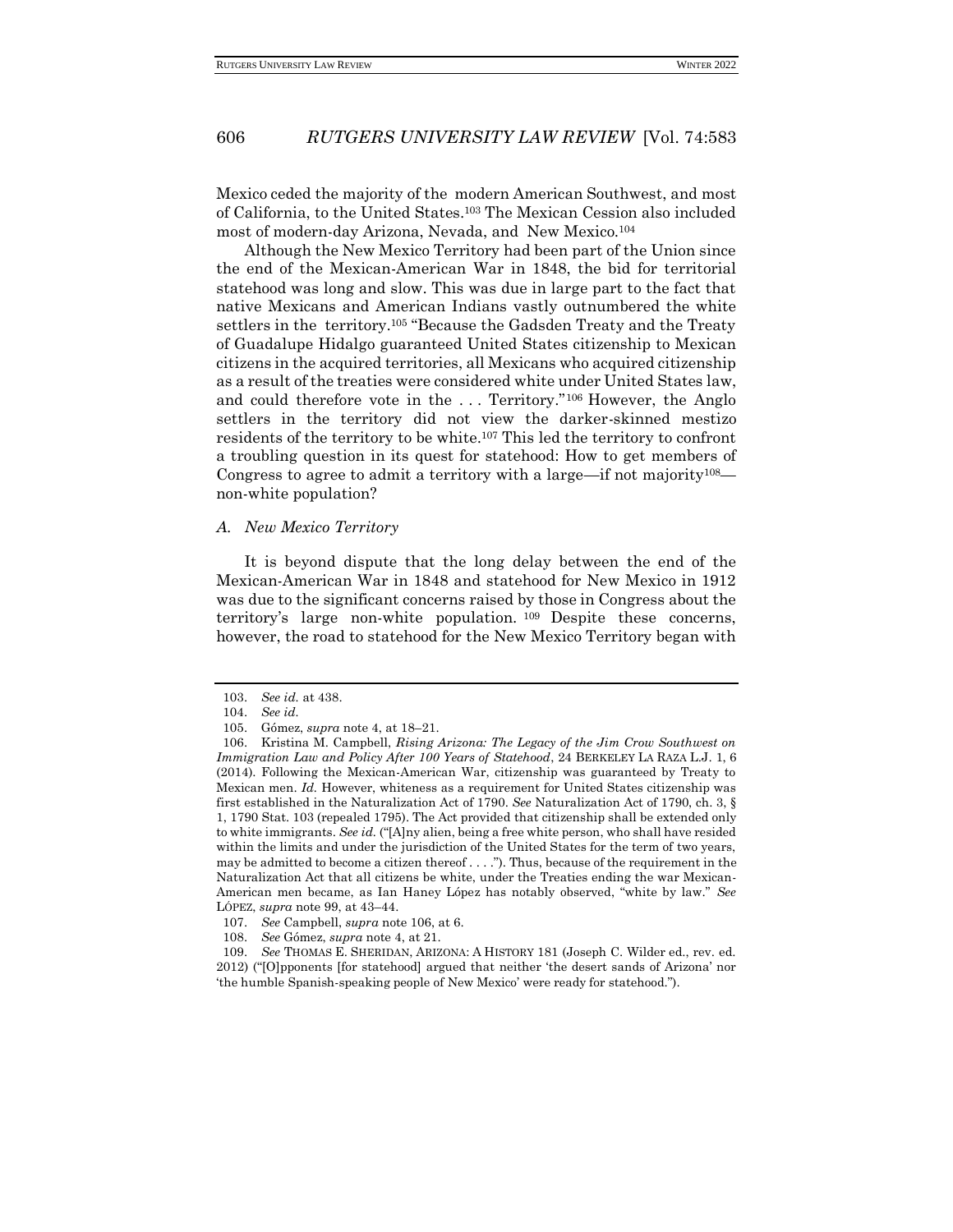two separate conventions and petitions to Congress in 1856. <sup>110</sup> Substantively, there was no difference between the two petitions. The conventions were held in Mesilla, New Mexico and Tucson, Arizona, respectively. <sup>111</sup> The Mesilla convention, like the competing Tucson convention, petitioned for there to be two separate territories.<sup>112</sup> The only real difference was that the Tucson petition called for the second, separate state, to tentatively be called Arizona.<sup>113</sup>

Congress established the New Mexico Territory on September 9, 1850. <sup>114</sup> At its largest, the New Mexico Territory was very large, comprising approximately 235,000 square miles.<sup>115</sup> The grand scope of the territory, as well as the continued Spanish colonial influence of what was formerly Mexico,<sup>116</sup> colored the opinion of those in Congress who were concerned about the influence of the non-Anglo population. Tomas Jaehn of the Fray Angélico Chávez History Library in Santa Fe opines:

"It took New Mexico 62 years to become a state, and the most prominent stumbling block was, in my opinion, race and language" . . . "Congress tried several times to limit the enabling act language to 'English only,' and it took key congressional officials like Antonio Joseph [in the late 19th century] and, later, A.A. Jones and some 'maneuvering' via the constitution draft to get around this language limitation. Eventually, the U.S. House

<sup>110.</sup> *See* Johnny D. Boggs, *The Road to Statehood, Southwest Style*, HISTORYNET, https:/ /www.historynet.com/road-statehood-southwest-style.htm (last visited Jan. 3, 2022) ("In the summer of 1856 William Claude Jones, U.S. attorney for New Mexico Territory, called a meeting in Mesilla (near present-day Las Cruces) at which he and 57 others signed a petition to Congress that the territory—which encompassed all of present-day Arizona and New Mexico—be divided into two territories by a boundary running eastwest [sic] along the 34th parallel. Not to be outdone, Tucson in August 1856 held its own meeting, at which 260 signatories requested the territory be divided.").

<sup>111.</sup> *Id.*

<sup>112.</sup> *Id.*

<sup>113.</sup> *Id.* ("Charles Debrille Poston, a Kentucky-born miner based in Tubac, proposed naming the new territory Arizona.").

<sup>114.</sup> *See* Andrew Glass, *New Mexico and Utah Organized as Incorporated U.S. Territories, Sept. 9, 1850*, POLITICO (Sept. 9, 2015, 8:14 AM), https://www.politico.com/story/ 2015/09/this-day-in-politics-sept-9-1850-213308#:~:text=Twitter-,New%20Mexico%

<sup>20</sup>and%20Utah%20organized%20as%20incorporated%20U.S.%20territories%2C%20Sept, 9%2C%201850.

<sup>115.</sup> Boggs, *supra* note 110 ("[New Mexico Territory] include[ed] parts of present-day Colorado and Nevada. Tucson and Yuma were some 500 and 700 miles, respectively, from the territorial capital in Santa Fe.").

<sup>116.</sup> *See id.* ("Despite New Mexico's status as an American territory, much of it remained Mexican. A Mexican garrison remained in Tucson until 1856—two years after ratification of the Gadsden Purchase. Even as Mexican troops filed out of town that March, Virginian Bill Kirkland led a party to unfurl the U.S. flag atop Edward Miles' mercantile.").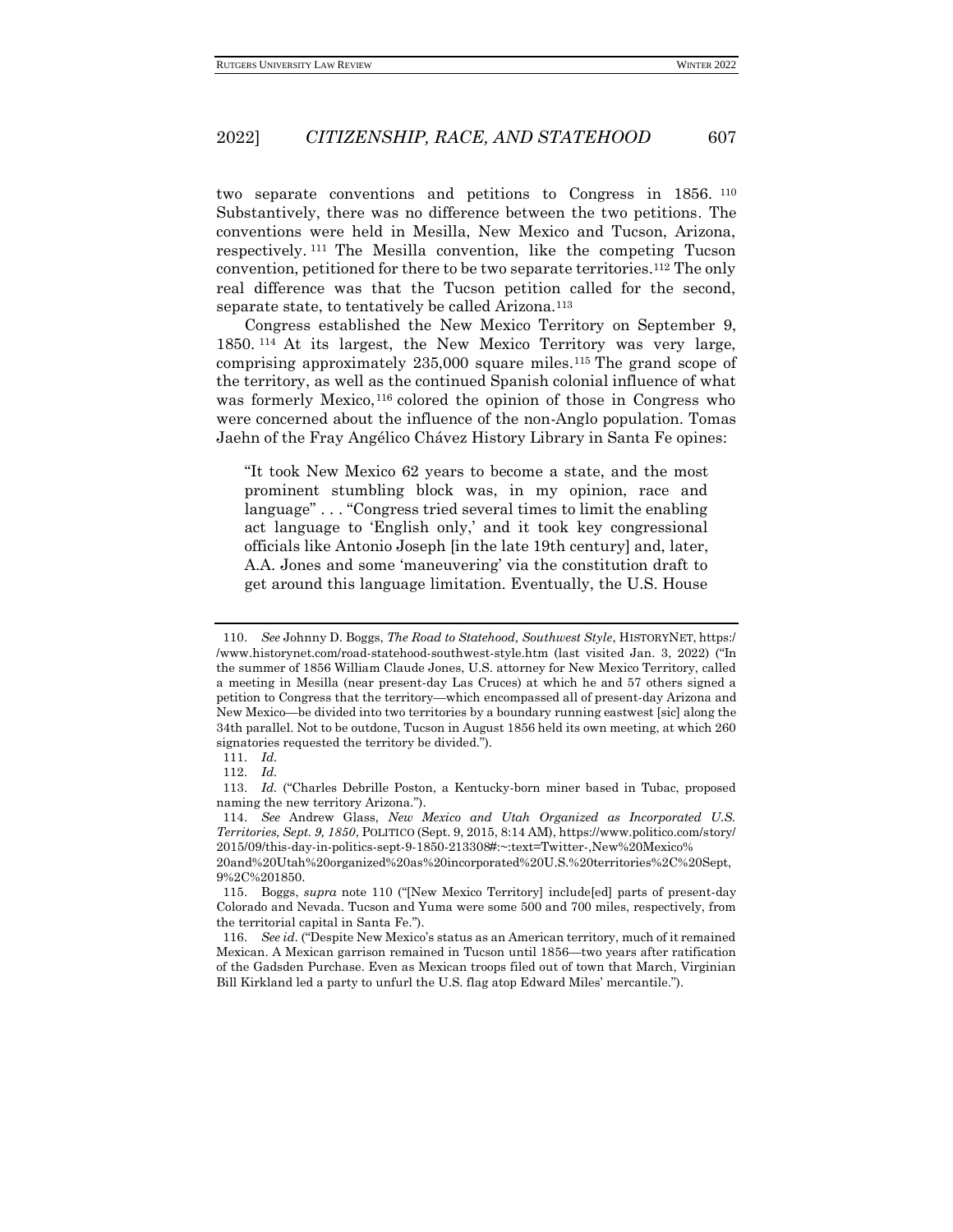Committee on the Territories dropped the 'English only' verbiage, and Spanish language and Hispanic culture had its proper place in the state of New Mexico."<sup>117</sup>

The main controversy facing New Mexico on its road to statehood was whether it should be joined with Arizona when seeking admission to the Union as a state. The goal of those in Congress who were in favor of admitting the New Mexico and Arizona Territories as one state—known as "jointure"—was to limit the number of senators from the western part of the United States:

In the early 1900s Congress considered bringing in four new states—Arizona, New Mexico, Oklahoma and Indian Territory but then decided "jointure" to be a better option, with a better chance of passing, "the political goal," Mark B. Thompson writes, "being a limitation on the number of U.S. senators representing the wide open spaces of the American West." Oklahoma Territory and Indian Territory, which had been divided into two territories in 1890, would join and enter the Union as one state (which happened in 1907 when Oklahoma became the 46th state). Under the plan Arizona and New Mexico would also rejoin in an attempt to secure state status.<sup>118</sup>

In November 1906, "New Mexicans voted 26,195–14,735 for jointure, but Arizonans rejected the measure, 16,265–3,141."<sup>119</sup> With jointure off the table, both the New Mexico and Arizona Territories held constitutional conventions again in 1910. <sup>120</sup> In both constitutional conventions, the issues of race and civil rights became of paramount importance:

Thirty-five of New Mexico's 100 delegates to the constitutional convention were Hispanic. They made certain the constitution protected citizens' right to vote regardless of "religion, race, language or color." It further ensured that Hispanic children could not be denied public-school education and would "enjoy perfect equality with other children in all public schools." Although some wanted additional measures—voting rights for women in all elections (not just school elections) and less

- 117. *Id.*
- 118. *Id.*
- 119. *Id.*
- 120. *Id.*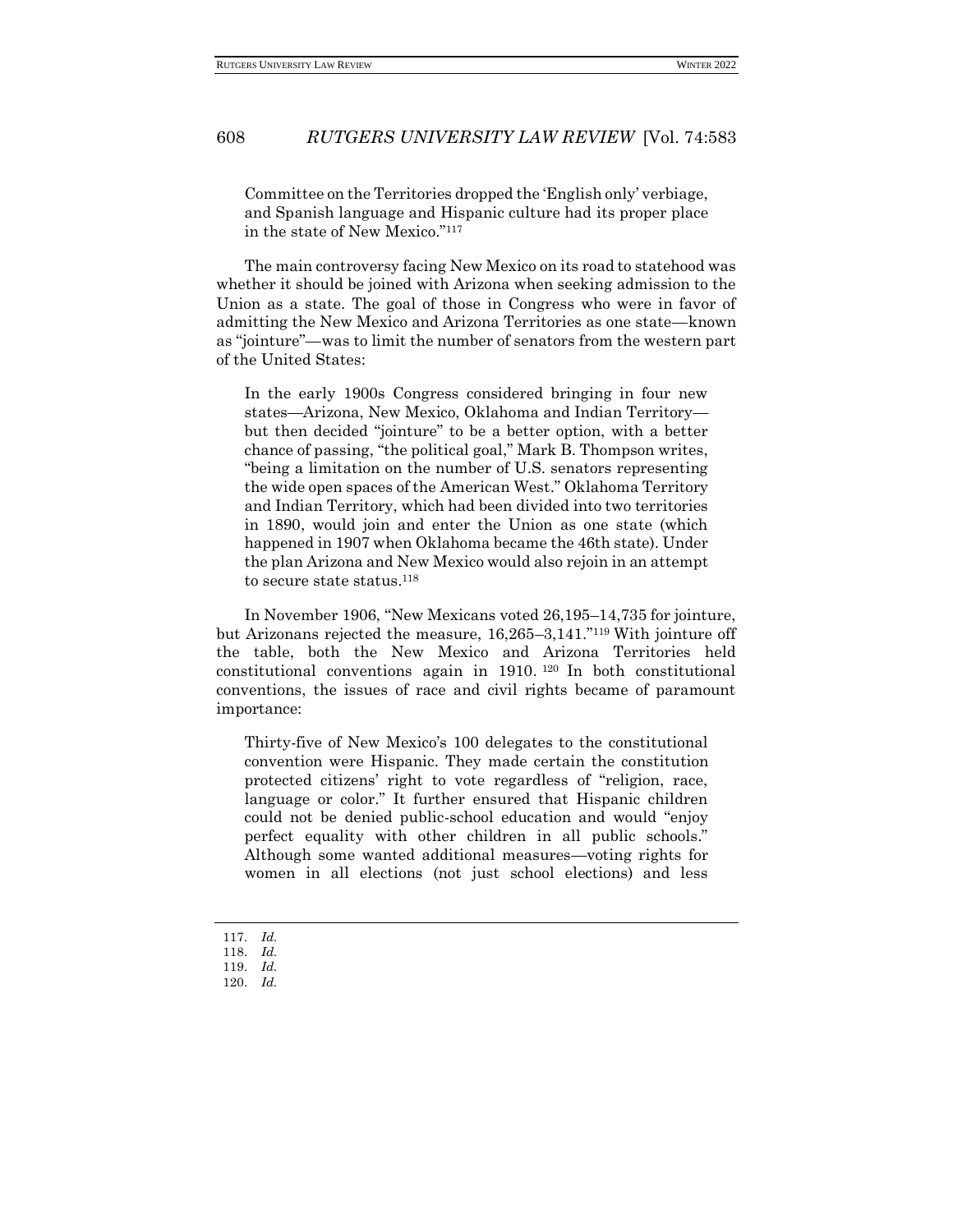protection for special-interest groups—on January 21, 1911, New Mexicans ratified the constitution, 31,742–13,399.<sup>121</sup>

After Arizona ratified its constitution in February 1911, Congress passed a joint resolution admitting New Mexico and Arizona as states in August 1911, and New Mexico became the forty-seventh state in the Union on January 6, 1912. <sup>122</sup> However, a full understanding of New Mexico's struggle to achieve statehood requires a closer look at the issues of white supremacy boiling under the surface from the beginning.

<span id="page-26-0"></span>1. Whiteness as a De Facto Requirement for Territorial Statehood in the West

The quest for statehood was generally not a short or easy one for the United States territories.<sup>123</sup> But the length of time it took New Mexico to achieve statehood—62 years—was an exceptional length of time, even in comparison to other western territories.<sup>124</sup> The reason it took New Mexico so long to achieve statehood seems to be obvious when it is compared to other majority-white territories that quickly gained statehood—the white supremacist attitude of Congress regarding full membership in our Union for non-white peoples prevented territories with substantial nonwhite populations, like New Mexico, from achieving statehood until a majority-white population could be achieved.<sup>125</sup>

Thus, it should not be surprising that historians have determined that a primary reason for this delay was the "multi-lingual and multicultural" nature of the New Mexico Territory:

Why ... did Congress not admit New Mexico as a state sooner? Many historians have identified racism as a key factor in the delay. In 1848 when the Mexican North was ceded to the United States, New Mexico contained the highest Mexican population in

<sup>121.</sup> *Id.*

<sup>122.</sup> *See id.*

<sup>123.</sup> *See* Kathleen Ferris, *Racism as An Impediment to Statehood*, UNM DIGIT. REPOSITORY (Sept. 9, 2011), https://digitalrepository.unm.edu/cgi/ viewcontent.cgi?article=1002&context=nmstatehood2 ("[C]onsider the length of territorial status for . . . states in the West: Colorado-15 years, Nevada-14 years, Utah-46 years, Montana-25 years, Wyoming-22 years, Idaho-44 years.").

<sup>124.</sup> *Id.* ("New Mexico spent an unusually long period as a territory, 62 years in total."); *see also* Immerwahr, *supra* note 100, at 384 ("On average, places that began as territories on the continent took *forty-five years* to achieve statehood." ).

<sup>125.</sup> *Cf.* Immerwahr, *supra* note 100, at 384 ("Passage to statehood *did* come quickly in some cases, such as gold-rush California. California filled with whites and transitioned from military rule to statehood in two years.").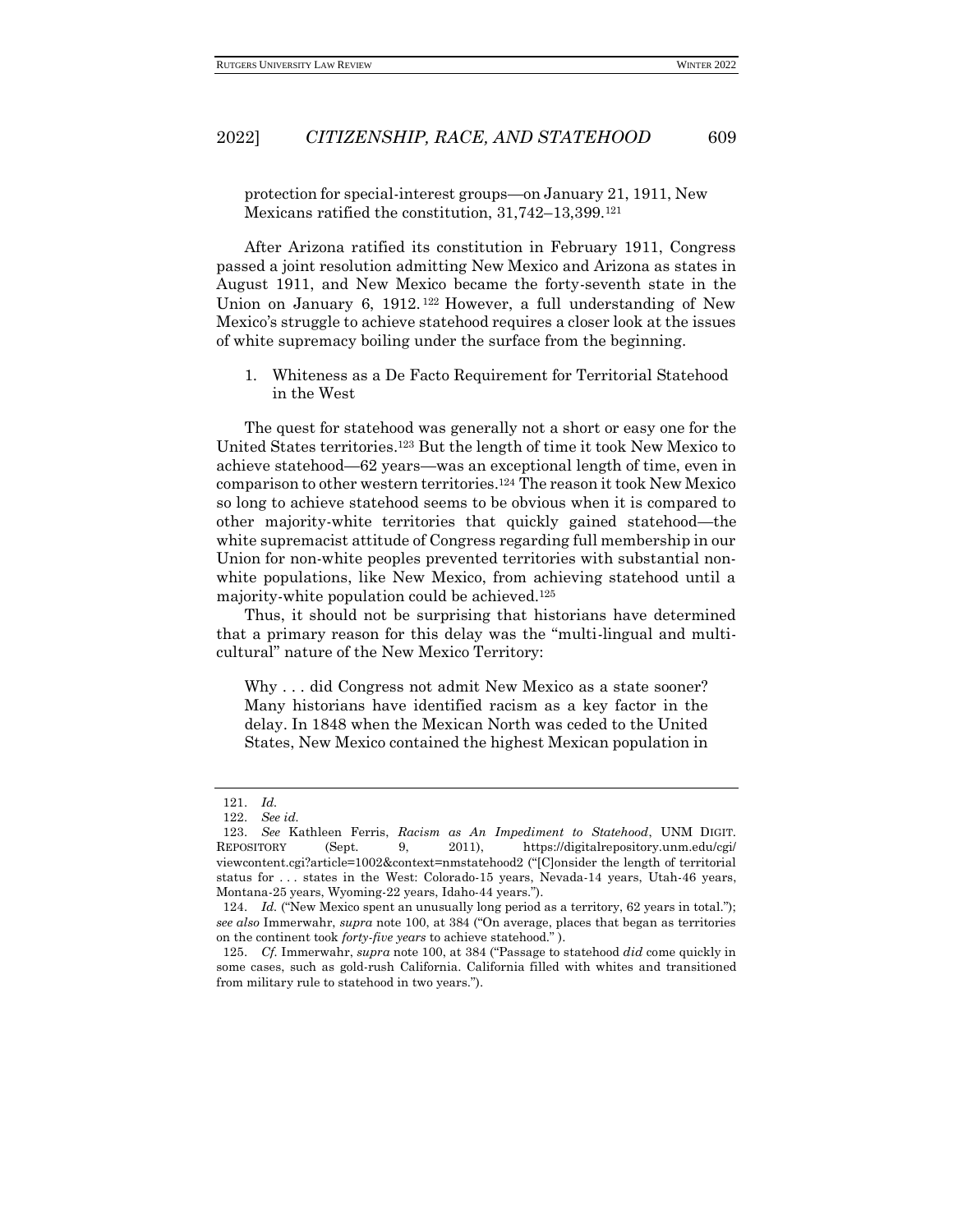the whole region. Because the population grew slowly in the state, it maintained a majority of Hispano and Native American residents into the twentieth century. The territorial government was designed to handle this multi-lingual and multi-cultural reality. The legal system, for example, provided Spanish interpreters and published all laws in both English and Spanish. Members of Congress and the American population at large worried that such a "foreign" people would not make good American citizens.<sup>126</sup>

The concern that the citizens of the New Mexico Territory were too "foreign"—even though those that were born in the territory were United States citizens at birth<sup>127</sup>—demonstrates the implicit, and sometimes explicit, culture of white supremacy concerning the admission of new states to the Union. <sup>128</sup> Indeed, when considered along with other non-majority white territories whose bid for statehood languished for years,<sup>129</sup> it is hard not to conclude that whiteness was—and, I argue, still is—a de facto requirement for statehood.

> <span id="page-27-0"></span>a. Indian Territory, White Settler Colonialists, and Oklahoma Statehood

Like New Mexico, Oklahoma is another western territory that faced a long road to statehood because of its majority non-white population.<sup>130</sup> Yet the reasons for Oklahoma's struggle to achieve statehood, while also grounded in a white supremacist philosophy of citizenship, is unique because of its status as Indian land. As scholar David Immerwahr explains:

The reason for Oklahoma's long period of territorial subjugation is that, for the majority of the nineteenth century, it wasn't Oklahoma but "Indian Territory," a legally defined but unorganized all-Indian territory within the United States. At its

130. *Id.*

<sup>126.</sup> Ferris, *supra* note 123.

<sup>127.</sup> *Id.*

<sup>128.</sup> *See id.* ("In our time, we see this reluctance to admit New Mexico as a state based on the language and culture of some of its residents as blatant discrimination. Nonetheless, it was a real problem for those who wished to make New Mexico a state. Some New Mexico politicians thought placing restrictions on the citizenship and voting rights of Hispanos and Native Americans was the best way to curry political favor and achieve statehood.").

<sup>129.</sup> *See* Immerwahr, *supra* note 100, at 384–85 ("Oklahoma . . . languished as a territory for 104 years between annexation and statehood" until it finally gained statehood in 1907.).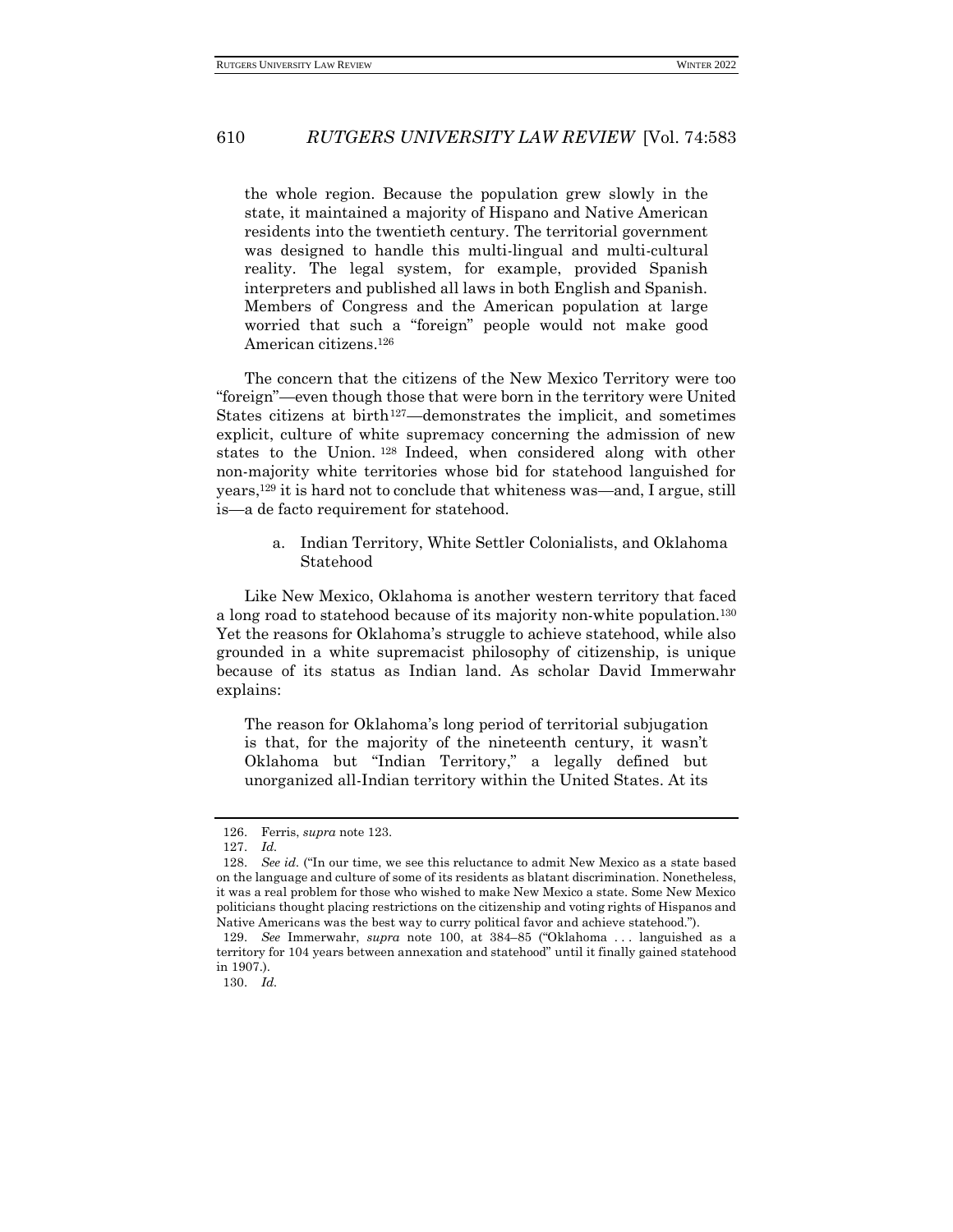establishment in 1834, Indian Territory extended from the top of present-day Texas to the Canadian border and from the Mississippi to the Rockies. The Jackson administration proposed carving out a large portion of Indian Territory for eventual admission to the union as an all-Indian state. Congress rejected the proposal, though, partly to avoid the prospect of Indian representatives in the Capitol. With time, Indian Territory was whittled down to Oklahoma. After thousands of whites poured into the territory, many in breach of federal law, it was eventually admitted as a white-majority state in 1907.<sup>131</sup>

The history of how Oklahoma became a majority-white territory sufficient to satisfy the xenophobic concerns of Congress is a particularly complicated and brutal one. In 1887, the Dawes General Allotment Act ("Dawes Act")<sup>132</sup> stripped the indigenous people of Oklahoma of their land so that it could be settled by white colonists.<sup>133</sup> The Dawes Act "authorized the government to break up the tribal lands and allot them to individual Native Americans in parcels of 40, 80, and 160 acres. Only Native Americans who accepted the land could become U.S. citizens and any remaining land would be made available for public sale."<sup>134</sup>

In the 1880s, the United States government began implementing a policy called allotment, which was "a system designed to force Native assimilation into white culture by dividing their traditional communal lands overseen by tribal governments into small, individually owned properties."<sup>135</sup>

Even prior to the allotment system, the government began moving tribes within the Indian Territory to make way for white settlers to occupy their land:

<sup>131.</sup> *Id.* It appears that this reference to white settlers who came to Oklahoma "in breach of federal law" refers to the activities of the so-called "Sooners," white settlers who squatted on Indian land during the Oklahoma Land Rush of 1889. *See* Jenny Ashcraft, *Boomers and Sooners: The Oklahoma Land Rush of 1889*, NEWSPAPERS.COM: FISHWRAP (Sept. 11, 2020), https://blog.newspapers.com/boomers-and-sooners-the-oklahoma-land-rush-of-1889/.

<sup>132.</sup> *See Dawes General Allotment Act*, ENCYC. BRITANNICA (Dec. 4, 2019), https:// www.britannica.com/topic/Dawes-General-Allotment-Act.

<sup>133.</sup> Ashcraft, *supra* note 131.

<sup>134.</sup> *Id.*

<sup>135.</sup> Erin Blakemore, *Sequoyah, the U.S. State that Almost Existed*, NAT'L GEOGRAPHIC (Aug. 25, 2020), https://www.nationalgeographic.com/history/article/sequoyah-americanstate-almost-existed [hereinafter *Sequoyah, the U.S. State that Almost Existed*] ("White settlers . . . sought to take over the area they called the Unassigned Lands, a two-millionacre swath of central Oklahoma the U.S. had forced the Muscogee and Seminoles—who had sided with the Confederacy during the Civil War—to cedemore [sic] than a decade earlier. Would-be settlers known as the Boomers squatted on the land and, after years of lobbying, the federal government agreed to open it to white settlement in 1889.").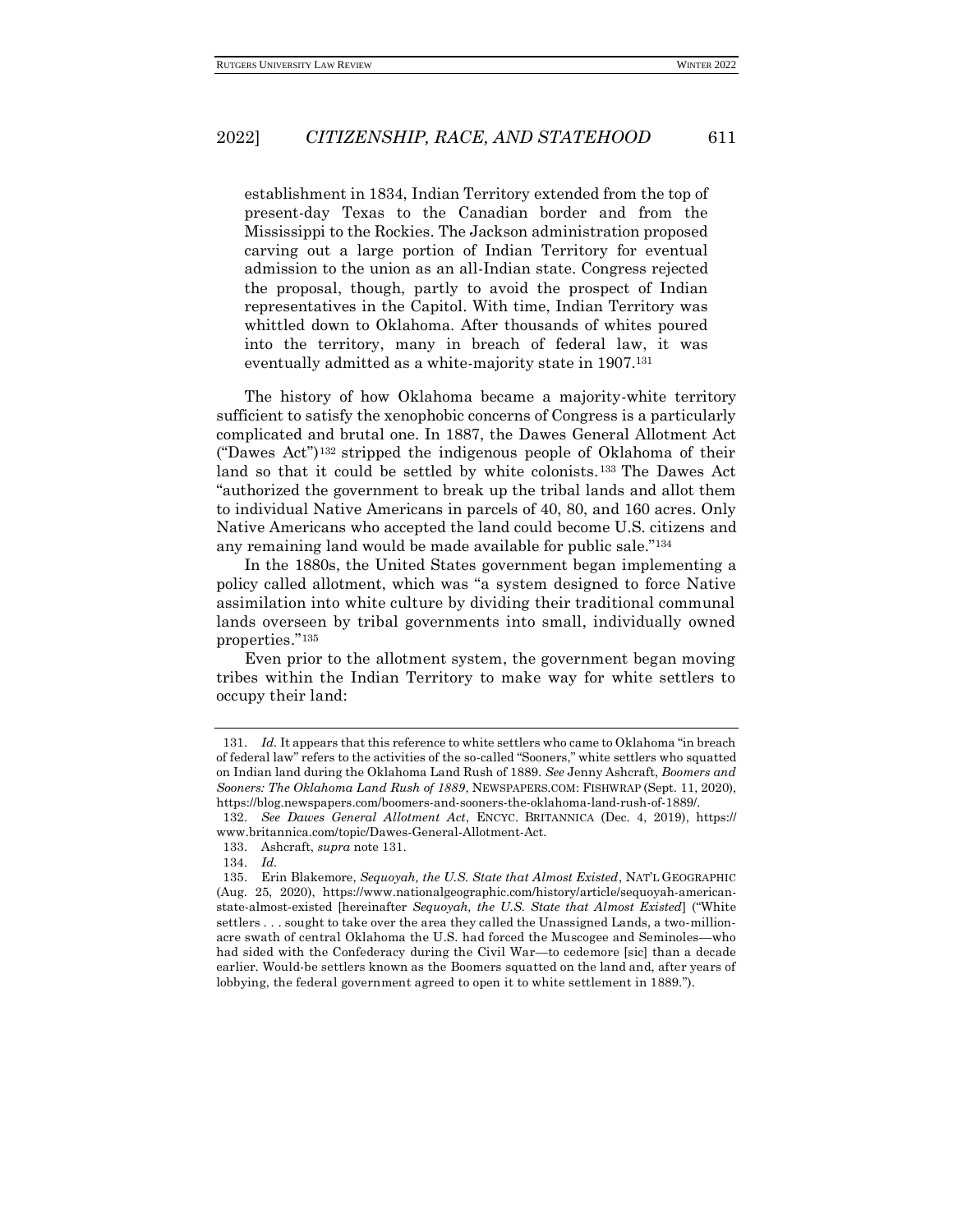During the time of Andrew Jackson, the government moved the Five Tribes to Indian Territory along with scores of other tribes. After the 1866 Reconstruction Treaties with the Five Tribes, federal negotiators set up reservations in the western part of the Territory for southern plains tribes and reserved the central part—the "unassigned lands"—for tribes in Kansas and tribes to be relocated in the future. Ultimately, something like 67 tribes inhabited the Territory. Not all of the land was allocated, however. The federal government cleared title for mostly unoccupied lands in the center of the state and this is the land that the government opened for settlement in 1889 with the first land run.<sup>136</sup>

White settler colonialists then began coming to Oklahoma and occupying the so-called "Unassigned Lands:"<sup>137</sup>

In 1889, as many as 50 thousand settlers poured into Oklahoma hoping to stake claim to a portion of nearly two million acres opened for settlement by the U.S. Government. Many had campaigned the federal government to open the land for settlement and were known as Boomers. The land, formerly occupied by Native Americans, was considered Unassigned Lands after the federal government forcibly relocated many Native American tribes. On April 22, 1889, at noon sharp, a bugle sounded, and hopeful settlers surged across the territory line. The number of settlers surpassed available land and they soon realized that some snuck into Oklahoma ahead of the April  $22<sup>nd</sup>$  open date. This gave them a leg up on the law-abiding settlers and first in line for the most desirable land. Those early homestead seekers were known as Sooners.<sup>138</sup>

In 1890, the Oklahoma Territory was created from the Unassigned Lands and other western parts of the Indian Territory.<sup>139</sup> Once the white settler population was greater than the native Indian population, Congress passed the Curtis Act in 1898, abolishing the territory's sovereign tribal governments and paving the way for Oklahoma

<sup>136.</sup> Mack Burke, *Examining the Origin of 'Boomer Sooner'*, NORMAN TRANSCRIPT (May 7, 2016), https://www.normantranscript.com/news/examining-the-origin-of-boomer-sooner/ article\_ee627ccf-ae4c-5894-84f6-823073e47ab2.html.

<sup>137.</sup> *See Sequoyah, the U.S. State that Almost Existed*, *supra* note 135.

<sup>138.</sup> *See* Ashcraft, *supra* note 131.

<sup>139.</sup> *See id.*; *see also* Oklahoma Organic Act, ch. 182, 26 Stat. 81 (1890).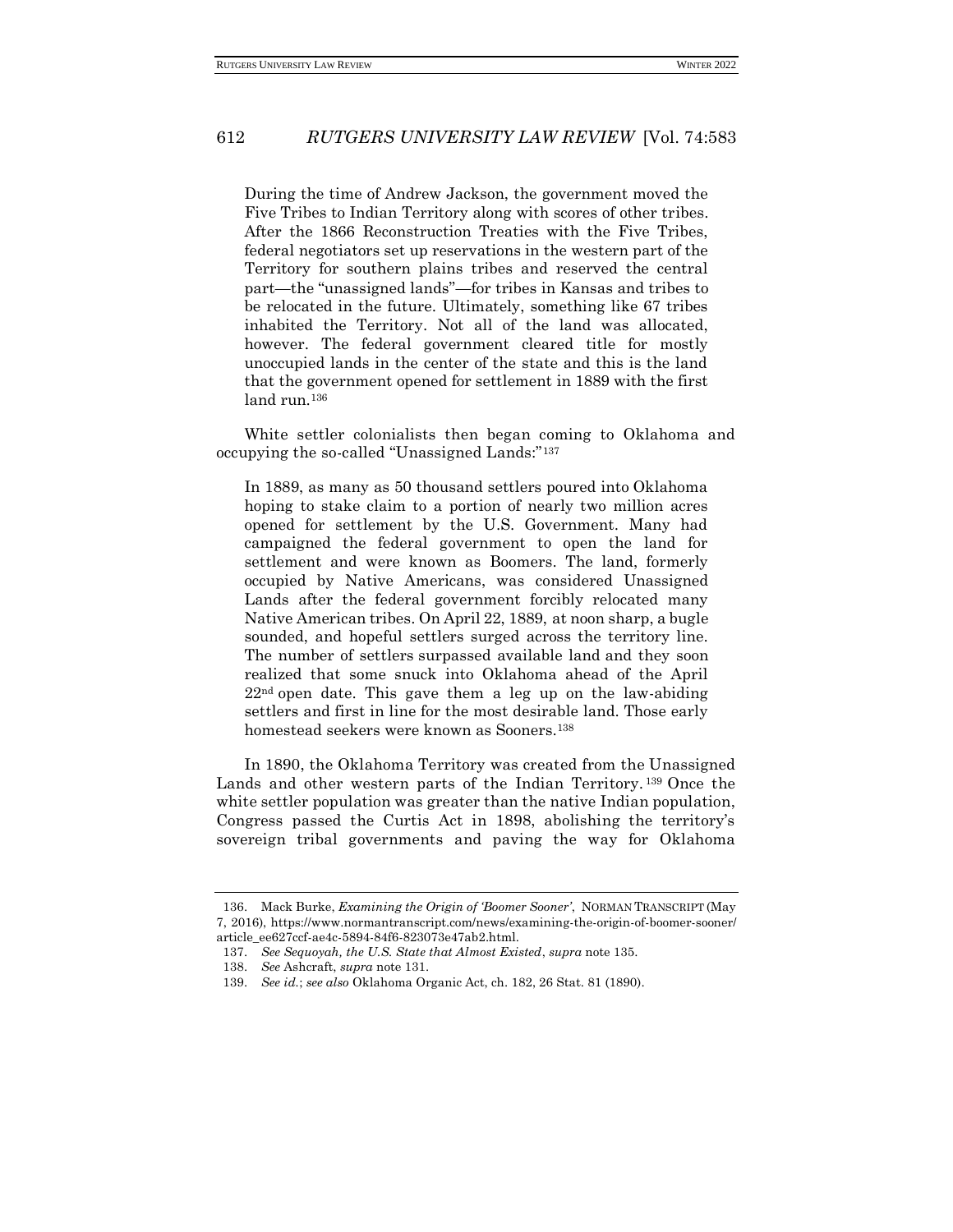statehood.<sup>140</sup> Finally, Congress passed the Oklahoma Enabling Act in 1906<sup>141</sup> and Oklahoma was admitted to statehood on November 16, 1907.<sup>142</sup> Once again, the culture of white supremacy had played a key role in the fate of territorial statehood—a philosophy that continued in the admission of the subsequent territories seeking statehood.

#### <span id="page-30-0"></span>*B. Arizona Territory*

Arizona achieved independent territorial status in 1863.<sup>143</sup> Professor Paul Frymer has reflected on the role of race in the admission of the Arizona and New Mexico Territories to statehood in the early twentieth century:

The conversation in Congress was, "Was the state white? Was there a majority white population? Was there a large enough white population that spoke English?" All of these types of terminology were applied to what was largely an indigenous and formerly Mexican population.<sup>144</sup>

It is not generally well known outside of the historical scholarship community that the Arizona Territory was part of the Confederate States of America for a time.<sup>145</sup> Thus, before achieving independent territorial

<sup>140.</sup> *See* M. Kaye Tatro, *Curtis Act (1898)*, OKLA. HIST. SOC'Y, https://www.okhistory.org/ publications/enc/entry.php?entry=CU006 (last visited Jan. 3, 2022); Paul Frymer, *The Politics of D.C. Statehood Follow a Well-Worn Path. Here's Why*, WASH. POST (July 6, 2020), https://www.washingtonpost.com/politics/2020/07/06/politics-dc-statehood-follow-wellworn-path-heres-why/.

<sup>141.</sup> Dianna Everett, *Enabling Act (1906)*, OKLA. HIST. SOC'Y, https:// www.okhistory.org/publications/enc/entry.php?entry=EN001 (last visited Jan. 3, 2022).

<sup>142.</sup> *Sequoyah, the U.S. State that Almost Existed*, *supra* note 135 ("Congress passed the Oklahoma Enabling Act of 1906. This new law settled the debate over statehood by inviting representatives to write a state constitution, choose a capital, and move forward with a state that combined both Oklahoma and Indian Territories. On November 16, 1907, Oklahoma became the nation's 46th state.").

<sup>143.</sup> Andrew Glass, *Arizona Organized as a Separate Territory: Feb. 24, 1863*, POLITICO (Feb. 24, 2016, 12:28 AM), https://www.politico.com/story/2016/02/arizona-organized-asseparate-territory-feb-24-1863-219596.

<sup>144.</sup> Barbara Sprunt, *Simmering Disputes Over Statehood Are About Politics and Race. They Always Have Been*, NPR (Aug. 21, 2020, 4:36 PM), https://www.npr.org/2020/08/21/ 902334807/simmering-disputes-over-statehood-are-about-politics-and-race-they-alwayshave-b.

<sup>145.</sup> *See The American Civil War in Texas: A Sesquicentennial Timeline*, TEX. STATE LIBR. & ARCHIVES COMM'N, https://www.tsl.texas.gov/lobbyexhibits/civil-war-timeline (May 20, 2016).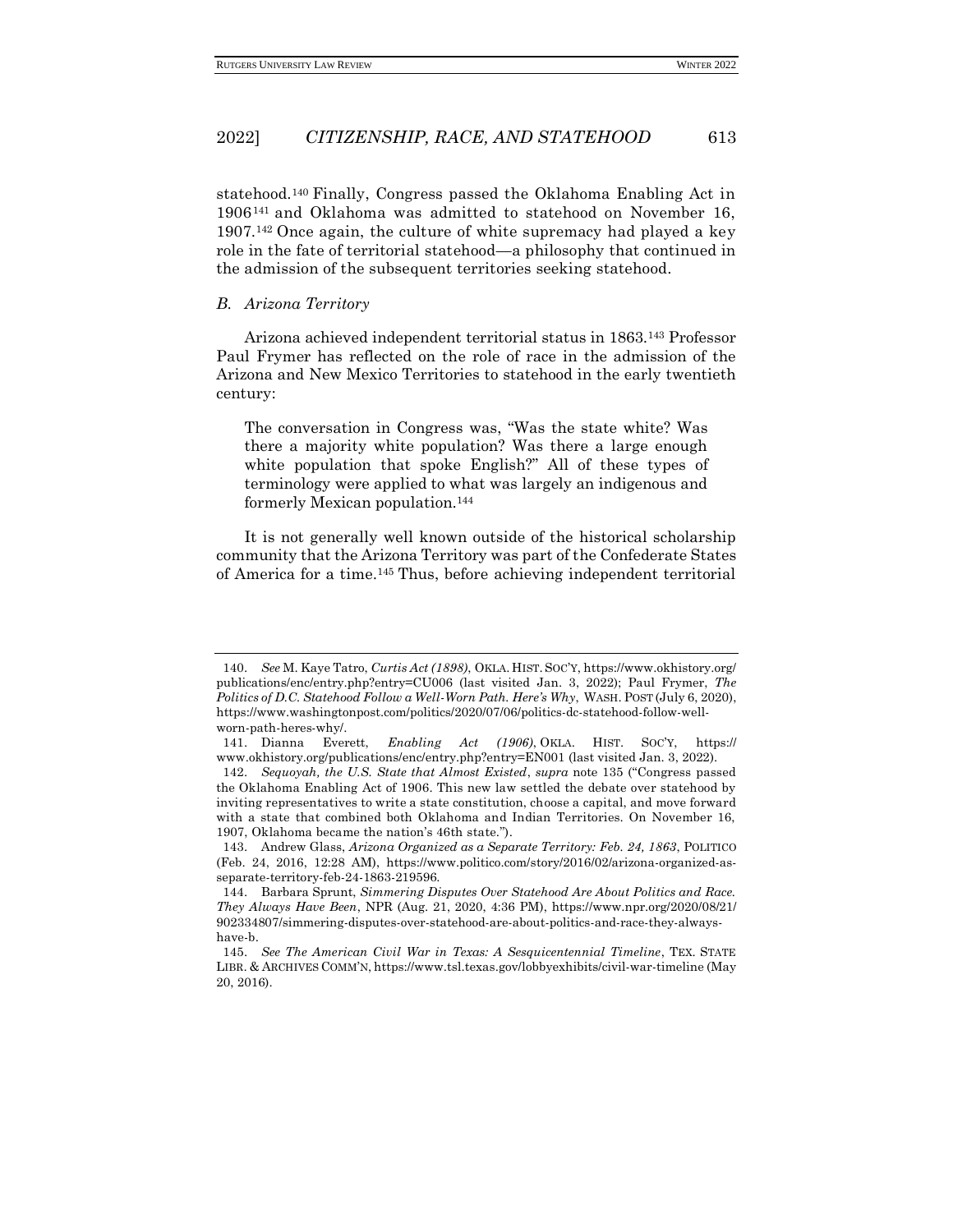status in the United States in 1863, the Confederate Territory of Arizona was declared during the Civil War on August 1, 1861.<sup>146</sup>

The Confederate Territory of Arizona was created in August 1861 after the proposal to establish the Arizona Territory also called for cessation from the Union.<sup>147</sup> After the Confederate Army won the Battle of Mesilla in July 1861, Confederate troops occupied Tucson, and on February 14, 1862, Confederate President Jefferson Davis formally recognized the Confederate Territory of Arizona by proclamation. <sup>148</sup> However, President Abraham Lincoln signed the Organic Act into law on February 24, 1863, which created the free—non-slave—Arizona Territory of the United States, with Tucson as its capital.<sup>149</sup>

Following the reclamation of the Arizona Territory by the United States from the Confederacy,<sup>150</sup> efforts turned quickly toward the goal of statehood. However, like other United States territories, the majority of the population of Arizona in the late nineteenth and early twentieth centuries was non-white. <sup>151</sup> Although all Mexican men living in the Arizona Territory who acquired citizenship after the end of the Mexican-American War were legally considered "White men,"<sup>152</sup> white settlers in the Arizona Territory did not view the mestizo and Indian natives of the territory as "white." <sup>153</sup> This led to a protracted battle with opposing goals—to limit the civil rights of non-white citizens living in the Arizona Territory while also somehow managing to convince the United States Congress that the majority of the territorial population was white.<sup>154</sup>

<sup>146.</sup> *Id.* ("August 1, 1861 – Confederate forces having seized control of most federal forts in the Arizona Territory, John R. Baylor declares himself governor of the territory, but fighting continues.").

<sup>147.</sup> *See* WILLIAM S. KISER, TURMOIL ON THE RIO GRANDE: HISTORY OF THE MESILLA VALLEY, 1846–1865, at 176–77 (2011).

<sup>148.</sup> *See* B. Sacks, *The Creation of the Territory of Arizona*, 5 J. SW. 109, 115–18 (1963). 149. Campbell, *supra* note 106, at 5; *see also* ANDREW E. MASICH, THE CIVIL WAR IN ARIZONA: THE STORY OF THE CALIFORNIA VOLUNTEERS, 1861–1865, at 261 (2006).

<sup>150.</sup> *See* Campbell, *supra* note 106, at 5 ("[D]espite the reclamation of the Arizona Territory by the Union, the territory continued to be represented in the Confederate Congress until the end of the Civil War in 1865.").

<sup>151.</sup> *Id.* at 5–6.

<sup>152.</sup> *See id.* at 6 ("Because the Gadsden Treaty and the Treaty of Guadalupe Hidalgo guaranteed United States citizenship to Mexican citizens in the acquired territories, all Mexicans who acquired citizenship as a result of the treaties were considered White under United States law . . . .").

<sup>153.</sup> *See* KATHERINE BENTON-COHEN, BORDERLINE AMERICANS: RACIAL DIVISION AND LABOR WAR IN THE ARIZONA BORDERLANDS 30 (2009).

<sup>154.</sup> *See* Campbell, *supra* note 106, at 6–7, 12 ("[L]egislatures with significant Mexican-American populations began to interpret their laws in such a way that only provided "White Mexicans" constitutional rights, thus prohibiting Mexicans of Indian and African descent (who were commonly called mestizos or mulattoes) from voting, holding public office, practicing law, testifying in court cases involving Whites, or serving on juries.").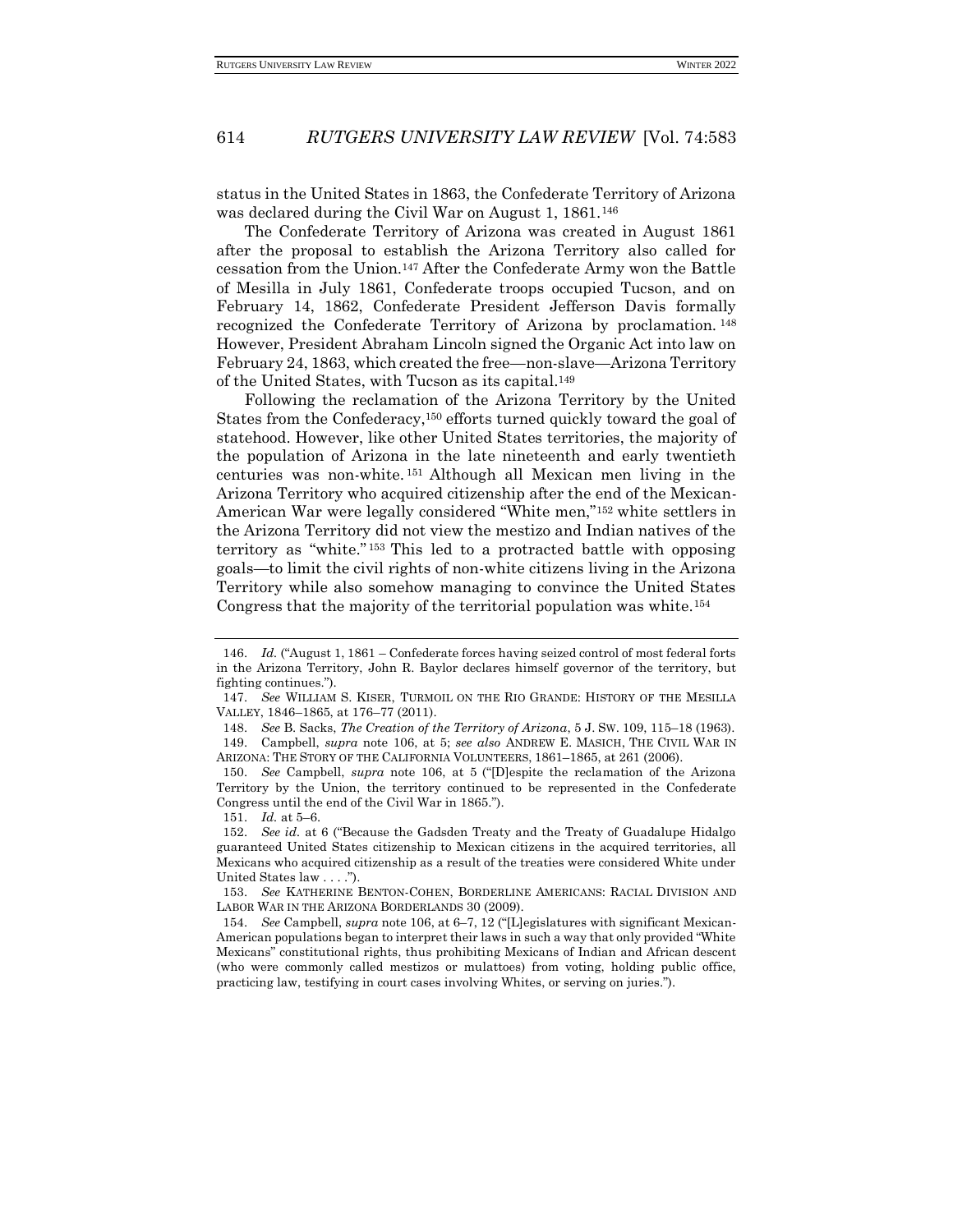Professor Thomas Sheridan has described this battle for statehood as one that "shape[d] the kind of state Arizona would inevitably become."<sup>155</sup> Like other United States territories striving for statehood, race and language were once again sticking points for the white settlers in the Arizona Territory and members of the United States Congress. White settlers claimed that Spanish-speaking citizens were a threat to the prosperity of the Arizona Territory because their lack of English endangered the safety of workers in the territory. <sup>156</sup> However, as Professor Sheridan notes, this claim was "a racist assumption with no basis" in reality.<sup>157</sup> Nonetheless, these "racist assumption[s]" about the non-white citizens had a detrimental impact on the aspirations of the Arizona Territory and would continue throughout the territorial quest for statehood.

When the Arizona Territory was first presented to Congress for potential statehood in 1902—along with New Mexico and Oklahoma—it was derided as "a mining camp" that was "too sparsely populated to be granted statehood independently." <sup>158</sup> The leader of the Senate Committee on Territories, Republican Senator Albert Beveridge of Indiana, was opposed to statehood for the Arizona Territory because of its lack of a majority-white population.<sup>159</sup> In 1909, in an effort to suppress the suffrage of the territory's non-white population, the territorial legislature "passed a law that prohibited the voter registration of individuals who could not read a portion of the United States Constitution and write his name."<sup>160</sup> Nonetheless, statehood for the Arizona Territory remained out of reach, its white settlers unable for the time being to satisfy the members of the Congress that its citizenry was sufficiently white.

If there was any doubt as to what was required for Arizona to be granted statehood, the progress that the New Mexico Territory was making based on the increase in its white population put that to rest in 1912 when "[a]s one advocate of statehood [in Congress] put it: 'Americans are coming in there by the thousands every year. The entire

<sup>155.</sup> *See* SHERIDAN, *supra* note 109, at 181.

<sup>156.</sup> *Id.* at 183.

<sup>157.</sup> *Id.*

<sup>158.</sup> Keridwen Cornelius, *Arizona's Path to Statehood*, AZCENTRAL (Apr. 11, 2015, 9:18 AM), https://www.azcentral.com/story/travel/local/history/2015/04/11/arizona-path-state hood/25486399/.

<sup>159.</sup> *Id.*; *see* Frymer, *supra* note 140 ("Sen. Albert Beveridge (R-Ind.), the head of the Senate Committee on Territories, consistently opposed [New Mexico] statehood because the territory lacked a white majority.").

<sup>160.</sup> Campbell, *supra* note 106, at 18.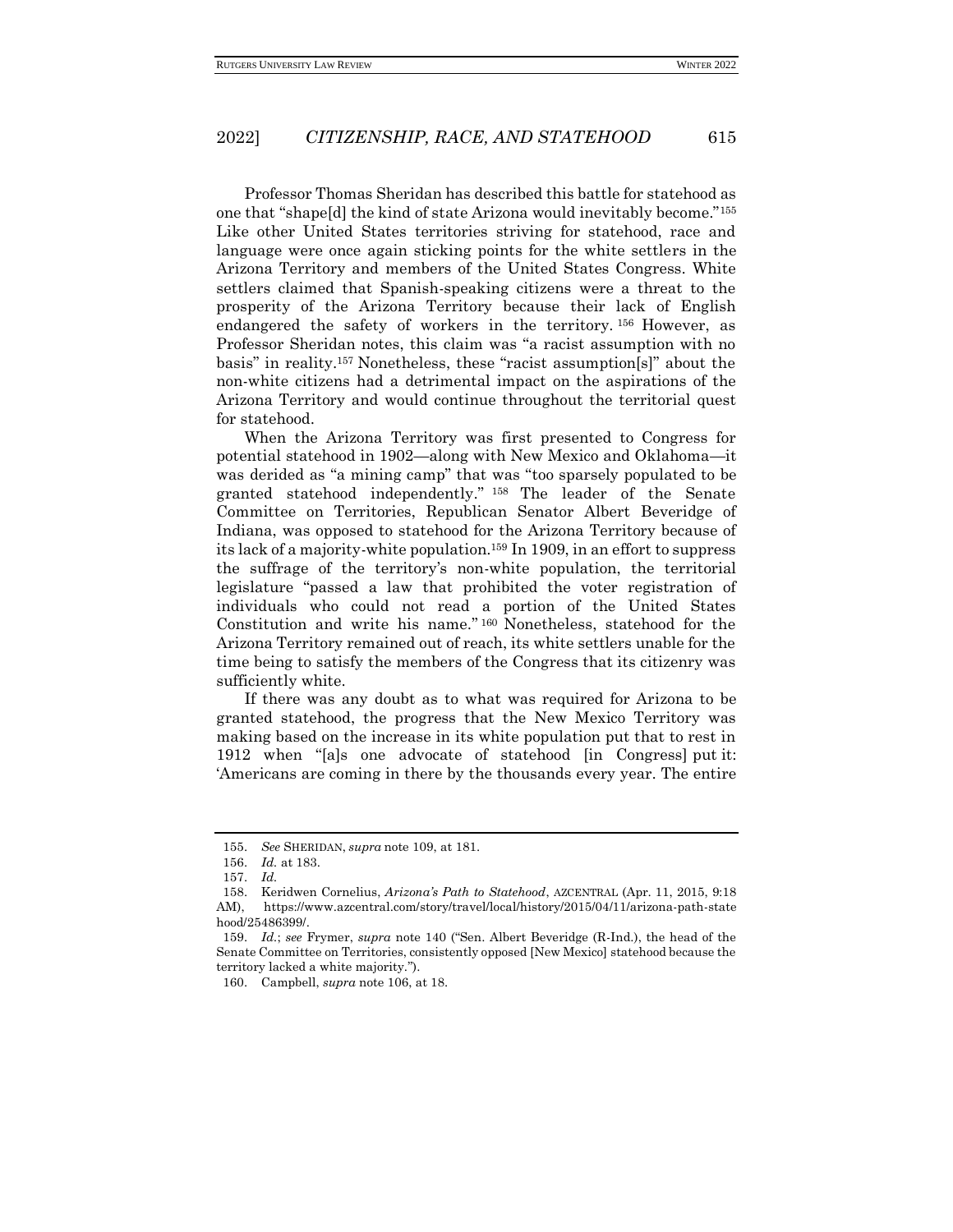increase of population … is what we would call Americans. There is no increase by immigration among the Mexicans.'"<sup>161</sup>

When Arizona finally became the forty-eighth state on February 14, 1912,<sup>162</sup> in many ways its long, complicated, and conflicted relationship with race, culture, and membership was just beginning. In the end, the lessons that can be learned from the Arizona Territory's fraught path to statehood are reminiscent of both previous and continuing struggles to define what makes a people "American" enough to be granted full citizenship and all its accordant rights and privileges. And, as we would later see with the subsequent admissions of Alaska and Hawai'i as the forty-ninth and fiftieth states in 1959,<sup>163</sup> while the issues of race and culture that were paramount in the statehood journey of Arizona have not waned, other strategic considerations ultimately trumped legislative concerns about maintaining majority-white populations in the several states during the Cold War.<sup>164</sup>

#### IV. THE STRATEGIC EXCEPTION: HAWAI'I

<span id="page-33-0"></span>*"For many of Hawaii's non-white peoples, especially those of Japanese descent who had borne the brunt of hostility and suspicion, statehood was much more than a guarantee of unqualified political rights: by the 1940s it had become an emotive symbol of genuine acceptance into the wider American society."*<sup>165</sup>

In many ways, Hawai'i's ascension to statehood should not have been surprising—after all, Hawai'i had been a territory of the United States since 1898.<sup>166</sup> The Kingdom of Hawaii had been annexed when white settler colonialists from the United States overthrew the Hawaiian

<sup>161.</sup> Frymer, *supra* note 140.

<sup>162.</sup> *See* Scott Craven, *How Phoenix Celebrated Arizona's Statehood in 1912*, AZCENTRAL (Feb. 12, 2016, 7:21 AM), https://www.azcentral.com/story/news/local/phoenix/2016/02/12/ how-phoenix-celebrated-arizonas-statehood-1912/80191944/ ("On Wednesday, Feb. 14, 1912, Phoenix residents awoke to a banner headline in *The Arizona Republican*: 'The 48th State Steps Into the Union Today.'").

<sup>163.</sup> *The Last Time Congress Created a New State*, NAT'L CONST. CTR. (Mar. 12, 2021), https://constitutioncenter.org/blog/the-last-time-congress-created-a-new-state-hawaii ("In January 1959, Alaska became the 49th state, which accelerated the Hawaii statehood process. On March 11, 1959: the Senate voted 75-15 in favor of the Admissions Act, with the House approving the same bill in a 323 to 89 vote on March 12, 1959.").

<sup>164.</sup> *See supra* Part IV.

<sup>165.</sup> *See* BELL, *supra* note 11, at xii.

<sup>166.</sup> *See Annexation of Hawaii, 1898*, U.S. DEP'T OF STATE, https://2001-2009.state.gov /r/pa/ho/time/gp/17661.htm (last visited Jan. 3, 2022).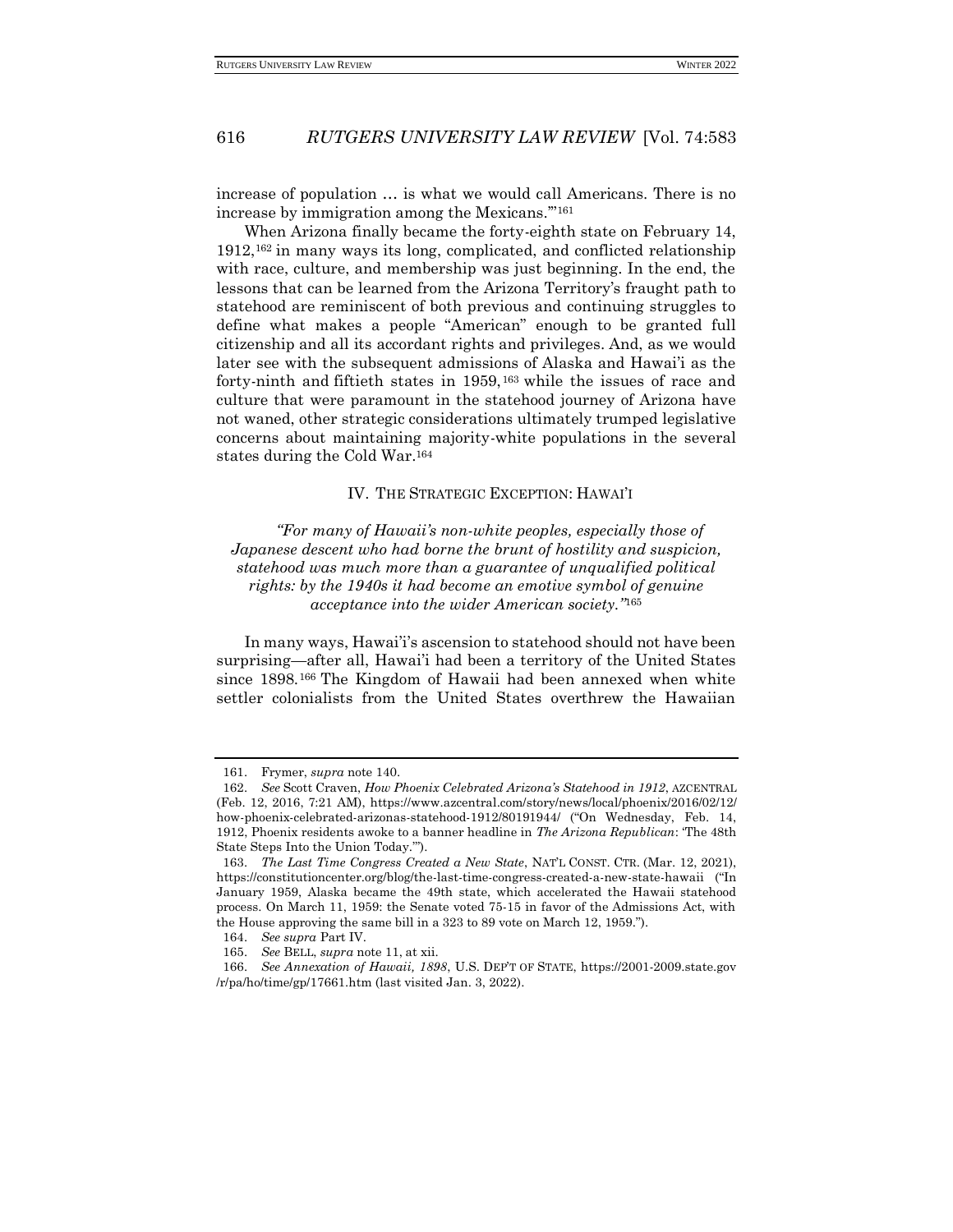monarchy in 1893,<sup>167</sup> despite the native Hawaiian population's failed opposition to the annexation.<sup>168</sup> Settler colonialism in Hawai'i began in the 1820s, when Christian missionaries arrived and began imposing their religion and culture on the native Hawaiian population.<sup>169</sup>

The Organic Act passed by Congress in 1900 granted Hawai'i the legal right to eventual statehood,  $170$  and the first bill for Hawaiian statehood was introduced in Congress in 1920.<sup>171</sup> After World War II, a great deal of the population of Hawai'i was in favor of statehood<sup>172</sup>:

[S]upport for statehood was increasingly synonymous with enthusiasm for truly representative government . . . . Supported largely by the descendants of Asian immigrants, who had long been denied equality in island life, the Democrats fervently believed that equality as a state in the Union would pave the way for genuine democracy and equality of opportunity at home.<sup>173</sup>

However, the deep anti-Asian sentiment in the United States in the nineteenth century, along with the large Japanese population in Hawai'i, complicated Hawai'i's bid for statehood in Congress after World War II.<sup>174</sup> These complications ultimately led to the creation of the Hawai'i Statehood Commission in 1947, which proponents of Hawaii's admission

<sup>167.</sup> *See* BELL, *supra* note 11, at ix.

<sup>168.</sup> *See* NOENOE K. SILVA, ALOHA BETRAYED: NATIVE HAWAIIAN RESISTANCE TO AMERICAN COLONIALISM 123–25 (2004).

<sup>169.</sup> *See* Alice Kim, *Christian Missionaries in Hawaii*, HAW. DIGIT. NEWSPAPER PROJECT, https://sites.google.com/a/hawaii.edu/ndnp-hawaii/Home/historical-featurearticles/christian-missionaries-in-hawaii (last visited Jan. 3, 2022) ("On March 30, 1820, Hawaii would witness the dawn of Christianity and the most influential religious group in Hawaii. After 164 days of traveling through the United States and sailing through the Pacific Ocean in the *Thaddeus*, fourteen missionaries (seven mission couples) would arrive in Hawaii, landing at Kawaihae and Kailua-Kona, Big Island. . . . In Hawaii, the missionaries converted Hawaiian people to the Christian faith, developed the written form of Hawaiian, discouraged many Hawaiian cultural practices, introduced their Western practices, and encouraged the spread of English. One of the most powerful converts, Queen Kaahumanu, embraced Christianity, imposed it to the rest of the kingdom, and banned Hawaiian religious practices.").

<sup>170.</sup> *See* Hawaiian Organic Act, ch. 339, 31 Stat. 141 (1900).

<sup>171.</sup> *See* HAW. STATEHOOD COMM'N, HAWAII STATE ARCHIVES 1 (1947–59).

<sup>172.</sup> *See* BELL, *supra* note 11, at xiii ("[A] plebiscite indicated that more than two-thirds of Hawaii's electorate favored statehood.").

<sup>173.</sup> *Id.* at xii.

<sup>174.</sup> *See* Eleanor C. Nordyke & Y. Scott Matsumoto, *The Japanese in Hawaii: A Historical and Demographic Perspective*, 11 HAWAIIAN J. HIST. 162, 168 (1977); *see* BELL, *supra* note 11, at x, xii–xiv ("Until 1959, when it was belatedly accepted as a state, Hawaii remained a semi-colonial appendage of the United States.").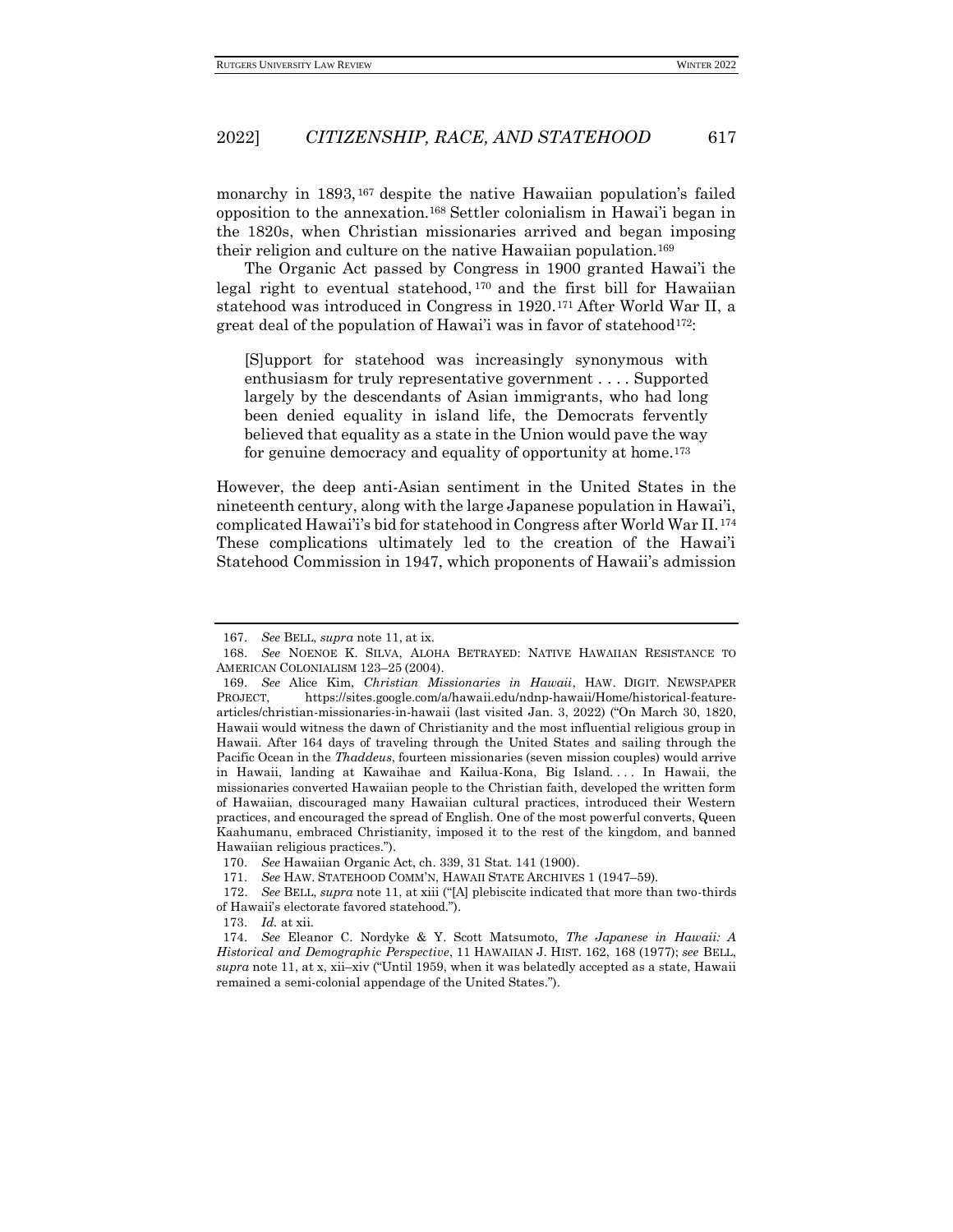to the Union hoped would curb the racist and xenophobic arguments against Hawaiian statehood gathering strength in Congress.<sup>175</sup>

## <span id="page-35-0"></span>*A. The Hawai'i Statehood Commission and Anti-Asian Sentiment, 1947-1959*

As early as 1937, the fact that most of Hawai'i's population was nonwhite was a stumbling block for ratification of statehood in Congress.<sup>176</sup> This opposition led to the passage of Act 115, S.L.H. 1947, which "authorized the establishment of the Hawaii Statehood Commission to 'actively support and press the movement for statehood.'"<sup>177</sup> While the Statehood Commission was tasked with the goal of gaining statehood for Hawai'i, it was also from the outset given the responsibility of "protecting against discriminatory legislation, preventing discrimination against American citizens of the Territory, correcting false information, and promoting the genral [sic] interest and welfare of the Territory of Hawaii."<sup>178</sup>

The "discrimination" and "false information" that the Hawaii Statehood Commission needed to combat was the anti-Asian sentiment brewing in Congress in opposition to Hawai'i's bid for statehood.<sup>179</sup> From the very beginning, race was the primary obstacle to getting Congressional approval for Hawai'i statehood:

Hawaii presented Congress with an unprecedented dilemma: it raised unavoidably the question of equality under the nation's Constitution for a noncontiguous area with an essentially nonwhite population. . . . Hawaii's status within the Union, as well as its unique racial composition and ambiguous Americanization, provoked deep controversy, even hostility, in Washington. In particular, its diverse ethnic composition and tolerant social practices challenged the patterns of race relations

<sup>175.</sup> *See* HAW. STATEHOOD COMM'N, *supra* note 171, at 1; *see infra* Part IV.A.

<sup>176.</sup> *See* Sarah Miller Davenport, *Racists in Congress Fought Statehood for Hawaii, but Lost that Battle 60 Years Ago*, CONVERSATION (Mar. 18, 2019, 6:45 AM), https:// theconversation.com/racists-in-congress-fought-statehood-for-hawaii-but-lost-that-battle-60-years-ago-113499 ("By 1937, however, the statehood campaign had stalled on the back of a congressional investigation that called into question the loyalty of the islands' Japanese population, Hawaii's largest ethnic group. According to one statehood opponent, the very idea of statehood was 'preposterous,' since people of Japanese descent in Hawaii held allegiance to Japan, 'which they could not disavow if they would, and would not if they could.'").

<sup>177.</sup> *See* HAW. STATEHOOD COMM'N, *supra* note 171, at 1.

<sup>178.</sup> *Id.*

<sup>179.</sup> *Id.*; Davenport, *supra* note 176.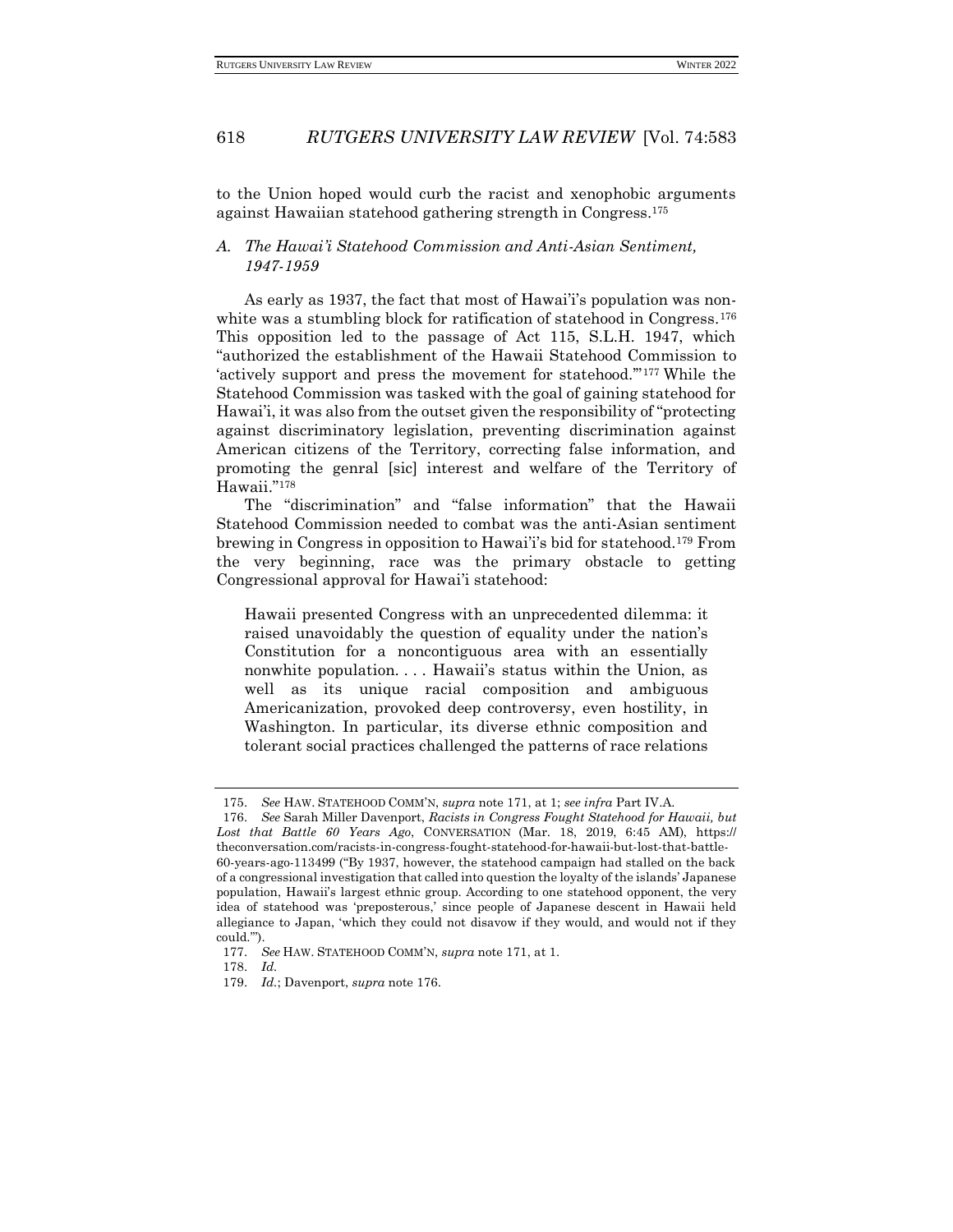imposed in many mainland states, notably those still segregated.<sup>180</sup>

President Truman's Civil Rights Commission of 1946 played a large role in the creation of the Hawaii Statehood Commission.<sup>181</sup> It was this connection to the larger American Civil Rights Movement that helped Hawai'i ultimately gain enough support in Congress to be the only state admitted to the Union with an undisputed non-white majority citizenry in 1959.<sup>182</sup>

### <span id="page-36-0"></span>*B. Hawaiian Statehood as a Civil Rights Issue*

The struggles of Hawai'i to gain statehood are inextricably related to racial equality and the larger Civil Rights Movement of the twentieth century in the United States.<sup>183</sup> Much like Jim Crow, the roots of the opposition to Hawai'i statehood came from the segregated South.<sup>184</sup> The white supremacist attitude of Southern Senators opposed to Hawaiian statehood is exemplified in the comment of Florida Senator George Smathers, who argued that statehood for Hawai'i "threatened 'our high standard of living' and 'the purity of our democracy.'" <sup>185</sup> As Texas Representative W.R. Poage stated, the main reason for Southern

<sup>180.</sup> *See* BELL, *supra* note 11, at xiii–xiv.

<sup>181.</sup> *See* Bell, *supra* note 3, at 49. ("Truman appointed a special Civil Rights Commission in 1946. It subsequently recommended that Congress enact substantive civil rights legislation to ensure the equal political rights of minorities . . . . Implementation of this comprehensive civil rights program, Truman emphasised [sic], demanded not only the granting of full citizenship rights to minority groups in existing states, but immediate statehood for Hawaii. Statehood was essential if all United States citizens were to enjoy full and equal civil rights.").

<sup>182.</sup> *See id.* at 46–47, 49 ("[E]ven if Truman had not explicitly classified statehood for Hawaii as an aspect of his civil rights program, the two issues would nonetheless have become fused when considered by Congress. Indeed, the developing relationship between the issues was evidenced during Congressional debate on Hawaii prior to Truman's call for passage of comprehensive civil rights legislation in 1948."); *Statehood for Hawaii: Hearing on S. 49, S. 51, and H.R. 3575 Before the Comm. on Interior and Insular Affs.*, 83d Cong. 402 (1954) (statement of Rep. Howard W. Smith).

<sup>183.</sup> *See* BELL, *supra* note 11, at xiii ("An understanding of Hawaii's long-frustrated bid for statehood demands an appreciation of the ways in which it impinged on wider national controversies. These disputes determined its fate in Congress, especially during the war against Japan, the cold war, and the drive for desegregation and civil rights during the 1940s and 1950s.").

<sup>184.</sup> *See* Davenport, *supra* note 176 ("The base of opposition to statehood in Congress was Southern Democrats. To them, Hawaii was a dangerous portent of an interracial future."

<sup>185.</sup> *Id.* In opposition to Hawai'i statehood, Senator Smathers also commented: "Perhaps we should become the United States of the Pacific, and finally should become the United States of the Orient . . . ." *Id.*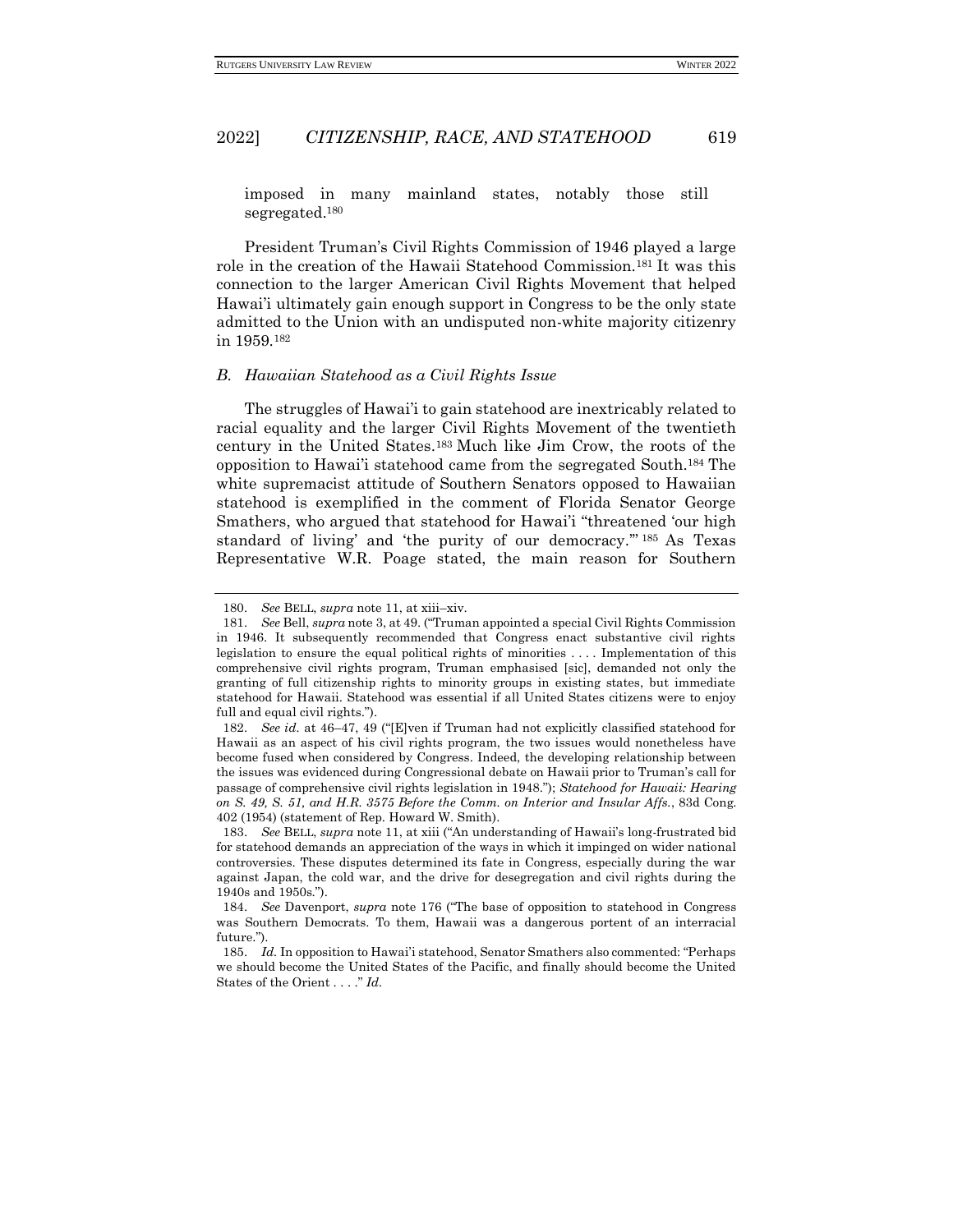opposition to Hawai'i statehood was the balance of racial political power: "[T]he proposal for Hawaii statehood might result in 'two more votes in the Senate' for civil rights."<sup>186</sup>

As historian Roger Bell has explained, Southern Democrats for whom racial segregation was a way of life saw Hawaiian statehood as a threat to that:

[A] majority of Southern Congressmen interpreted Hawaiian statehood as a factor which might irrevocably reduce the right of Southern states to determine domestic racial policies and practice by adding voting strength to the growing "liberal", antisegregationist bloc in the Senate. Thus, to a majority of Southerners, Hawaii statehood constituted a direct threat to their sectional interests.<sup>187</sup>

Southern Democrats did not shy away from expressing their anti-Asian sentiment when talking about why Hawai'i should not be granted statehood. Georgia Congressman Prince Hulon Preston, Jr. argued that Hawaiian residents of Japanese descent, in particular, were unworthy of full membership in the United States on account of their race:

[W]hat does [the Hawaii bill] do? It makes citizens with equal rights with you and me of 180,000 Japanese people who reside in Hawaii. It gives those people the same rights you and I have, we, the descendants of those who created, fought, and maintained this country. . . . When you give those people the same rights we have today you will have [two] Senators speaking for those 180,000 Japanese . . . ."<sup>188</sup>

The white supremacist ideology of Virginia Congressman Howard W. Smith was even more explicit as a reason for his opposition to Hawaiian statehood. In 1954, while testifying in the Statehood for Hawaii Hearings in the United States Senate, Representative Smith stated:

I know it is considered very bad form to mention race, and one is considered out of date and old-fashioned if he has any ideas that this country is still America for Americans and is the country built by the Caucasian race.... We have never had a State

<sup>186.</sup> *Id.*; *see also* Bell, *supra* note 3, at 51 ("[A] Texas newspaper argued that statehood would 'give Hawaii the right to exercise two Senators worth of self-determination on the South.'").

<sup>187.</sup> Bell, *supra* note 3, at 51.

<sup>188.</sup> 93 CONG. REC. 7937 (1947).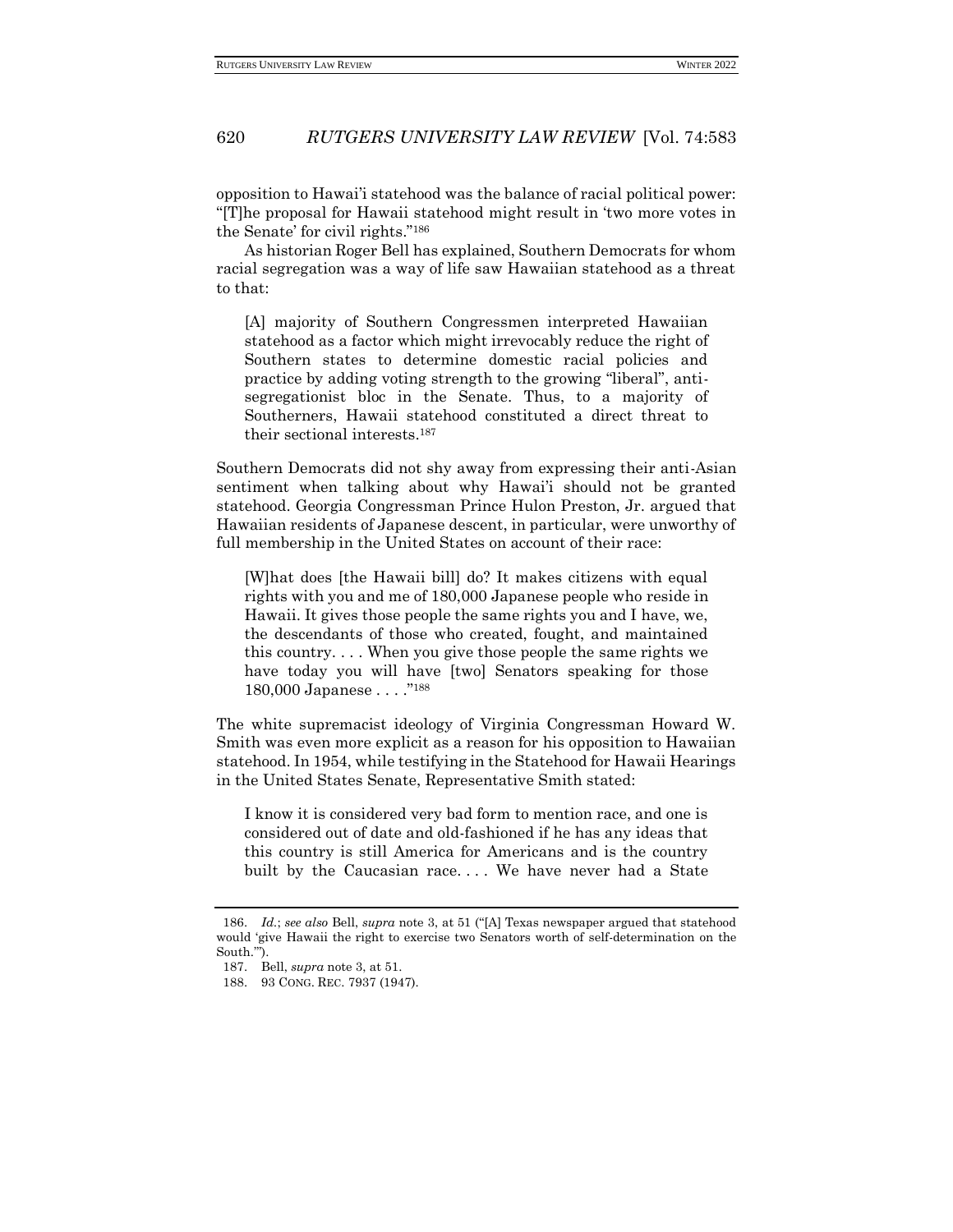admitted into the Union that was not predominantly Caucasian.<sup>189</sup>

It is in this turbulent environment that Hawai'i's statehood ambitions were considered by the United States Congress. And while Hawai'i was not the first United States territory with a majority nonwhite population to seek statehood,<sup>190</sup> the concurrent issues of the day served as an obstacle to Hawaiian statehood. Conflict over "minority rights in wartime, states' rights . . . racial equality, and relative party strengths in Congress" were major civil rights issues that distracted from, and deterred, the success of Hawai'i's statehood campaign. <sup>191</sup> Ultimately, "[s]tatehood [for Hawaii] was withheld until it was finally extricated from these deep national conflicts" <sup>192</sup> —including antistatehood campaigns from within Hawai'i itself.

#### <span id="page-38-0"></span>*C. Hawaiians Against Statehood:* Campbell v. Stainback

In 1946, Territorial Senator Alice Kamokila Campbell, daughter of nobility of the Kingdom of Hawaii, testified "against statehood given before a visiting Congressional committee chaired by Representative Henry Larcade of Louisiana."<sup>193</sup> The United States House Committee on Territories conducted hearings for Hawai'i statehood from January 7 to January 17, 1946, where Senator Campbell spoke in opposition to Hawaiian statehood.<sup>194</sup> The following year, in September 1947, Senator Campbell founded the Anti-Statehood Clearing House, which worked to

<sup>189.</sup> *Statehood for Hawaii: Hearing on S. 49, S. 51, and H.R. 3575*, *supra* note 182 (statement of Rep. Howard W. Smith). Additionally, Congressman Smith later argued that if Hawai'i was admitted as a state, "the vote of one Chinaman in Hawaii would be worth as much as votes of 31 citizens of New York when it comes to electing Senators." *Hawaiian Statehood*, CQ ALMANAC, https://library.cqpress.com/cqalmanac/document.php?id=cqal53- 1368798 (last visited Jan. 3, 2022).

<sup>190.</sup> *See supra* Part III.

<sup>191.</sup> BELL*, supra* note 11, at xiii.

<sup>192.</sup> *Id.*

<sup>193.</sup> John S. Whitehead, *The Anti-Statehood Movement and the Legacy of Alice Kamokila Campbell*, 27 HAWAIIAN J. HIST. 43, 48 (1993). "Mrs. Campbell served in the territorial Senate as the Democratic senator for Maui-Moloka'i from 1942 to 1946." *Id.* Kamokila Campbell's mother, Abigail Kuaihealani Maipinepine Campbell, descended from the Kalanikini line of Maui chieftains. *See id.* at 47; Kapiikauinamoku, *Lunalilo*'*s Dynasty Is Represented by Amalus*, *in* THE STORY OF MAUI ROYALTY 105, 105 (1956).

<sup>194.</sup> *Statehood: Timeline*, HAW. DIGIT. NEWSPAPER PROJECT, https:// hdnpblog.wordpress.com/historical-articles/statehood/ (last visited Jan. 3, 2022) ("On the last day [of the hearings], Territorial Senator Alice Kamokila Campbell spoke against statehood fifty-three years after the overthrow of the Hawaiian monarchy. In her speech, she said, 'I do not feel … we should forfeit the traditional rights and privileges of the natives of our islands for a mere thimbleful of votes in Congress . . . .'").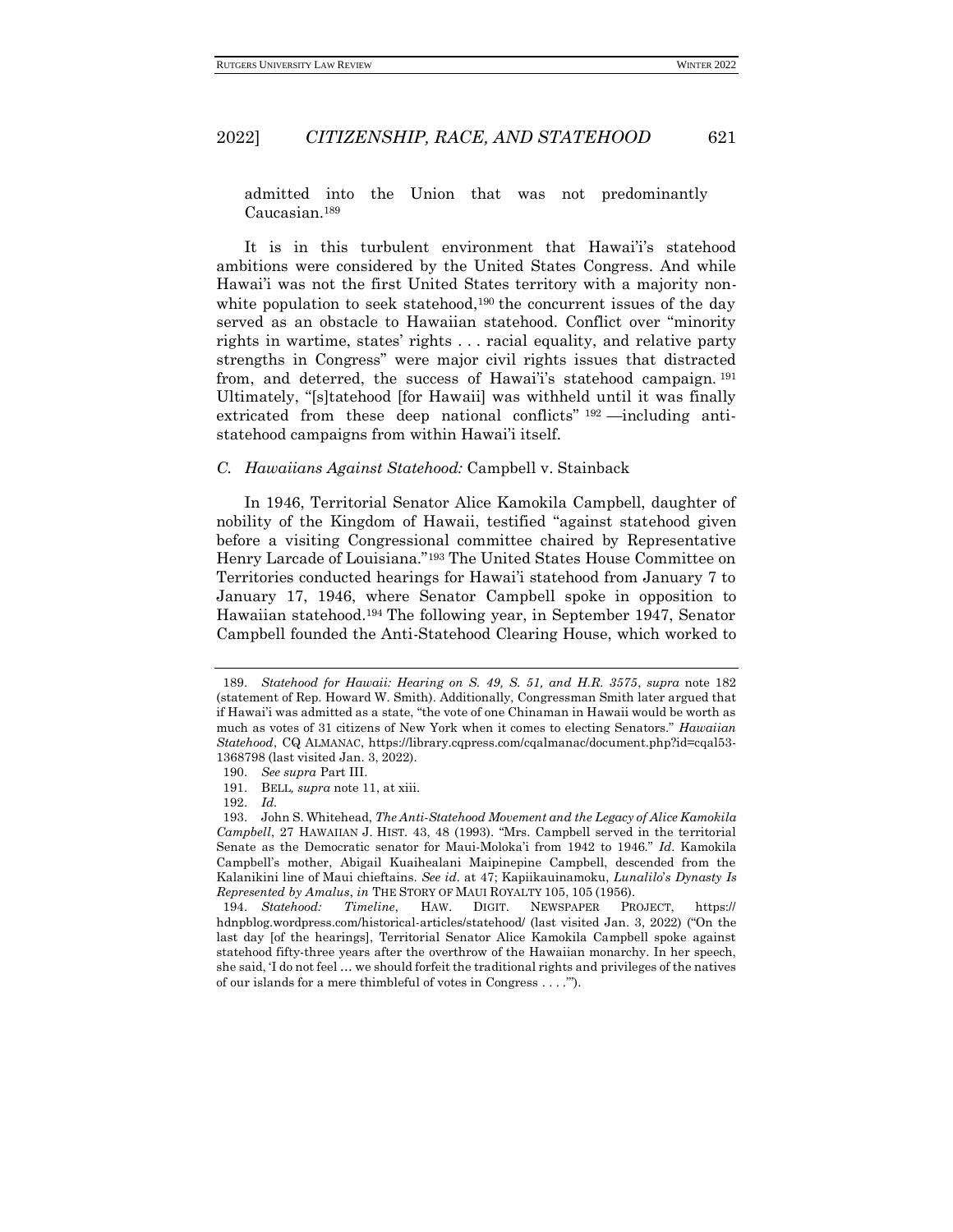prevent the efforts of the Hawaii Statehood Commission from succeeding.<sup>195</sup>

On January 7, 1948, President Harry S. Truman advocated statehood for Hawai'i in his State of the Union Address.<sup>196</sup> Following President Truman's promotion of Hawai'i statehood, Senator Campbell filed a law*s*uit, *Campbell v. Stainback,* on January 17, 1948. <sup>197</sup> The lawsuit argued against the illegalities of the territorial government's use of public monies to campaign for statehood, and ultimately reached the Supreme Court of the Territory of Hawai'i in 1949.<sup>198</sup> Senator Campbell "questioned the territorial government's use of \$200,000 in public funds for the local and national campaign for statehood" and argued that the public funding was being used for "political, rather than for public, purposes."<sup>199</sup> Additionally, Senator Campbell decided to strategically file the lawsuit "to coincide with . . . the fifty-fifth anniversary of the overthrow of the Hawaiian nation."<sup>200</sup>

The main question considered by the Supreme Court of the Territory of Hawai'i in *Campbell v. Stainback* was whether the \$200,000 spent under the authority of Act 115 establishing the Hawaii Statehood Commission was "to the exclusion and detriment of citizens and taxpayers" opposed to statehood. <sup>201</sup> As scholar Dean Itsuji Saranillio explains:

[Senator Campbell's] suit targeted especially the commission's publicity campaign on three main points: "(1) A national or sectional advertising and publicity campaign is not a valid public purpose for which public funds may be expended; (2) lobbying in Washington, D.C., is not a valid public purpose for which public funds may be expended; (3) the grant of unlimited discretion to

<sup>195.</sup> *Id.*

<sup>196.</sup> President Harry S. Truman, State of the Union Address (Jan. 7, 1948) (transcript available online at http://www.let.rug.nl/usa/presidents/harry-s-truman/state-of-the-union-1948.php) ("We should also consider our obligation to assure the fullest possible measure of civil rights to the people of our territories and possessions. I believe that the time has come for Alaska and Hawaii to be admitted to the Union as States.").

<sup>197.</sup> 38 Haw. 310 (1949); *see A Woman Ahead of Her Time*, HAWAIIAN PATRIOTS PROJECT, https://www.kamakakoi.com/hawaiianpatriots/kamokila.html (last visited Jan. 3, 2022).

<sup>198.</sup> *Campbell*, 38 Haw. at 310–11.

<sup>199.</sup> *Statehood: Timeline*, *supra* note 194.

<sup>200.</sup> DEAN ITSUJI SARANILLIO, UNSUSTAINABLE EMPIRE: ALTERNATIVE HISTORIES OF HAWAI'I STATEHOOD 123 (2018).

<sup>201.</sup> *Id.* (quoting *Campbell*, 38 Haw. at 311).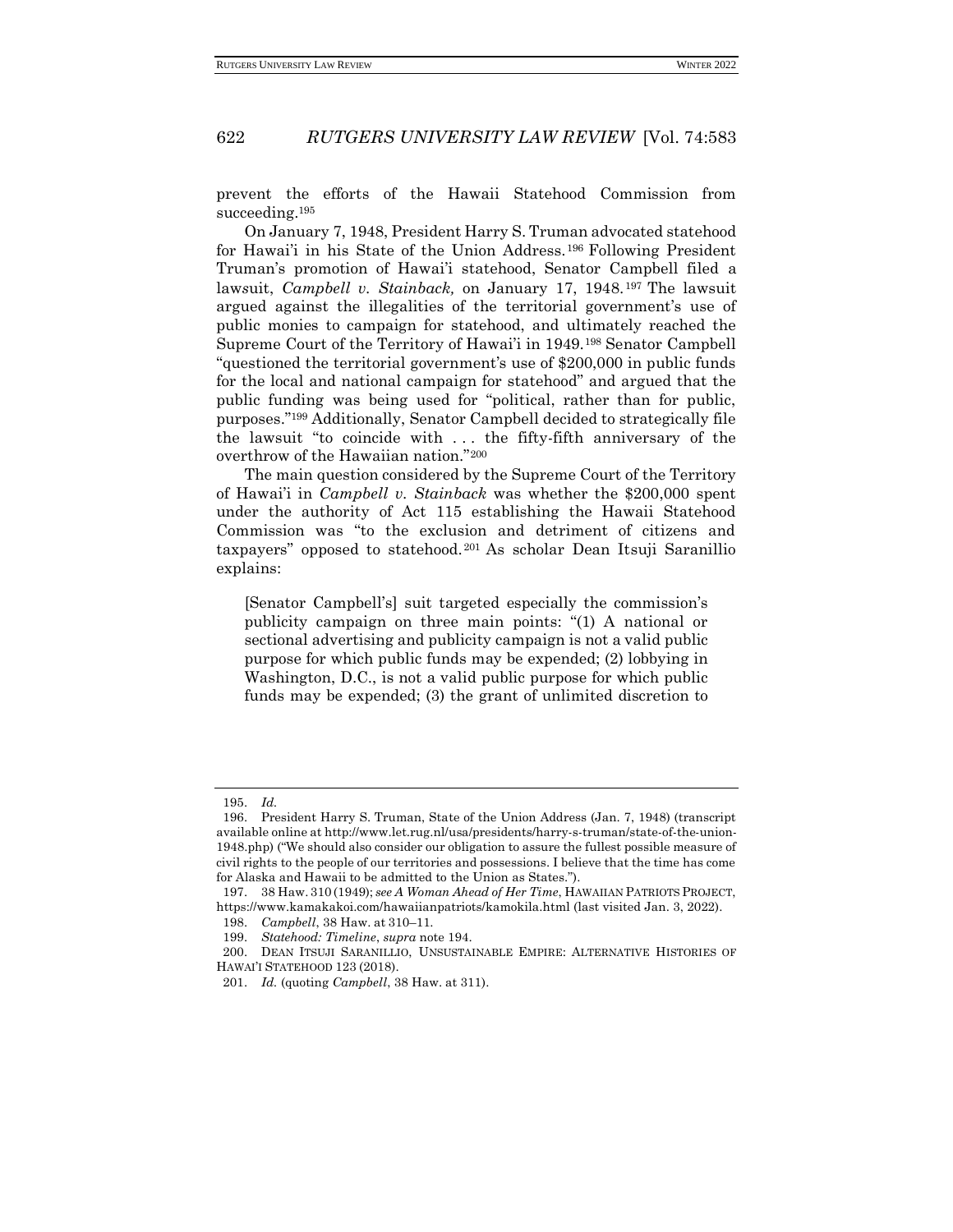an administrative agency in the expenditure of public funds constitutes an invalid delegation of power by the legislature."<sup>202</sup>

The remedy sought by Senator Campbell for these claims was an "injunction to restrain the governor, the attorney general, treasurer and auditor of the Territory and the chairman and members of the Hawaii Statehood Commission from expending public moneys under the provisions of Act 115."<sup>203</sup>

On March 28, 1949, the Supreme Court of the Territory of Hawai'i issued a unanimous decision in Senator Campbell's favor.<sup>204</sup> Writing for the court, Justice Emil C. Peters issued an injunction against the Statehood Commission, stating that:

The appellees justify the expenditure of public moneys for publicity purposes . . . upon the ground that the purposes thereof subserve the public welfare, are for a "public purpose" and hence a rightful subject of legislation. With this we cannot agree. To accord validity to expenditures for an indiscriminate publicity campaign upon the ground that it is for a public purpose would do violence to that term as juridicially [sic] defined and dignify as "public" what is purely "political."<sup>205</sup>

In its decision in *Campbell*, the Supreme Court of the Territory of Hawai'i ruminated on the powers in the Organic Act, as well as the plenary power of Congress, over the Territories of the United States:

The Organic Act is silent upon the powers or duties of the local legislature in respect to the exercise by Congress of its superior

*Campbell*, 38 Haw. at 311.

<sup>202.</sup> *Id.* (quoting *Campbell*, 38 Haw. at 311–12)*.* The specific language used by Senator Campbell in her lawsuit was:

<sup>[</sup>T]he authority conferred by the Act upon the treasurer and auditor of the Territory and the chairman of the Hawaii Statehood Commission, are "invalid, illegal, discriminatory, contrary to public policy, not conducive to public welfare and are not within the police powers of the Territory of Hawaii in that said moneys so illegally expended and being illegally expended are used to aid private purposes and individuals and are an illegal gift of public moneys to the proponents of statehood for Hawaii and contrary to law; that said illegal expenditures heretofore and now being made are to the exclusion and detriment of citizens and taxpayers of the Territory of Hawaii opposed to statehood for Hawaii."

<sup>203.</sup> *Campbell*, 38 Haw. at 311.

<sup>204.</sup> *Id.* at 315.

<sup>205.</sup> *Id.* at 315, 327.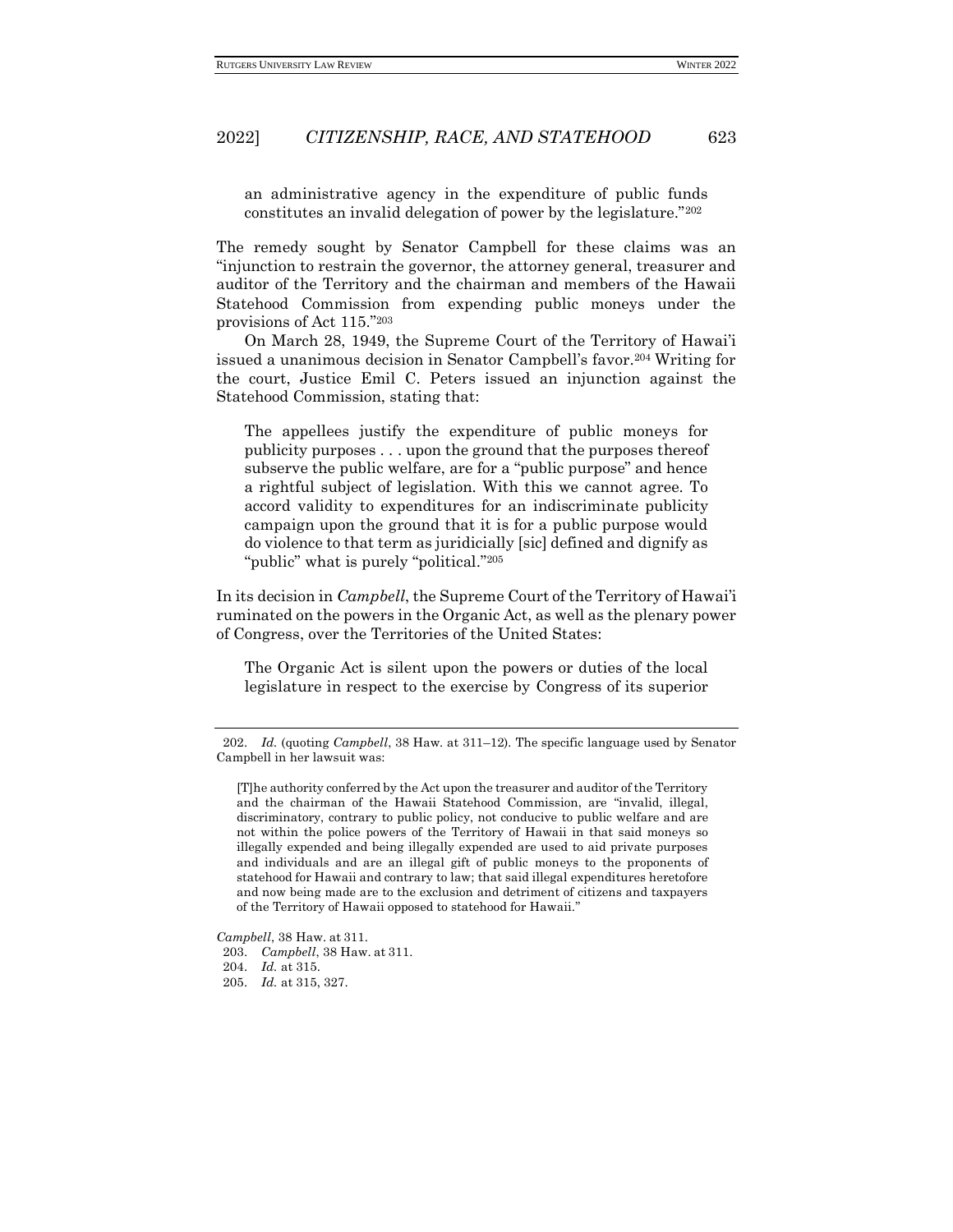supervisory legislative control of the Territory. And the only legal justification for the creation of the Hawaii Statehood Commission and the conference upon it of the powers and duties enumerated in section 2, paragraphs 1, 2, 3 (so far as it affects the Federal Government), 5 (so far as it applies to congressional legislation) and 6 of the Act is, in our opinion, the right of petition as the legislative representative of the citizens of Hawaii. To create an agency to represent the citizens of Hawaii upon these subjects before the Congress of the United States and such officers of the Federal Government as may be involved upon federal legislation pending or proposed affecting Hawaii is, in the final analysis, the exercise of the right of petition reposed in the citizen and asserted by the legislative representative of the citizen.<sup>206</sup>

As the United States Supreme Court did in the *Insular Cases*, the Supreme Court of the Territory of Hawai'i made a distinction in *Campbell* between fundamental rights and procedural or remedial rights, which do not apply in the territories:

It is the sacred and inalienable right of the citizen to petition those in governmental authority for a redress of grievances. . . . The First Amendment to the Federal Constitution assumes the existence of the right and protects the citizen against its encroachment by Congress. Hence it is that citizens of the Territory may, without interference, petition the Congress of the United States for statehood and for redress against discriminatory legislation. This right of petition may be exercised independently by private citizens or by their legislative representatives. Petitions by the legislature of the Territory by resolution duly adopted, memorializing and petitioning Congress upon general subjects upon which that body has power to legislate and in which the citizens of the United States locally resident have a deep interest, have not been uncommon. It could hardly be seriously argued that written petitions requesting congressional legislation upon subjects to which we have adverted might not be legally circulated among and signed by individual citizens of this Territory and when so signed forwarded to the National Congress for consideration. By the Act in question the legislature of the Territory, within its powers to

206. *Id.* at 316.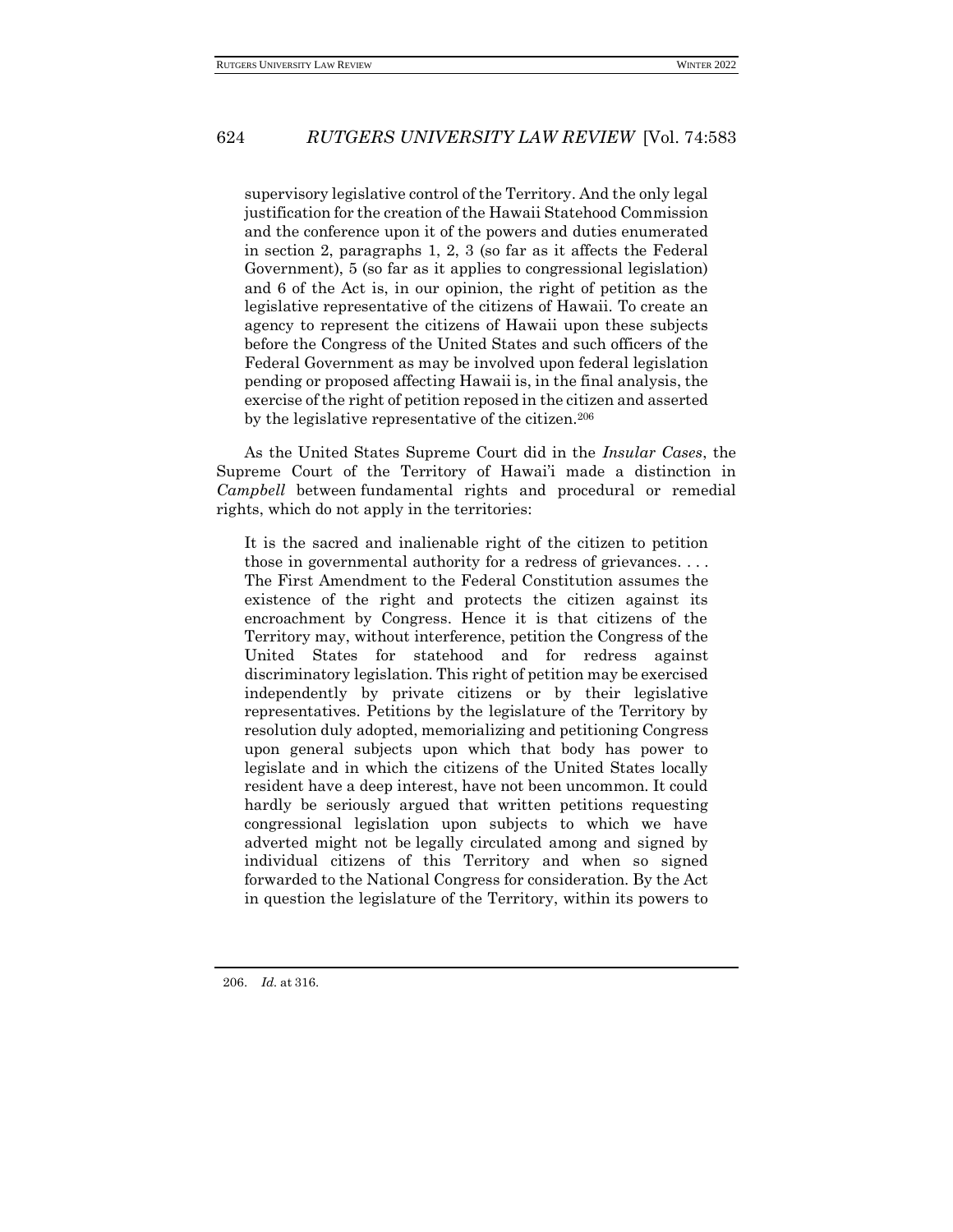legislate upon all rightful subjects of legislation of the Territory, acted as the legislative representative of the citizens.<sup>207</sup>

In the end, the strategic exception of Hawai'i after TID was announced in the *Insular Cases* was not enough to quell the white supremacist philosophy of territorial statehood. The racist body of law that developed concerning the suitability of majority non-white populations in the territories continues today—more than seventy years after the admission of our fiftieth state—and clouds the horizon when contemplating the likelihood of statehood for other contemporary statehood aspirants with substantial non-white populations.

#### V. THE DISTRICT OF COLUMBIA: FEDERAL COLONIALISM

<span id="page-42-0"></span>The official list of territories of the United States does not include the District of Columbia.<sup>208</sup> Although the District of Columbia was initially named the "Territory of Columbia" in September 1791, <sup>209</sup> it was renamed the District of Columbia in 1871 pursuant to James Madison's argument in *Federalist No. 43* that the capital city of the United States should be a federal district.<sup>210</sup> Nonetheless, the District of Columbia has a great deal in common with the official territories of the United States. As of 2021, the five official territories of the United States are American Samoa, Guam, the Northern Mariana Islands, Puerto Rico, and the United States Virgin Islands. <sup>211</sup> In addition to not being given representation in the United States Congress,<sup>212</sup> like the territories, the

<sup>207.</sup> *Id.* at 316–19.

<sup>208.</sup> *See* Daniel A. Cotter, *Territories of the United States*, CONSTITUTING AM., https:// constitutingamerica.org/territories-of-the-united-states-guest-essayist-daniel-a-cotter/

<sup>#:~:</sup>text=Currently%2C%20the%20United%20States%20has,and%20the%20U.S.%20Virgi n%20Islands (last visited Jan. 3, 2022).

<sup>209.</sup> John Stewart, *Early Maps and Surveyors of the City of Washington, D.C.*, *in* RECORDS OF THE COLUMBIA HISTORICAL SOCIETY 53 (1899).

<sup>210.</sup> *See* Daniel Ganninger, *Why Is It Called the District of Columbia?*, MEDIUM (July 7, 2020), https://medium.com/knowledge-stew/why-is-it-called-the-district-of-columbia-42c09a97529; THE FEDERALIST NO. 43 (James Madison); Becky Little, *Why Isn't Washington, D.C. a State?*, HIST. (Apr. 22, 2021) https://www.history.com/news/ washington-dc-statehood-reconstruction.

<sup>211.</sup> Cotter, *supra* note 208.

<sup>212.</sup> Meagan Flynn & Julie Zauzmer Weil, S*upreme Court Agrees D.C. Not Entitled to Congressional Voting Representation*, WASH. POST (Oct. 4, 2021, 5:18 PM), https:// www.washingtonpost.com/dc-md-va/2021/10/04/supreme-court-dc-congress-vote/.

The Constitution gives Congress the power to "exercise exclusive Legislation in all Cases." U.S. CONST. art. I, § 8.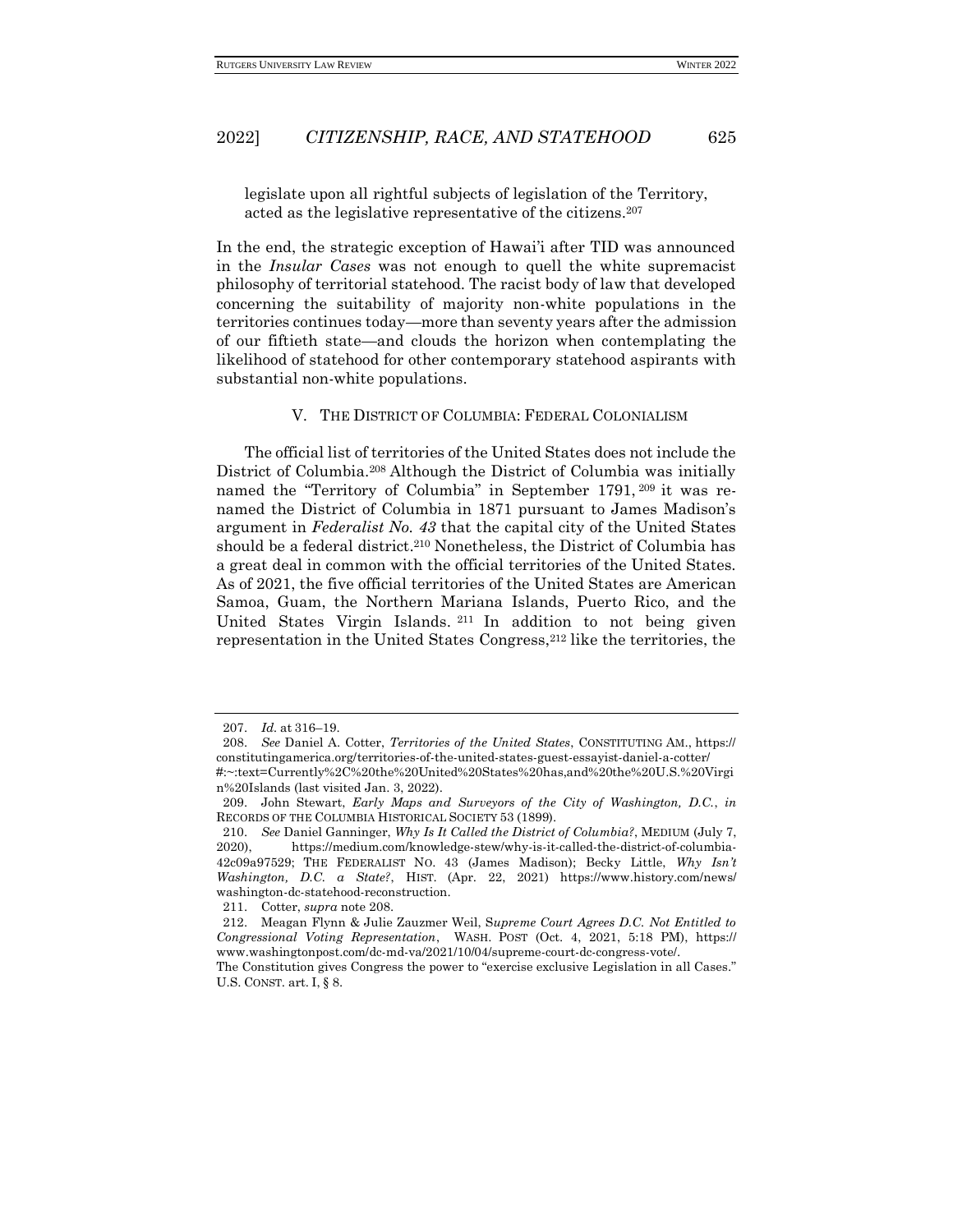majority of the population of the District of Columbia is also non-white.<sup>213</sup> Unlike all of the other territories, however, residents of the District of Columbia have always been United States citizens, without need for statutory permission,<sup>214</sup> and may cast ballots to elect the President of the United States in the federal election every four years.<sup>215</sup>

There is also the issue of differential treatment by the United States Constitution regarding how and when territories and the District of Columbia can be admitted for statehood:

There are a number of legal obstacles to D.C. statehood, to be sure, which differ from those that encumber U.S. territories. For D.C., at least three provisions of the U.S. Constitution are implicated. As former Sen. Russ Feingold (D-Wisc.) wrote recently for The Hill, Article IV, Section 3 of the Constitution provides that "New States may be admitted by the Congress into this Union," which has occurred 37 times in the nation's history most recently in 1959, with the addition of Alaska and Hawaii. Article 1, Section 8, clause 17 authorizes Congress to "exercise exclusive Legislation in all Cases whatsoever, over [the] District (not exceeding ten Miles square)," and deems it "the Seat of Government of the United States." Finally, the 23rd Amendment gives D.C. a "number of electors of President and Vice President equal to the whole number of Senators and representatives in Congress to which the District would be entitled if it were a State."<sup>216</sup>

Although "the House Committee on Oversight and Reform voted to pass H.R. 51, which would grant statehood to the people of the District of Columbia" in April 2021, "there is nothing in the original Constitution that gives obvious 'textualist' grounds for a conservative-leaning

<sup>213.</sup> *Race Data for City: District of Columbia*, DC HEALTH MATTERS, https:// www.dchealthmatters.org/demographicdata?id=130951&sectionId=940 (last updated Jan. 2021). In 2021, 42.31% of the population in the District of Columbia identified as white, with the remainder identifying as another race or as two or more races. *Id.*

<sup>214.</sup> *FAQ*, STATE OF WASHINGTON, D.C.,<https://statehood.dc.gov/page/faq> (last visited Jan. 3, 2022). Residents of American Samoa are United States nationals, not United States citizens. *See* Amanda Pampuro, *American Samoans Are Not Born into US Citizenship*, COURTHOUSE NEWS SERV. (June 16, 2021), https://www.courthousenews.com/americansamoans-are-not-born-into-us-citizenship/.

<sup>215.</sup> In 1961, the 23rd Amendment to the Constitution gave D.C. residents a say in the presidential election. U.S. CONST. amend. XXIII, § 1.

<sup>216.</sup> Kimberly Wehle, *Not Granting DC and Puerto Rico Statehood Would be Anti-Democratic*, HILL (May 18, 2021, 11:30 AM), https://thehill.com/opinion/campaign/554055 not-granting-dc-and-puerto-rico-statehood-would-be-anti-democratic?amp/ (quoting U.S. CONST. art. 1, § 8, cl. 17).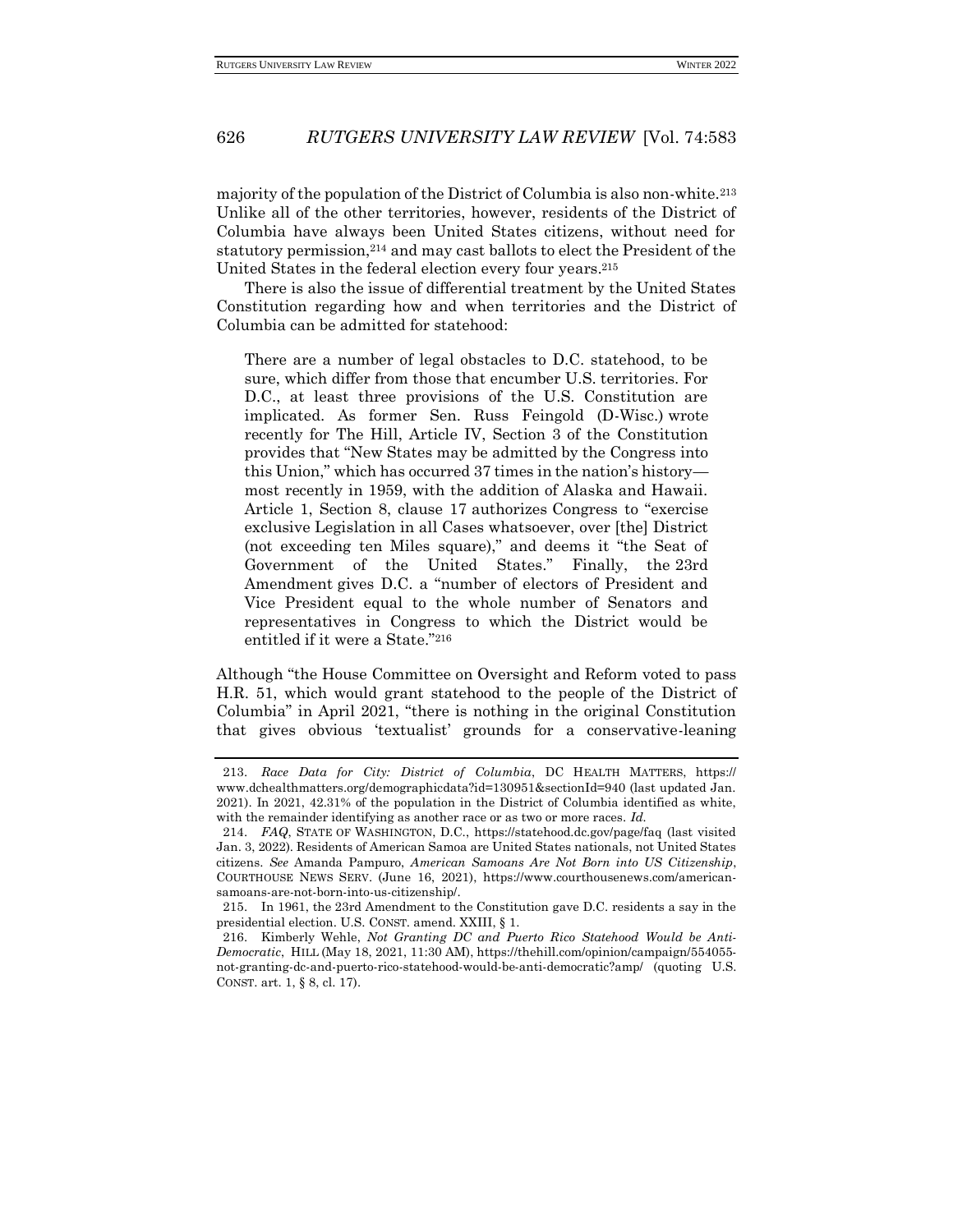Supreme Court to strike down Congress's authority to legislate D.C. statehood." <sup>217</sup> Indeed, "[u]ntil 1801, D.C. residents had voting rights through Maryland and Virginia . . . [and] nothing in the Constitution retracts that right expressly."<sup>218</sup> Thus, while the District of Columbia does not have the same "imperial problem" as Puerto Rico, <sup>219</sup> by virtue of the decisions in the *Insular Cases*, neither Congress nor the Article III courts have sustained the claim that the citizens of the District of Columbia have a constitutional right to full representation in our democracy.<sup>220</sup>

Of course, the District of Columbia is not only unique because it is a federal district rather than a territory, but its issues are also distinct from those of the territories in other ways. The fact that territorial citizens may not vote in presidential elections, but the citizens of the District of Columbia may is, of course, perhaps the most obvious difference.<sup>221</sup> But once again, the racist history of the annexation of several United States territories—specifically Guam, the Philippines, Cuba, and Puerto Rico—is perhaps the most daunting when considering the possibility of admission to statehood:

[F]rom the moment the U.S. annexed Guam, the Philippines, Cuba, and Puerto Rico, statehood was out of the question. [Racist](https://online.ucpress.edu/phr/article/71/4/535/66671/The-Imperial-Republic-A-Comparison-of-the-Insular) [conceptions](https://online.ucpress.edu/phr/article/71/4/535/66671/The-Imperial-Republic-A-Comparison-of-the-Insular) of island peoples as inferior, savage, and strange foreclosed the possibility of statehood in the absence of white settler colonies. But white Americans did not want to move to these "primitive" islands. With statehood off the table, the question facing the United States became how to effectively

<sup>217.</sup> *Id.*

<sup>218.</sup> *Id.*

<sup>219.</sup> *See* LANNY THOMPSON, IMPERIAL ARCHIPELAGO: REPRESENTATION AND RULE IN THE INSULAR TERRITORIES UNDER U.S. DOMINION AFTER 1898, at 24 (2010).

<sup>220.</sup> *See, e.g.*, Adams v. Clinton, 90 F. Supp. 2d 35, 55–56 (D.D.C. 2000) (holding that "constitutional text, history, and judicial precedent bar us from accepting plaintiffs' contention that the District of Columbia may be considered a state for purposes of congressional representation under Article I.").

<sup>221.</sup> *See* Autumn Bordner, *D.C. and Puerto Rico Are Not the Same.*, LEGAL PLANET (June 29, 2020), https://legal-planet.org/2020/06/29/dc-and-puerto-rico-are-not-the-same/ ("With passage of the D.C. statehood bill in the House of Representatives last Friday, variations on this statement have been gaining traction as a liberal rallying cry. Because they are not states, neither D.C. nor Puerto Rico have voting representation in Congress. The votes of Puerto Rico's 3.2 million citizens also do not count in U.S. presidential elections (thanks to a constitutional amendment, D.C. citizens have been able to vote for President since 1961).").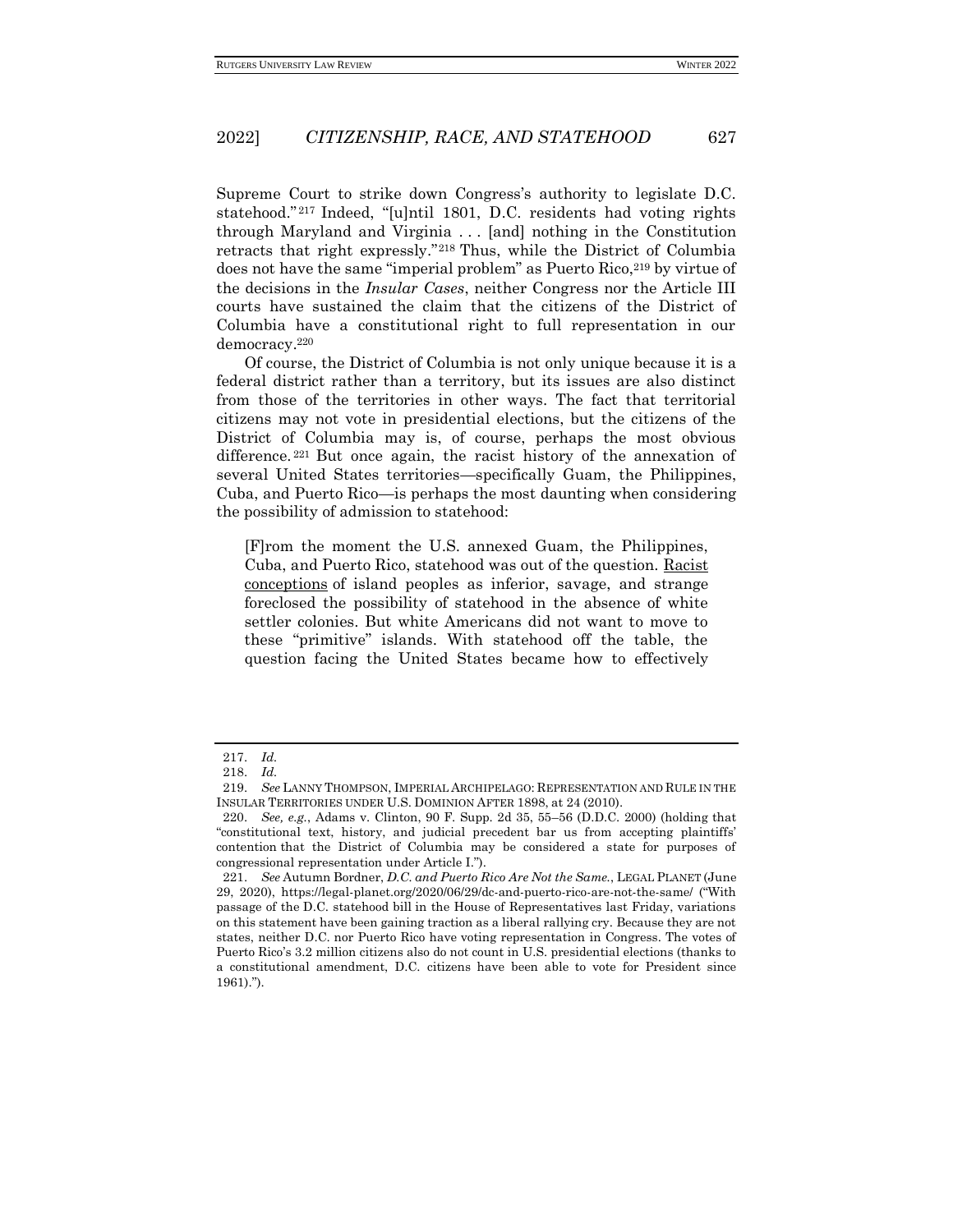maintain dominance over its strategically important new possessions without fully bringing them into the Union.<sup>222</sup>

As noted previously, although there are similarities between the treatment of the territories in the continental United States and the *de facto* requirement that the majority of the citizens of the territorial population be white, <sup>223</sup> continental territories were put on a path to presumptive statehood that the others—with the exception of Hawai'i were not. <sup>224</sup> The culture of white supremacy in Congress concerning statehood does not only prohibit the provision of full membership to the territorial "alien races,"<sup>225</sup> but extends to the struggle for statehood to the District of Columbia—a federal district where the citizenry is a majorityminority jurisdiction.<sup>226</sup>

## VI. CONCLUSION

<span id="page-45-0"></span>As historian Paul Frymer has noted, the modern quest for statehood by territorial and federal colonial protectorates of the United States not only "fits into this long historical pattern," but coincides with a larger moment of historical and racial reckoning:

In the aftermath of George Floyd's killing, Americans are having an exceptional collective moment of self-reflection and historical recognition of the nation's often exclusionary and racist past. Protesters and politicians alike are taking down statues and

<sup>222.</sup> *Id.*

<sup>223.</sup> *See supra* Part III.A.1.

<sup>224.</sup> *See supra* Part IV; Bordner, *supra* note 221 ("The United States claimed Puerto Rico along with Guam, Cuba, and the Philippines as spoils of the Spanish American War. At that time, annexed territories on the continent were automatically placed on a 'path to statehood.' The Constitution applied in full in these territories and their inhabitants were extended U.S citizenship and voting rights. Then, once territories were sufficiently 'American' in character—meaning enough Native people had been exterminated or dispossessed and enough white people had settled there—the territories would be granted full statehood. Hawai'i, which was annexed the same year as Puerto Rico, but which already was home to a substantial class of white capitalists, was placed on the path to statehood the same as territories on the continent.").

<sup>225.</sup> *Id.* ("[A]pplying the Constitution in Puerto Rico would lead to an absurd result: It would mean that territorial inhabitants, whether 'savage or civilized' would be 'entitled to all the rights, privileges and immunities of citizens.' This could not be. Clearly, the 'alien races' of the territories did not deserve the benefits of 'Anglo-Saxon principles of government.'" (quoting Downes v. Bidwell, 182 U.S. 244, 279, 287 (1901)).

<sup>226.</sup> *See* Nadra Kareem Nittle, *Which 4 States Have the Most People of Color?*, THOUGHTCO (Mar. 21, 2021), https://www.thoughtco.com/states-with-majority-minoritypopulations-2834515.